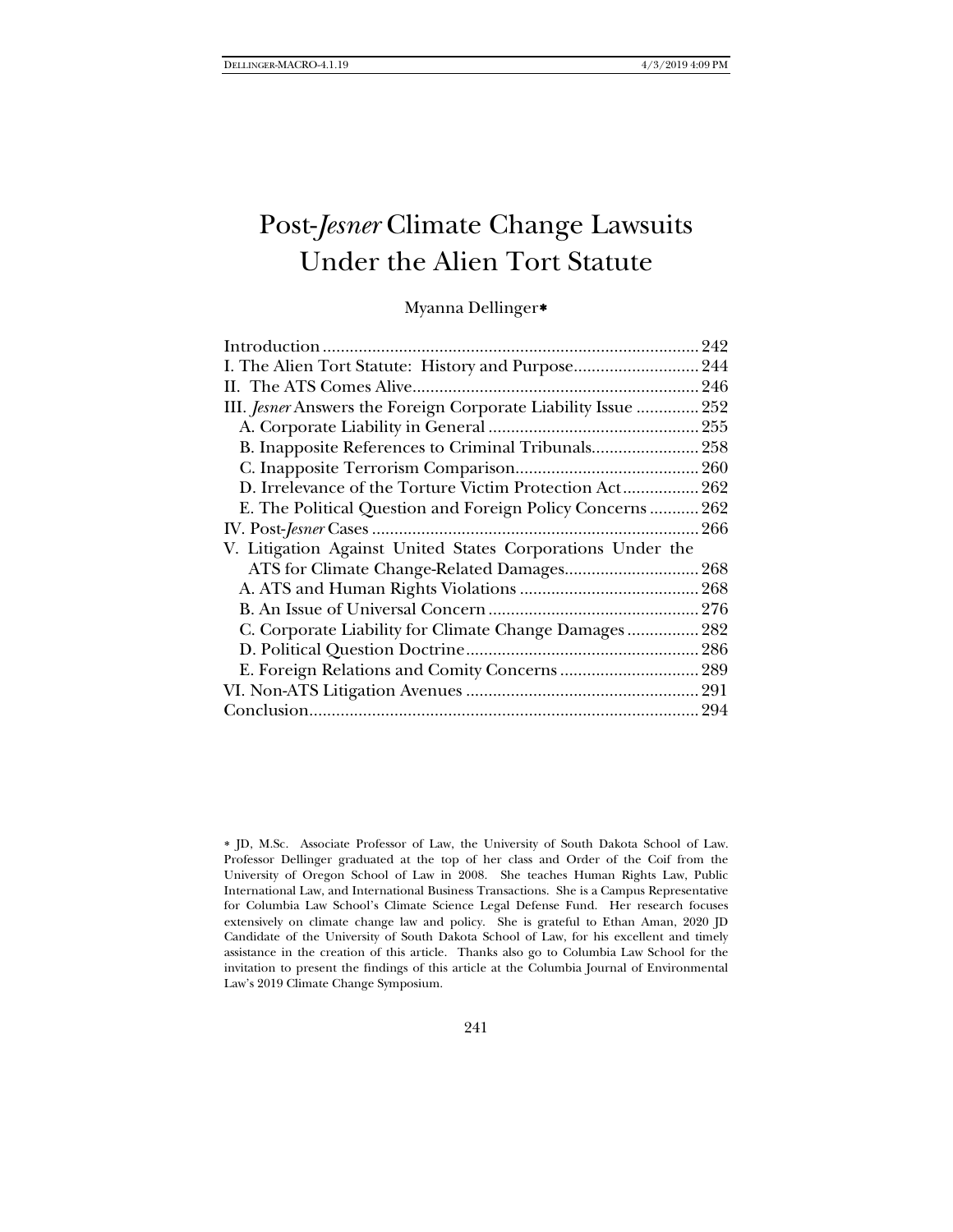#### INTRODUCTION

A New Yorker cartoon once depicted an elderly fortune teller sitting opposite her customer, staring into a crystal ball. After a lengthy pause, the fortune teller says, "I am terribly sorry, but you have no future."

Climate change is as vexing a problem as ever. It may, for good reason, lead to similar feelings of hopelessness and despair over the viability of our planet as we know it. Around the world, plaintiffs are taking steps to fight climate change through lawsuits against both governments and corporate entities, among other steps. At times, such lawsuits may seem somewhat tenuous, but litigation spurs progress. Actions to stem the dangers of climate change need to be taken on many fronts and in many stages without deterrence from the enormity of the task. This article analyzes whether the [1](#page-1-0)789 Alien Tort Statute  $("ATS")^1$  is a realistic mechanism to provide redress for climate change-related international human rights violations and related violations of international environmental law by American corporations, which have continued their climate-changing activities in the United States and elsewhere decades after becoming aware of their inherent danger.<sup>[2](#page-1-1)</sup>

<span id="page-1-4"></span>In recent years, corporations have become "'tier-one' target defendants and the economic focus of ATS litigation."[3](#page-1-2) Plaintiffs

<span id="page-1-2"></span>3. Joel Slawotsky, *Corporate Liability in Alien Tort Litigation*, 1 VA. J. INT'L L. ONLINE 27, 27 (2011).

<span id="page-1-3"></span><sup>1.</sup> 28 U.S.C. § 1350 (1948).

<span id="page-1-1"></span><span id="page-1-0"></span><sup>2.</sup> For example, in a 1981 paper written for Exxon's head of research, a company scientist estimated that global temperatures will increase by 3 degrees Celsius with the doubling of carbon dioxide emissions in the atmosphere, which could cause catastrophic impacts as early as the first half of the 21st century. Ucilia Wang, *What Oil Companies Knew About Climate Change and When: A Timeline*, CLIMATE LIABILITY NEWS (Apr. 5, 2018), https://www.climateliabilitynews.org/2018/04/05/climate-change-oil-companies-knew-shellexxon/ [https://perma.cc/R4HU-YUSU]. In 1988, Shell prepared an internal report called "The Greenhouse Effect" analyzing the impacts of climate change, noting that the burning of fossil fuels was driving climate change, and quantifying that carbon emissions from its own products (oil, gas, and coal) made up 4 percent of global emissions in 1984. *Id*. In a 1989 move to coordinate a public response to the growing attention on climate change, a group of big businesses, including Exxon, BP and Shell, formed the Global Climate Coalition intended to cast doubt on climate science and lobby against efforts to reduce greenhouse gas emissions. *Id*. *See also* Suzanne Goldenberg, *Exxon Knew of Climate Change in 1981, Email Says—But It Funded Deniers for 27 More Years*, GUARDIAN (July 8, 2015), https://www.theguardian.com/environment/2015/jul/08/exxon-climate-change-1981 climate-denier-funding [https://perma.cc/ZYQ5-EU77].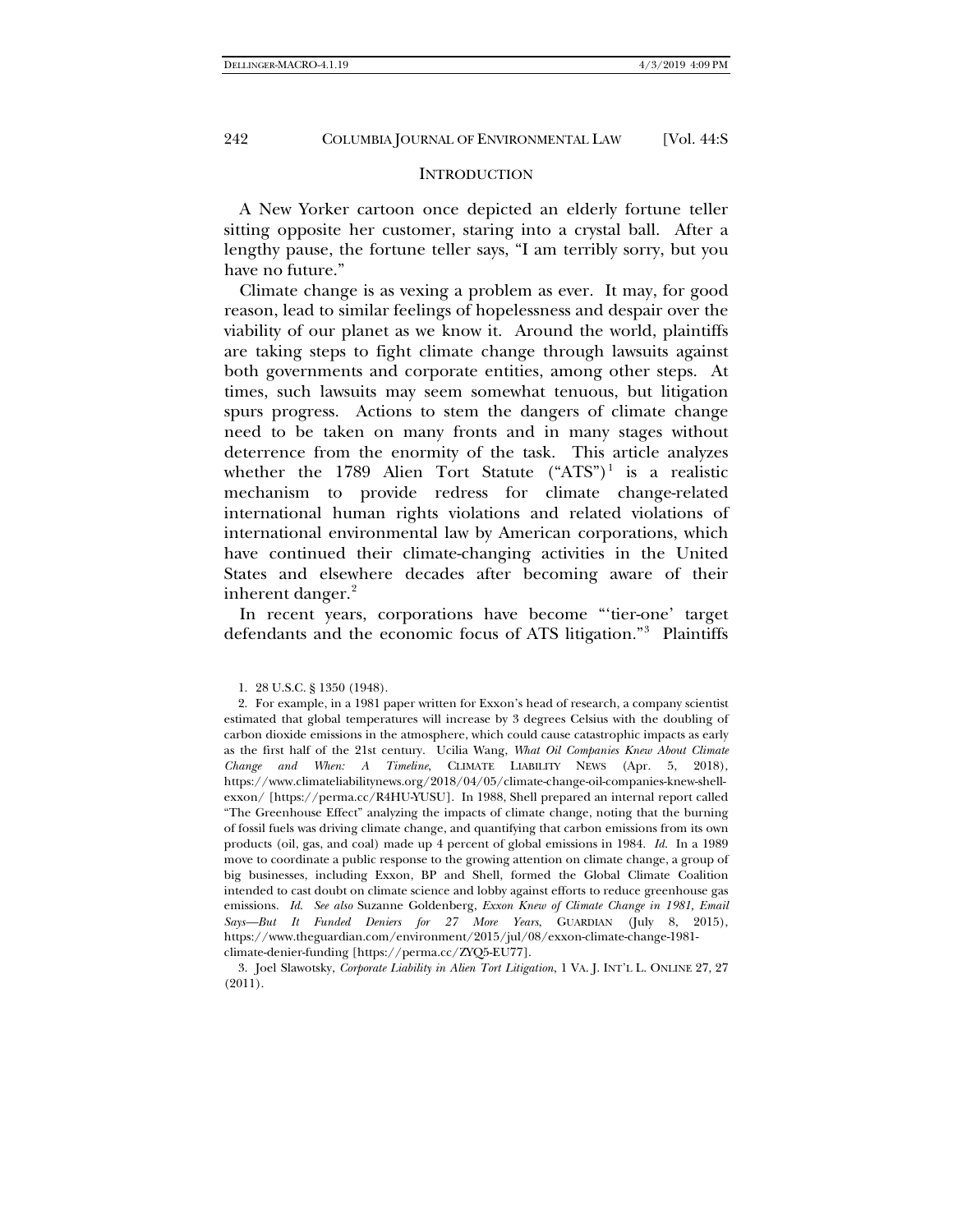will likely bring more litigation against corporations under the ATS. As this trend continues, climate change is poised to become a key issue in the ATS context as well. However, not all violations of international law including human rights law are cognizable under the ATS. The corporation's misconduct must exhibit a particularly identifiable and strong transnational dimension and be sufficiently egregious.<sup>[4](#page-2-0)</sup> However, activities that alter our global climate and threaten our very health and survival are nothing if not egregious international wrongdoings. This is especially so given the severity of the problem and, in particular, the long-standing corporate knowledge thereof. Such conduct is precisely the type of tort for which the ATS was created centuries ago. Modernly, the ATS has come alive again and is well-suited for claims for compensation for climate change damages where regulations or other laws do not prevent such damages or compensate injured parties therefor.

In recent decades, several human rights claims have been brought in federal court under the ATS, which gives federal courts jurisdiction to hear claims filed by non-U.S. citizens for torts committed in violation of international law, including those related to human rights. However, the U.S. Supreme Court has, so far, never ruled in favor of a plaintiff in an ATS-based suit, and American courts generally display some hostility towards suits for corporate activities under the ATS. Moreover, the Supreme Court foreclosed suits against *foreign* corporations in its 2018 decision *Jesner v. Arab Bank*, [5](#page-2-1) continuing a corporate-supportive and antiplaintiff trend. Still, the law may support a finding for plaintiffs suing for climate-related damages under the ATS.

A corporation's share of the climate problem is, with modern scientific knowledge, attributable. Whether the judiciary is willing to hold American corporations liable for climate damages is another issue, but the possibility has not been foreclosed. With increasing knowledge of the extreme dangers of climate change and the intensifying climate litigation in the U.S. and abroad, there might still be a glimmer of hope that American courts will, as foreign courts increasingly do, see the soundness of judicial findings prompting regulatory action or, in the case of the ATS, at least financial liability. Some federal circuit courts seem more amenable to arguments for human rights violations under the ATS

<span id="page-2-0"></span><sup>4</sup>*. Id*. at 28.

<span id="page-2-1"></span><sup>5.</sup> Jesner v. Arab Bank, PLC, 138 S. Ct. 1386 (2018).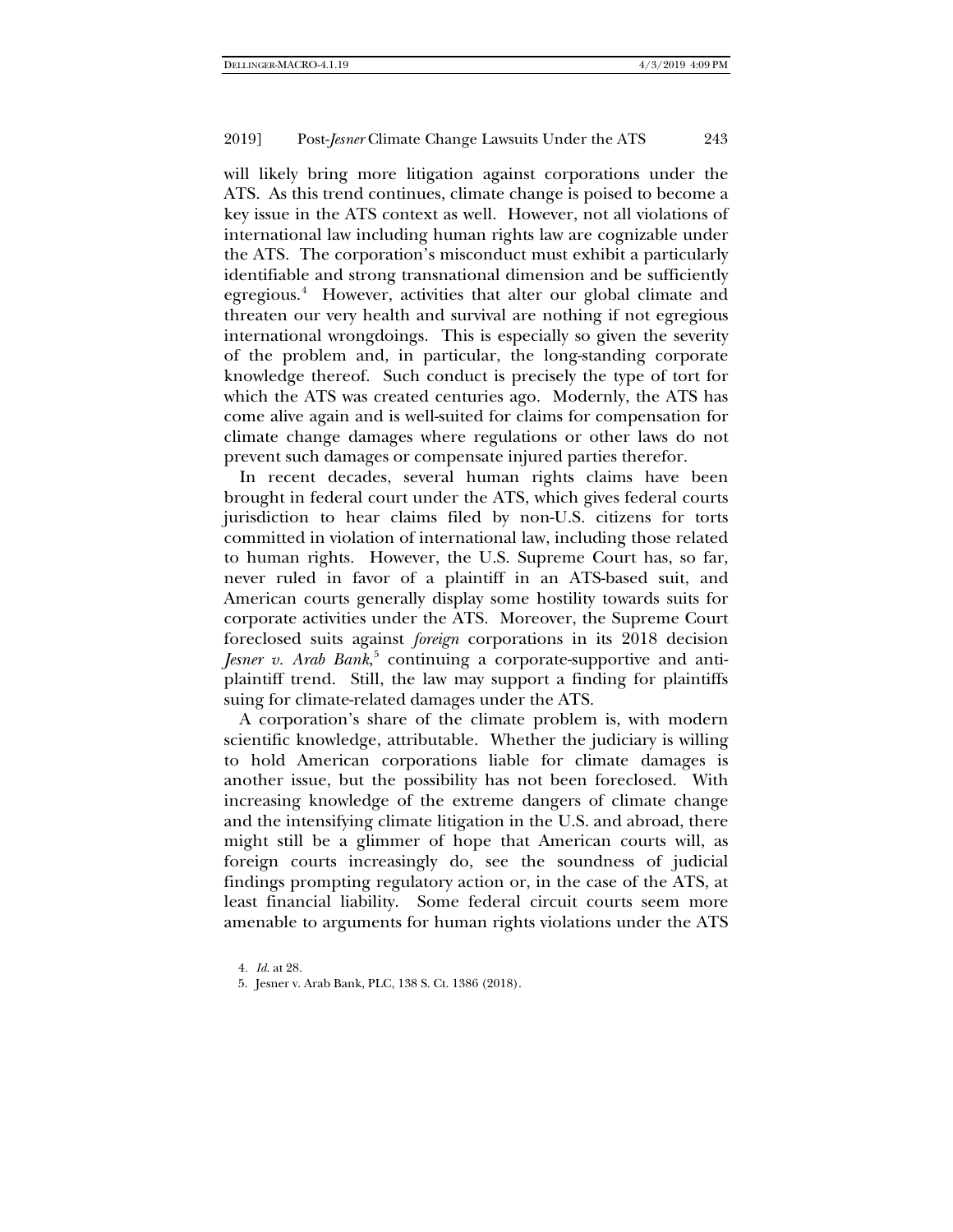than others. Of course, the United States Supreme Court will be the ultimate arbiter of whether a suit may lie against American corporations for climate change-related human rights violations.

This Article first explains the creation and history of the ATS relevant to the context of international environmental law and human rights. Next, this Article analyzes the highly fragmented and somewhat confusing holding of the 2018 case *Jesner v. Arab Bank*, which closed the door to ATS litigation against foreign, but not domestic, corporations. Post-*Jesner* cases explain that domestic conduct relevant to plaintiffs' claims under the ATS can still lead to a permissible application of the ATS even if some conduct occurred abroad. Thus, if American companies extracting, using, distributing, or promoting fossil fuels or services (in short, "energy companies") violate established human rights or principles of international environmental law in the United States or elsewhere, a lawsuit may be brought against them in U.S. courts. Third, this Article analyzes the significant hurdles to be cleared in any potential ATS-based climate change litigation in the United States. Finally, this Article will briefly look to other potential venues for relief.

This Article concludes that ATS litigation remains an option worth pursuing in the legal fight against climate change, as the ATS is a vehicle originally geared towards tort compensation where U.S. national interests would be affected if the aggrieved parties received no compensation. Indeed, any lawsuit or action that, if nothing else, helps call attention to and eventually mitigate climate change is highly warranted. Ultimately, however, an ATS-based suit against American corporations for climate-change damages may be unlikely to succeed under the current Supreme Court composition.

# I. THE ALIEN TORT STATUTE: HISTORY AND PURPOSE

In the early history of the United States, the national government depended on state governments to ensure compliance with the nation's commitments under international law.<sup>[6](#page-3-0)</sup> In some cases, however, the states refused to do so.<sup>[7](#page-3-1)</sup> For example, when a French ambassador was assaulted on a public street in Philadelphia, all the

<span id="page-3-1"></span><span id="page-3-0"></span><sup>6.</sup> STEPHEN P. MULLIGAN, CONG. RESEARCH SERV., LSB10147, THE RISE AND DECLINE OF THE ALIEN TORT STATUTE 1 (2018).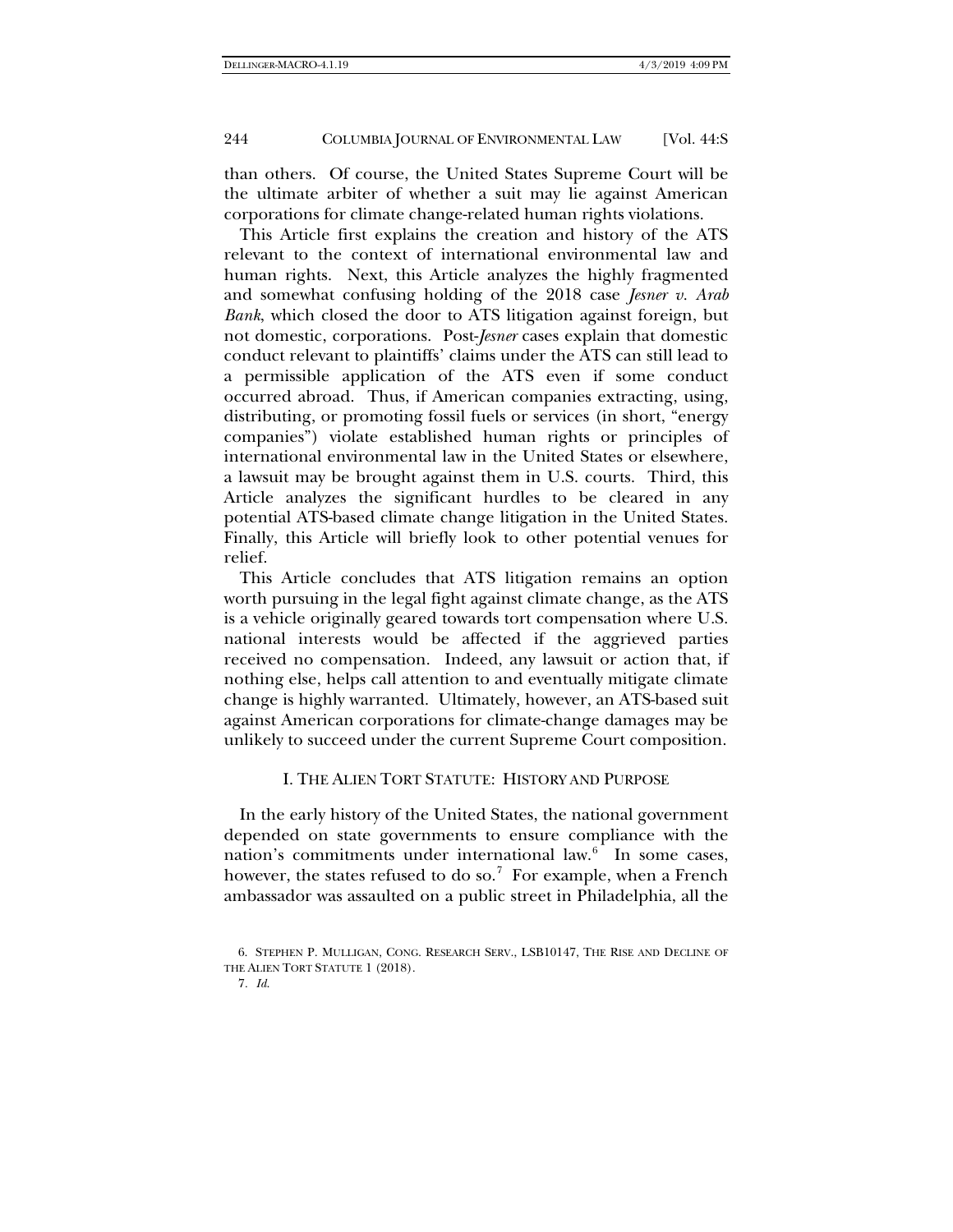national government could do was apologize and explain that only Pennsylvania officials had the authority to prosecute the offender.<sup>[8](#page-4-0)</sup> At the same time, international law during the Founding Era placed an affirmative obligation on the national government to redress certain violations of international legal rights.<sup>[9](#page-4-1)</sup> The Framers were concerned that the state governments did not fully comprehend the legal duties that arose from the young nation's new position as a sovereign entity.[10](#page-4-2) In those days, the "law of nations"—which is now more commonly known as international law—was not a well-developed concept.

<span id="page-4-10"></span>In his Fourth Commentary on the Laws of England, Sir William Blackstone discussed three main issues of concern for international law:<sup>[11](#page-4-3)</sup> violations of safe conducts (now falling under maritime and admiralty law), infringement of the rights of ambassadors, and piracy.<sup>12</sup> The latter was of particular concern to nation states because of the threat that piracy presented to trade among nations and the large amounts of money that nations invested in vulnerable vessels.[13](#page-4-5) "Pirates were deemed '*hostis humani generis*'—the enemy of all mankind."[14](#page-4-6) Even in the modern ATS context, references are often made to Blackstone's three primary offenses, although ATS suits now reach much further than just those three.

<span id="page-4-9"></span>In 1789, the First United States Congress enacted the Alien Tort Statute, which—then and now—simply reads, "The district courts shall have original jurisdiction of any civil action by an alien for a tort only, committed in violation of the law of nations or a treaty of the United States."[15](#page-4-7) The principal objective behind the adoption of the ATS was to "promote harmony in international relations by ensuring foreign plaintiffs a remedy for international-law violations in circumstances where the absence of a such remedy might provoke foreign nations to hold the United States accountable."[16](#page-4-8) The ATS was to "serve as a jurisdictional bridge for non-U.S.

<span id="page-4-0"></span>8*. Id*. at 1–2.

11. 4 WILLIAM BLACKSTONE, COMMENTARIES ON THE LAWS OF ENGLAND \*66–67.

12*. Id*. at \*68.

<span id="page-4-8"></span><span id="page-4-7"></span><span id="page-4-6"></span><span id="page-4-5"></span><span id="page-4-4"></span><span id="page-4-3"></span><span id="page-4-2"></span><span id="page-4-1"></span>13. Pierre N. Leval, *Beyond Kiobel: The Future of Human Rights Litigation in US Courts*, 19 UCLA J. INT'L L. & FOREIGN AFF. 1, 2 (2015).

16*. Jesner*, 138 S. Ct. at 1406.

<sup>9</sup>*. Id*.

<sup>10</sup>*. Id*.

<sup>14</sup>*. Id*.

<sup>15.</sup> 28 U.S.C. § 1350 (1948).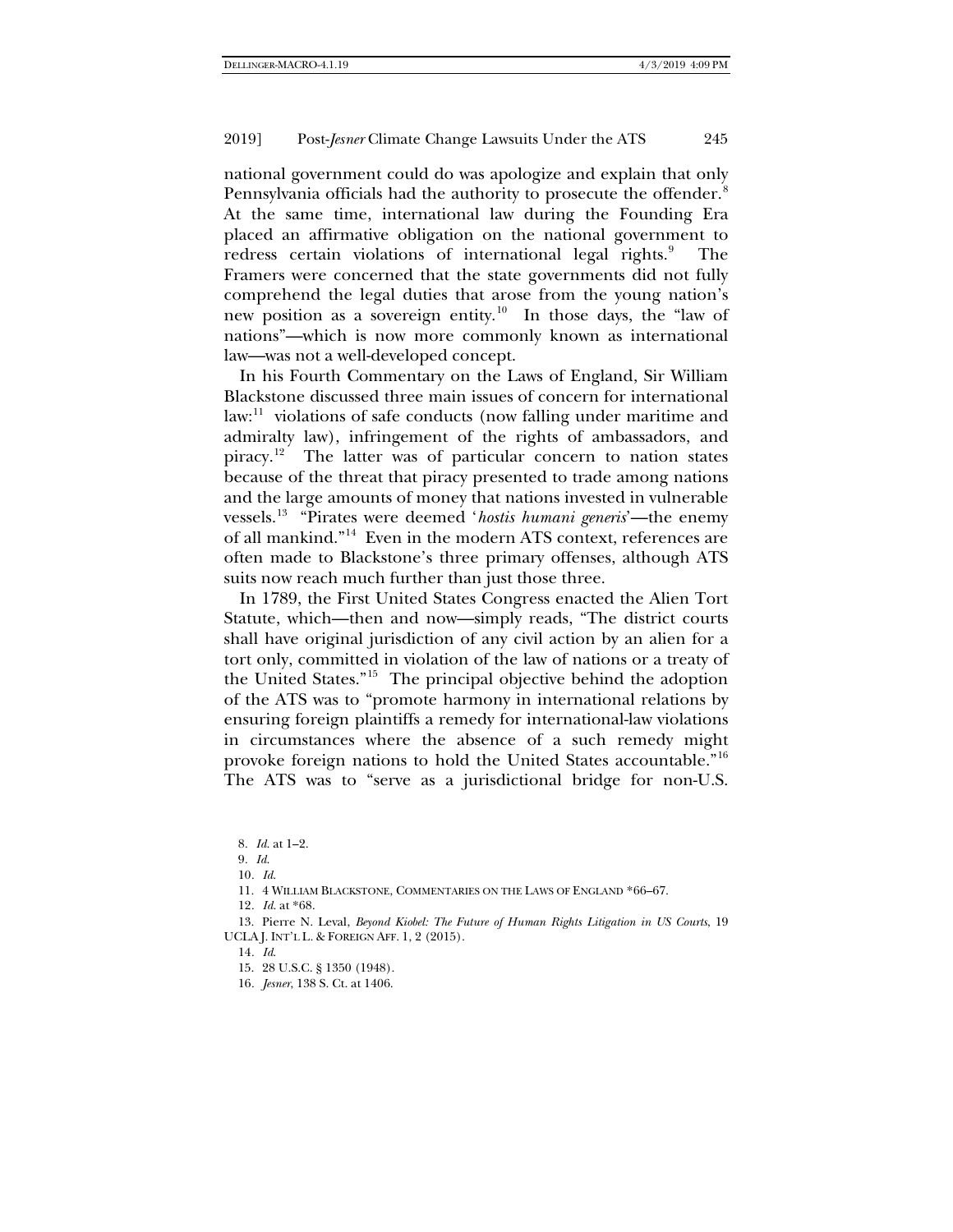citizens to bring a cause of action against those residing in the U.S. who violated various aspects of international law."<sup>[17](#page-5-1)</sup>

For most of its history, the law of nations "did not involve matters of human rights or issues of a sovereign's treatment of its own citizens."[18](#page-5-2) "It dealt primarily with matters of relations among nations."[19](#page-5-3) However, the ATS has widely come to be accepted as providing for jurisdiction over matters implicating human rights. $20$ While this use of the Statute cannot be deduced from its language, it has typically not been disputed in subsequent ATS litigation.<sup>[21](#page-5-5)</sup>

## <span id="page-5-0"></span>II. THE ATS COMES ALIVE

For nearly two hundred years, the ATS was almost never employed.<sup>22</sup> This changed in 1980, when the statute reappeared in the landmark case *Filártiga v. Peña-Irala,* where a federal court held, for the first time, that the ATS provides jurisdiction over claims for alleged violations of international human rights law.<sup>[23](#page-5-7)</sup> The human rights violation at issue was torture. In reaching its decision, the Second Circuit Court of Appeals noted that:

In the twentieth century the international community has come to recognize the common danger posed by the flagrant disregard of basic human rights and particularly the right to be free of torture. Spurred first by the Great War, and then the Second, civilized nations have banded together to prescribe acceptable norms of international behavior.... In the modern age, humanitarian and practical considerations have combined to lead the nations of the world to recognize that respect for fundamental human rights is in their individual and collective interest. Among the rights universally proclaimed by all nations, as we have noted, is the right to be free of physical torture. Indeed, for purposes of civil liability, the torturer has become like the pirate and slave trader before him *hostis humani generis*, an enemy of all mankind.<sup>[24](#page-5-8)</sup>

<span id="page-5-4"></span><span id="page-5-3"></span><span id="page-5-2"></span><span id="page-5-1"></span>17. Candra Connelly, *The Alien Tort Statute: "An Avant-Garde Tool for Human Rights" or a Camouflaged Curse?*, 87 U. CIN. L. REV. 203, 204 (2018).

- 18. Leval, *supra* not[e 13,](#page-4-9) at 2.
- 19*. Id*.
- 20. Connelly, *supra* not[e 17,](#page-5-0) at 204.
- <span id="page-5-5"></span>21*. Id*.
- <span id="page-5-7"></span><span id="page-5-6"></span>22. Leval, *supra* not[e 13,](#page-4-9) at 3.
- 23. Filártiga v. Peña-Irala, 630 F.2d 876, 890 (2d. Cir. 1980).
- <span id="page-5-8"></span>24*. Id*. (emphasis added).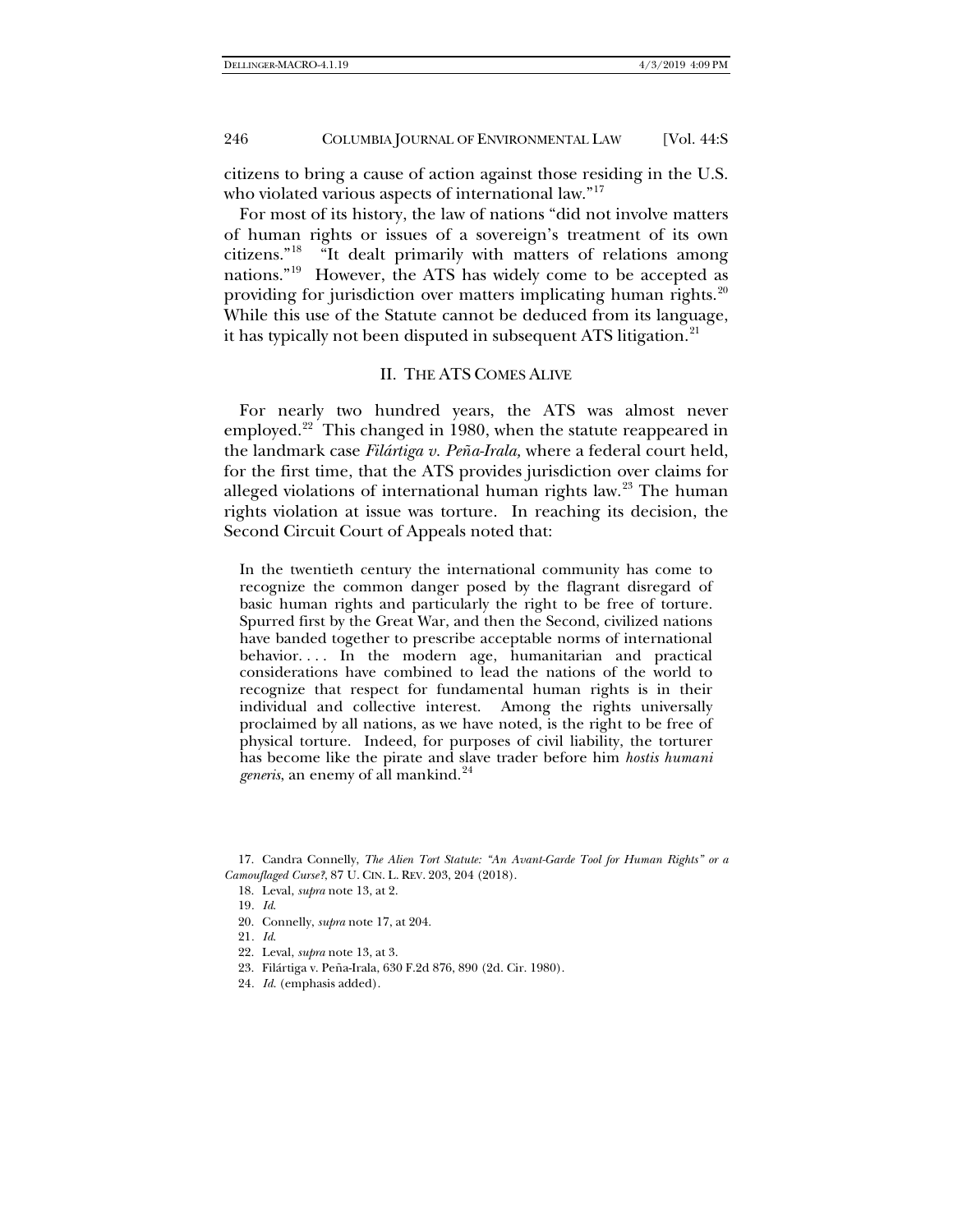*Filártiga* gave rise to a series of cases developing civil liability under the ATS.

*Sosa v. Alvarez-Machain* represents the next major ATS case.<sup>[25](#page-6-0)</sup> In *Sosa*, the U.S. Supreme Court held that although the statute is in its terms only jurisdictional, it still provides a limited, implicit sanction to hear a "narrow set" of claims that are "based on the present-day law of nations," yet can be "defined with a specificity comparable to the features of the 18th-century paradigms" recognized by the Court in previous cases. $26$  The Court pointed out that the narrow set of violations of international law were those that could have "serious consequences in international affairs."<sup>27</sup> The Court also noted that the drafters of the ATS would have intended any such cause of action to come from the common law.[28](#page-6-3)

*Jesner* subsequently interpreted *Sosa* to stand for the proposition that "[a]lthough international law determines what substantive conduct violates the law of nations, it leaves the specific rules of how to enforce international-law norms and remedy their violations to states, which may act to impose liability collectively through treaties or independently via their domestic legal systems."[29](#page-6-4) In other words, subsequent courts have seen *Sosa*'s requirement of a generally accepted and specifically defined norm of international law as referring to norms of "substantive conduct," not "forms of liability."[30](#page-6-5) Limits on jurisdiction are not limits on substantive law, and nothing in international law suggests that a corporation may not violate it.[31](#page-6-6) The underlying offense in *Sosa*—a single, illegal arrest of less than one day—was held to have "violate[d] no norm of customary international law so well defined as to support the creation of a federal remedy" under the ATS.<sup>[32](#page-6-7)</sup>

An important facet of *Sosa* was the hostility it manifested towards ATS litigation in general. For example, the Court noted that it has "no congressional mandate to seek out and define new and debatable violations of the law of nations, and modern indications

<span id="page-6-6"></span><span id="page-6-5"></span><span id="page-6-4"></span>30*. Id*.

32*. Sosa*, 542 U.S. at 738.

<span id="page-6-0"></span><sup>25.</sup> Sosa v. Alvarez-Machain, 542 U.S. 692 (2004).

<span id="page-6-1"></span><sup>26</sup>*. Id*. at 715, 725–26.

<span id="page-6-2"></span><sup>27</sup>*. Id*. at 715.

<span id="page-6-3"></span><sup>28</sup>*. Id*. at 712.

<sup>29.</sup> Jesner v. Arab Bank, PLC, 138 S. Ct. 1386, 1420 (2018) (Sotomayor, J., dissenting).

<span id="page-6-7"></span><sup>31</sup>*. Id*.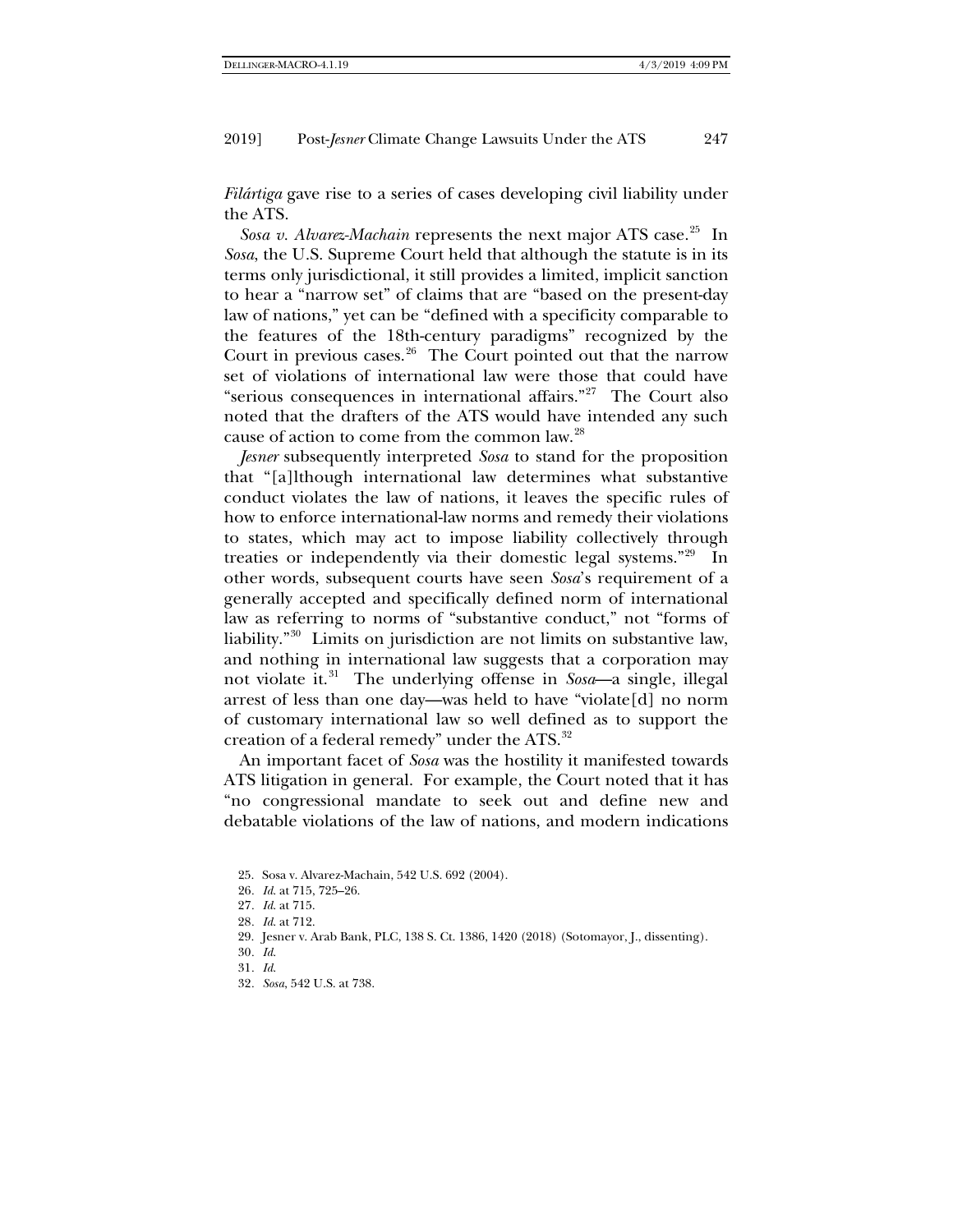of congressional understanding of the judicial role in the field have not affirmatively encouraged greater judicial creativity."<sup>[33](#page-7-0)</sup> Further, the Court argued for "great caution in adapting the law of nations to private rights."[34](#page-7-1) With regard to further independent judicial recognition of actionable international norms, the Court noted that "the door is still ajar subject to vigilant doorkeeping, and thus open to a narrow class of international norms today.["35](#page-7-2)

<span id="page-7-8"></span>The *Sosa* Court opened the door to an argument that international law does not extend liability for human rights violations to corporations via its infamous footnote 20, in which it considered, without answering the question, "whether international law extends the scope of liability for a violation of a given norm to the perpetrator being sued [] if the defendant is a private actor such as a corporation or individual."<sup>36</sup> Some legal experts have interpreted this to mean that the international law relied upon in any given case must *itself* be specifically addressed to corporate defendants.[37](#page-7-4) This appears to be a strained reading of the footnote. Others claim more persuasively that the footnote simply makes a distinction between private actors and state actors given that some international law norms require a showing of state action as an element of the alleged violation.[38](#page-7-5) In and of itself, the footnote does not mean that there are different classes of private actors—such as corporations—that may not be sued under the ATS. The question of which private actors may be subject to tort liability should be resolved according to standard domestic tort principles. "[W]hile international law addresses the *substantive* standards of conduct [under the ATS], it leaves the *procedural* modes of enforcement to individual states."[39](#page-7-6)

The issue of potential corporate liability arose again in *Kiobel v. Royal Dutch Petroleum*, where the trial court held that the ATS does not confer jurisdiction over suits against corporations.<sup>[40](#page-7-7)</sup> Plaintiffs, Nigerian nationals residing in United States, sued Dutch, British,

39*. Id*. (emphasis added).

<sup>33</sup>*. Id*. at 728.

<sup>34</sup>*. Id*.

<sup>35</sup>*. Id*. at 729.

<sup>36</sup>*. Id*. at 732 n.20.

<span id="page-7-7"></span><span id="page-7-6"></span><span id="page-7-5"></span><span id="page-7-4"></span><span id="page-7-3"></span><span id="page-7-2"></span><span id="page-7-1"></span><span id="page-7-0"></span><sup>37.</sup> Beth Van Schaack, *The Inconsequential Choice of Law Question Posed by* Jesner v. Arab Bank, 24 ILSA J. INT'L & COMP. L. 359, 361 (2018).

<sup>38</sup>*. Id*. at 362.

<sup>40.</sup> Kiobel v. Royal Dutch Petroleum Co*.*, 621 F.3d 111, 147–48 (2d. Cir. 2010).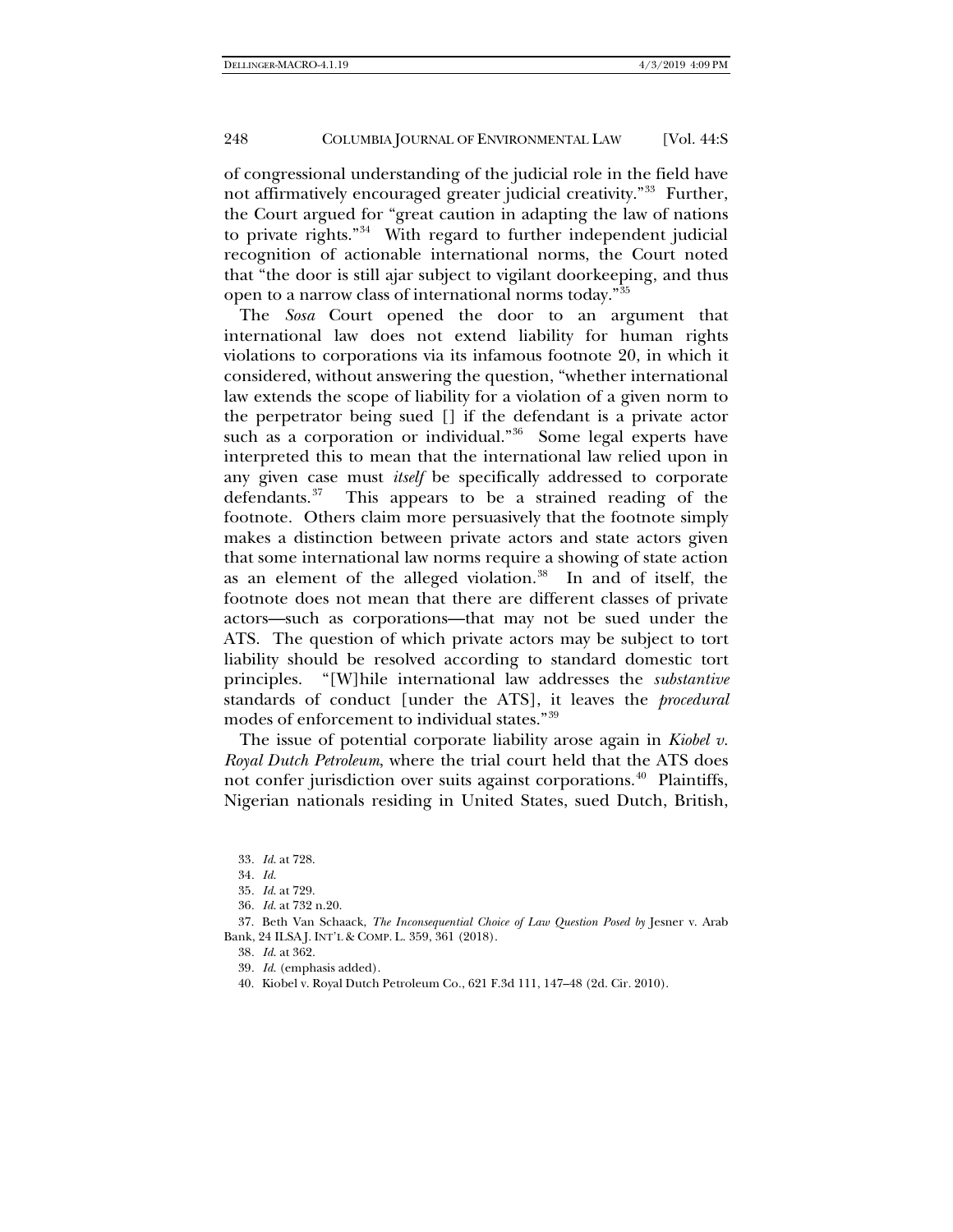and Nigerian corporations under the ATS claiming that these corporations, which were engaged in oil exploration and production in Nigeria, had aided and abetted the Nigerian government in committing human rights abuses in violation of the law of nations.[41](#page-8-0) The Second Circuit noted that *international law* determines whether a court has jurisdiction over ATS claims against a particular class of defendant, such as corporations.<sup>[42](#page-8-1)</sup> It reiterated the rule that to attain the status of a rule of customary international law, a norm must be "specific, universal, and obligatory."[43](#page-8-2) The court held that because the concept of corporate liability for violations of customary international law has not ripened into a universally accepted norm of international law, and because no corporation has ever been subject to any form of liability (whether civil, criminal, or otherwise) under the customary international law of human rights, the ATS does not confer jurisdiction over suits against corporations at all.<sup>44</sup>

Plaintiffs appealed the decision to the Supreme Court ("*Kiobel II*"), which did not squarely address the issue of corporate liability. The Court held that because all the relevant conduct took place outside the United States, the claims did not sufficiently "touch and concern" the territory of the United States, a new requirement imposed by the Court regarding ATS claims.<sup>45</sup> Even when claims do "touch and concern," they "must do so with sufficient force to displace the presumption against extraterritorial application," a canon of statutory interpretation which provides that "[w]hen a statute gives no clear indication of an extraterritorial application, it has none."<sup>46</sup> "The presumption against extraterritorial application helps ensure that the Judiciary does not erroneously adopt an interpretation of U.S. law that carries foreign policy consequences not clearly intended by the political branches.<sup>"47</sup> In other words, there is a "presumption that United States law governs domestically but does not rule the world."[48](#page-8-7) In this context, the argument had not been whether petitioners had stated a proper claim under the

- <span id="page-8-3"></span>44*. Id*. at 137, 147–48.
- <span id="page-8-4"></span>45. Kiobel v. Royal Dutch Petroleum Co*.*, 569 U.S. 108, 124–25 (2013).
- <span id="page-8-5"></span>46*. Id*. at 125, 115.
- <span id="page-8-6"></span>47*. Id*. at 116.
- <span id="page-8-7"></span>48*. Id*. at 115.

<span id="page-8-0"></span><sup>41</sup>*. Id*. at 123.

<span id="page-8-1"></span><sup>42</sup>*. Id*. at 127.

<span id="page-8-2"></span><sup>43</sup>*. Id*. at 121.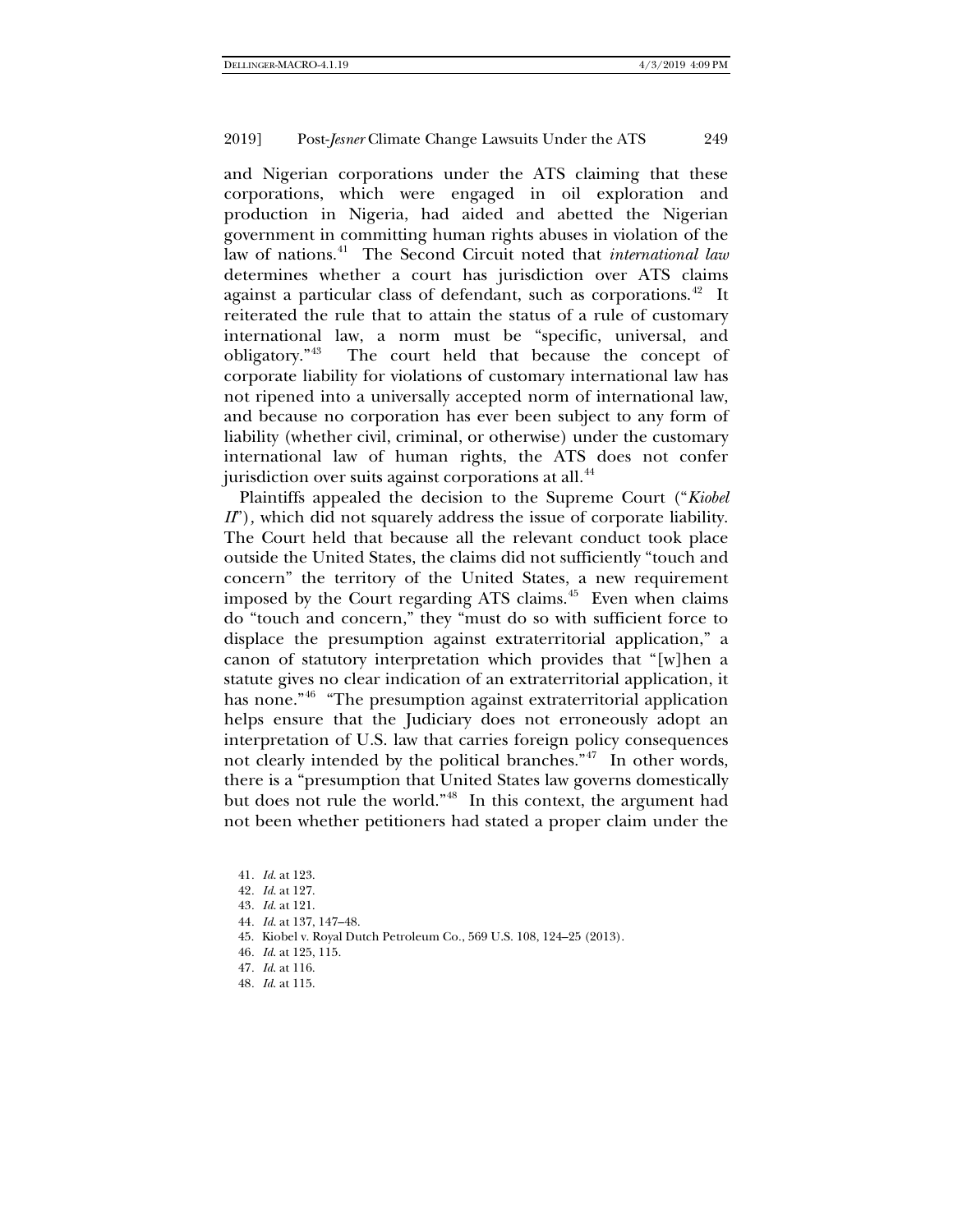ATS, but rather whether a claim under the ATS may reach conduct occurring in the territory of a foreign sovereign. $49$  The Court concluded that "the presumption against extraterritoriality applies to claims under the ATS, and that nothing in the statute rebuts that presumption."[50](#page-9-1) The case barred relief for violations of the law of nations occurring *wholly* outside the United States.<sup>[51](#page-9-2)</sup>

*Kiobel II* also shows hostility towards ATS litigation, at least by four justices, although this was in the context of conduct that happened exclusively *outside* the United States. The outcome may have been different if the relevant conduct took place *inside* the United States where palpable U.S. interests and activities would have been at issue, and at least one member of the *Kiobel II* majority—Justice Kennedy—would have approved the exercise of jurisdiction in such cases.[52](#page-9-3) Indeed, the many U.S.-based activities known to exacerbate climate change clearly have such relevance to not only U.S. interests, but also foreign interests. In such cases, a court may approve of the exercise of jurisdiction under ATS. This jurisdiction would *not* impose standards of domestic conduct devised by Congress on the rest of the world, which is the fear behind the presumption against extraterritoriality in U.S. law and foreign relations and often cited by the Supreme Court in the climate litigation context. Instead, the standards would be of human rights conduct "adopted by the community of nations with the intent that they apply throughout the world. They are based on the proposition that anyone, anywhere, who violates those standards is the enemy of all mankind."<sup>[53](#page-9-4)</sup>

Of course, no court would call a lawfully operating company an "enemy of all mankind," so if a plaintiff wished to make a reference to that phrase, which has recently only referenced torturers, the plaintiff would need to reframe that argument in a way that emphasizes the effects of the corporate action and does not point so harshly at the corporation itself. Climate change has extremely harsh, even deadly, consequences for many people, but corporations are not deliberately "torturing" anyone. Corporate defendants will argue that they are simply continuing to sell

<span id="page-9-4"></span><span id="page-9-3"></span><span id="page-9-2"></span><span id="page-9-1"></span><span id="page-9-0"></span>49*. Id*. 50*. Id*. at 124. 51*. Id*. 52. Leval, *supra* not[e 13,](#page-4-9) at 14. 53*. Id*.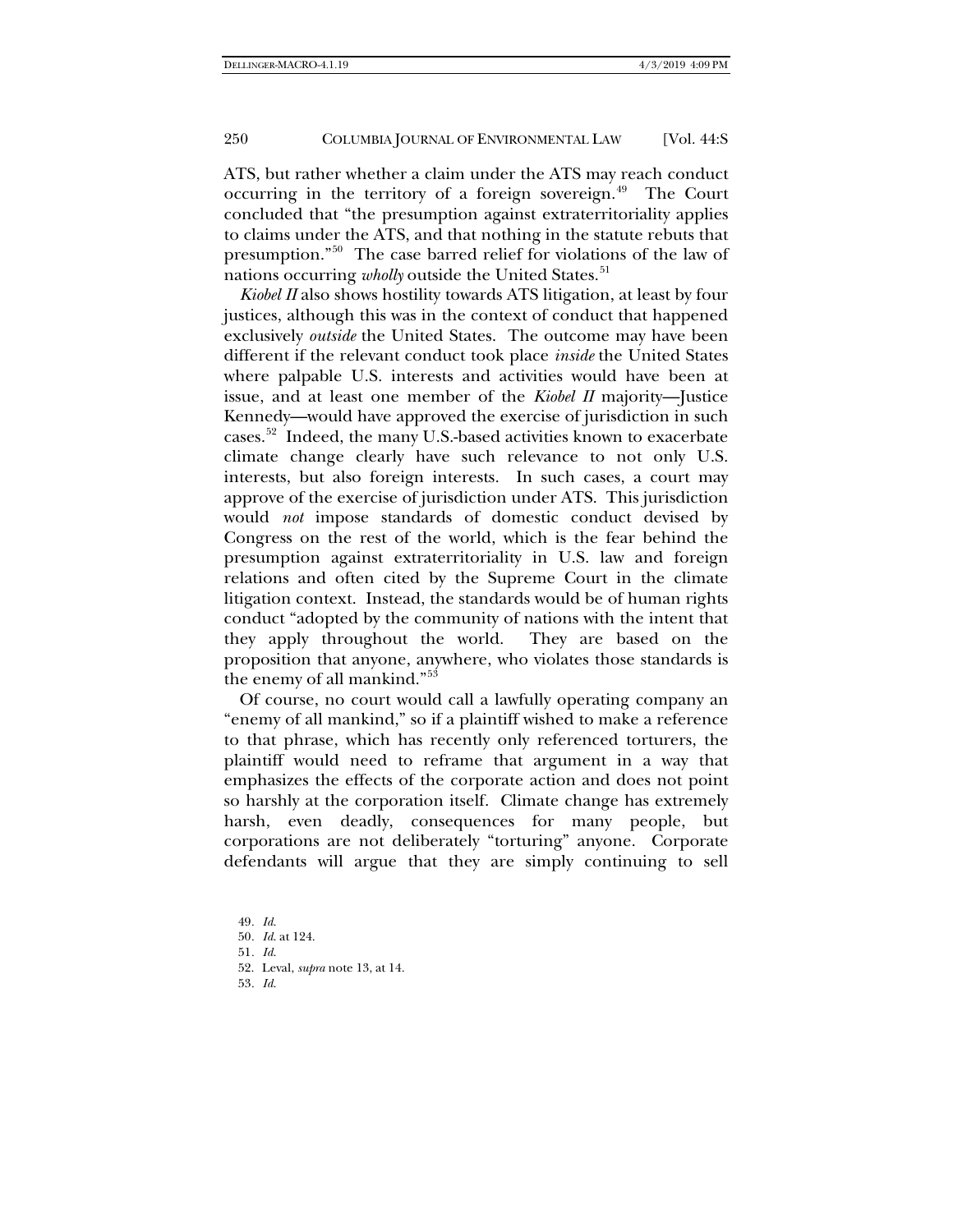products and services for which there is demand and a legitimate market. *Jesner,* however, explained that "[i]nternational humanrights norms prohibit acts repugnant to all civilized peoples crimes like genocide, torture, and slavery, that make their perpetrators 'enem[ies] of all mankind.'"[54](#page-10-0) A differentiation between the actors and their actions may convert the "enemy of all mankind" argument from an implausible stretch to a viable argument. In doing so, plaintiffs would demonstrate that where the global community still views torturers and perpetrators of genocide as going far beyond acceptable norms of behavior, so do corporations that continue activities that a few steps further down the chain of events *still* lead to physically and mentally severe consequences, albeit not in face-to-face situations. The latter should not be dispositive where the effects are extremely serious. The law develops. The ATS has developed from the original three Blackstone offenses and, rightly, keeps developing. Perhaps most importantly, climate change is indeed an issue of not only American, but also "universal concern."[55](#page-10-1)

Justice Breyer, in his concurrence joined by Justices Ginsberg, Sotomayor, and Kagan, set forth some types of factual circumstances that might justify the exercise of jurisdiction under the ATS. He would find jurisdiction where:

(1) the alleged tort occurs on American soil, (2) the defendant is an American national, or (3) the defendant's conduct substantially and adversely affects an important American national interest, and that includes a distinct interest in preventing the United States from becoming a safe harbor (free of civil as well as criminal liability) for a torturer or other common enemy of mankind.<sup>[56](#page-10-2)</sup>

This concurrence is important given the fractured nature of the *Jesner* holding analyzed below. With two new Justices on the Court and speculation that Justice Roberts may become a "swing Justice," the issue of corporate liability is surfacing. This concurrence, for example, does not seem to foreclose liability against American companies. Only because the particular parties and relevant conduct lacked sufficient ties to the United States for the ATS to

55*. Kiobel*, 569 U.S. at 109.

56*. Id*. at 127.

<span id="page-10-2"></span><span id="page-10-1"></span><span id="page-10-0"></span><sup>54.</sup> Jesner v. Arab Bank, PLC, 138 S. Ct. 1386, 1401–02 (2018) (quoting Sosa v. Alvarez-Machain, 542 U.S. 692, 732 (2004)).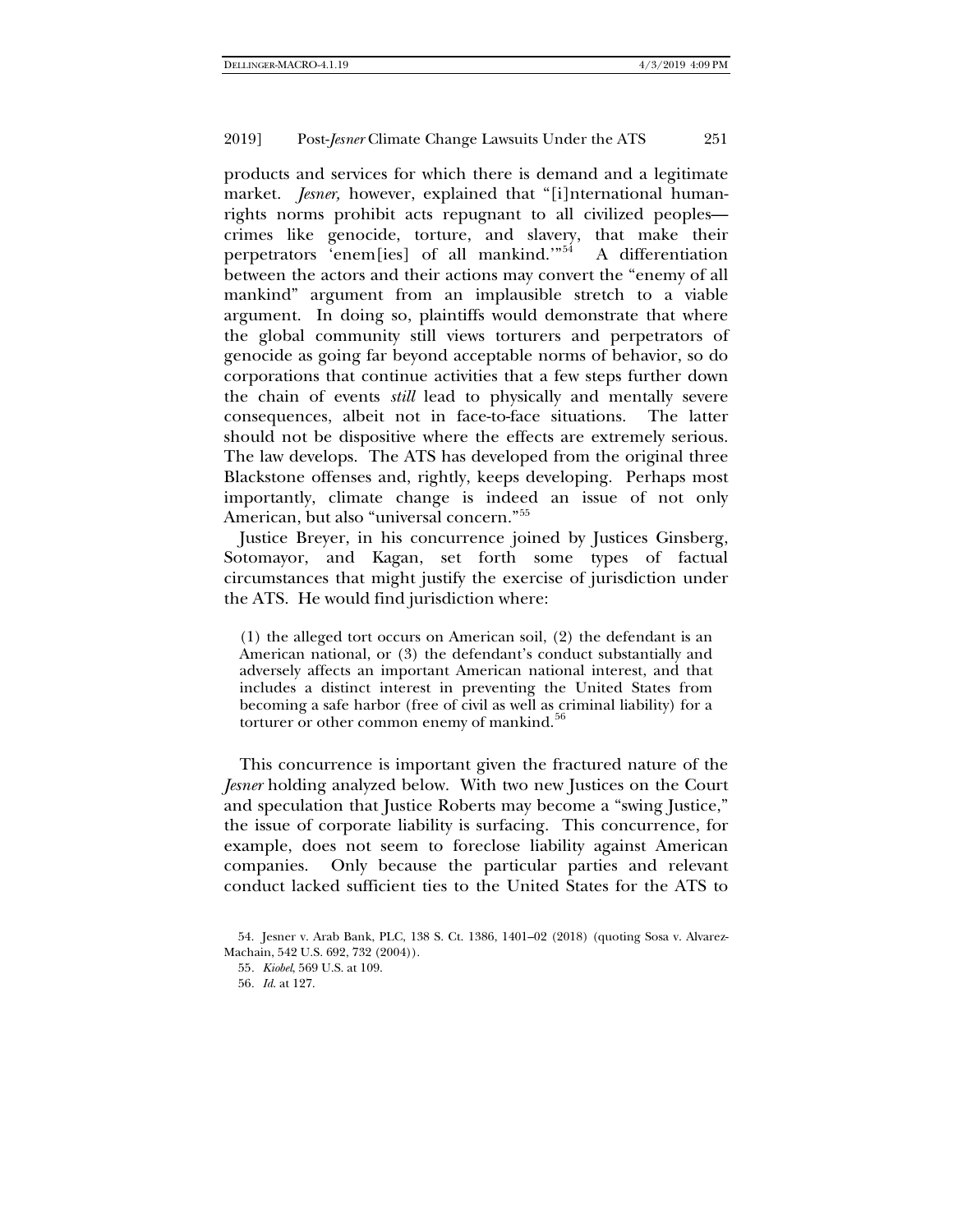provide jurisdiction did all justices agree on affirming the dismissal of the entire complaint.<sup>57</sup>

Since *Kiobel*, the Ninth Circuit has eschewed the Supreme Court's hesitation in finding corporate liability under the ATS.<sup>[58](#page-11-1)</sup> Even the Second Circuit—home of *Kiobel II*—has begrudgingly started moving towards recognition of human rights abuses by corporations and other legal entities under the ATS, thus creating an intra-circuit split.<sup>[59](#page-11-2)</sup>

In sum, the recent pre-*Jesner* cases demonstrate that if corporations commit a narrow and specific set of wrongdoings that present serious consequences both domestically and abroad, as well as to international affairs, U.S. courts may have jurisdiction. However, if the effects of the alleged wrongdoings are *only* felt overseas, U.S. courts will not have jurisdiction, even if the wrongdoer is an American company. A clear nexus must be present between the complained-of action and corporate presence or activities in the United States. Supreme Court Justices have displayed some hostility towards ATS-based suits, seemingly due to concerns about the separation of powers and the United States' role in foreign relations and comity. Courts have insisted that any suit must relate to an issue of universal concern and should ensure that the United States does not become a safe harbor for torturers and similar tortfeasors, or to activities that are comparable to those performed by, in early judicial language, "common enemies of mankind."<sup>60</sup> *Jesner* addressed the issue of whether corporations may be sued under the ATS or whether an actual person must be joined as defendant. This seminal case will be analyzed next.

## III. *JESNER* ANSWERS THE FOREIGN CORPORATE LIABILITY ISSUE

The issue of whether corporations may be sued under the ATS came up squarely in *Jesner v. Arab Bank*, *PLC*. [61](#page-11-4) The Court's holding was splintered and somewhat perplexing. It was, to a large extent,

<sup>57</sup>*. Id*. at 108.

<span id="page-11-3"></span><span id="page-11-2"></span><span id="page-11-1"></span><span id="page-11-0"></span><sup>58.</sup> Rich Samp, *U.S. Supreme Court Continues to Nibble Away at Alien Tort Statute's Sweep*, FORBES (Apr. 25, 2018), https://www.forbes.com/sites/wlf/2018/04/25/u-s-supreme-courtcontinues-to-nibble-away-at-alien-tort-statutes-sweep/#364e6f9dd9fe [https://perma.cc/ TJ8N-R9KP].

<sup>59.</sup> Van Schaack, *supra* not[e 37,](#page-7-8) at 359–60.

<sup>60</sup>*. See* BLACKSTONE, *supra* not[e 11,](#page-4-10) at \*66–68.

<span id="page-11-4"></span><sup>61.</sup> Jesner v. Arab Bank, PLC, 138 S. Ct. 1386 (2018).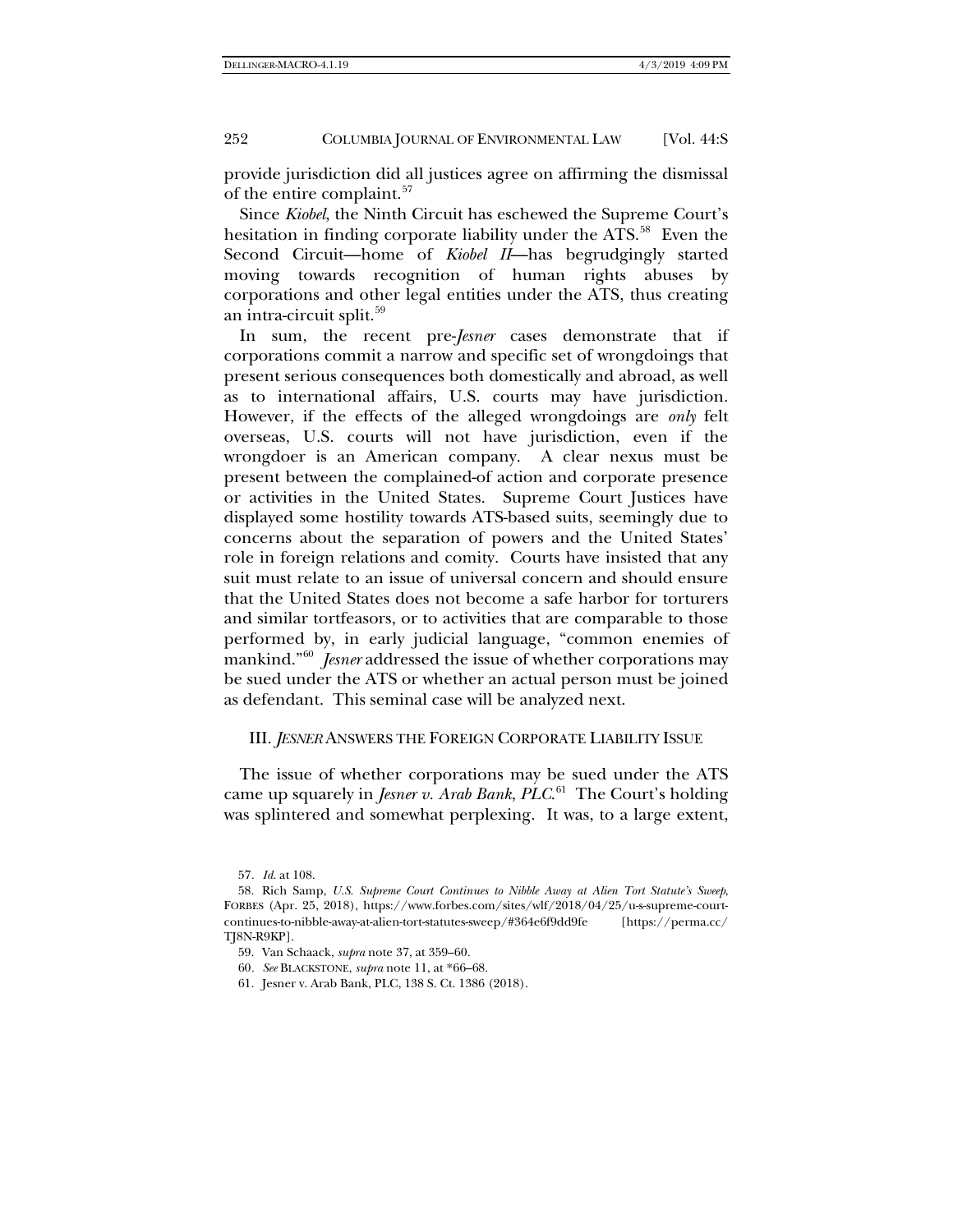a conversation between Justice Kennedy, who wrote the opinion, and Justice Sotomayor, who filed a strong dissent joined by Justices Breyer, Ginsburg, and Kagan. At minimum, the case stands for the proposition that foreign corporations may not be sued under the ATS in U.S. courts. While the case did not answer the question of whether *American* companies may be subject to such suit, it does shows that suit may be brought for conduct that occurred on U.S. soil.

The *Jesner* plaintiffs, who were not U.S. citizens, alleged that they, or the persons on whose behalf they asserted claims, were injured or killed by terrorist acts committed in Israel, the West Bank, and Gaza, and that those acts were, in part, caused or facilitated by respondent Arab Bank, PLC, a Jordanian financial institution with a branch in New York.<sup>[62](#page-12-0)</sup> The victims sought to impose liability on the bank for the conduct of its human agents, including several high-ranking officials.<sup>[63](#page-12-1)</sup> The victims claimed that Arab Bank had used its New York branch as a clearinghouse to finance terrorist attacks and benefit the families of foreign suicide bombers.<sup>[64](#page-12-2)</sup> The Court assumed that individuals inflicting death or injury via terrorism committed crimes in violation of well-settled, fundamental precepts of international human rights law. $65$  It also assumed that individuals who knowingly and purposefully facilitated banking transactions in order to aid or abet the alleged terrorist acts would themselves be committing crimes under international law.<sup>66</sup> Thus, the substantive aspect of ATS-based claims would be satisfied.

Although *Kiobel's* "touch and concern" requirement was satisfied by Arab Bank's New York branch's active involvement in the case, the district court dismissed the suit for procedural reasons based on Second Circuit precedent holding that corporations may *never* be sued under the ATS.<sup>67</sup> The Second Circuit Court of Appeals affirmed this dismissal. $68$  However, on appeal to the Supreme Court, the Court splintered on the issue of corporate liability. Justice Kennedy wrote a somewhat vague opinion, parts of which

<span id="page-12-3"></span><span id="page-12-2"></span><span id="page-12-1"></span><span id="page-12-0"></span>*. Id*. at 1388. 63*. Id*. *. Id*. at 1388, 1394. *. Id*. at 1394. 66*. Id*. *. Id*. at 1389.

<span id="page-12-6"></span><span id="page-12-5"></span><span id="page-12-4"></span>68*. In re* Arab Bank, PLC, Alien Tort Statute Litigation, 808 F.3d 144 (2d Cir. 2015).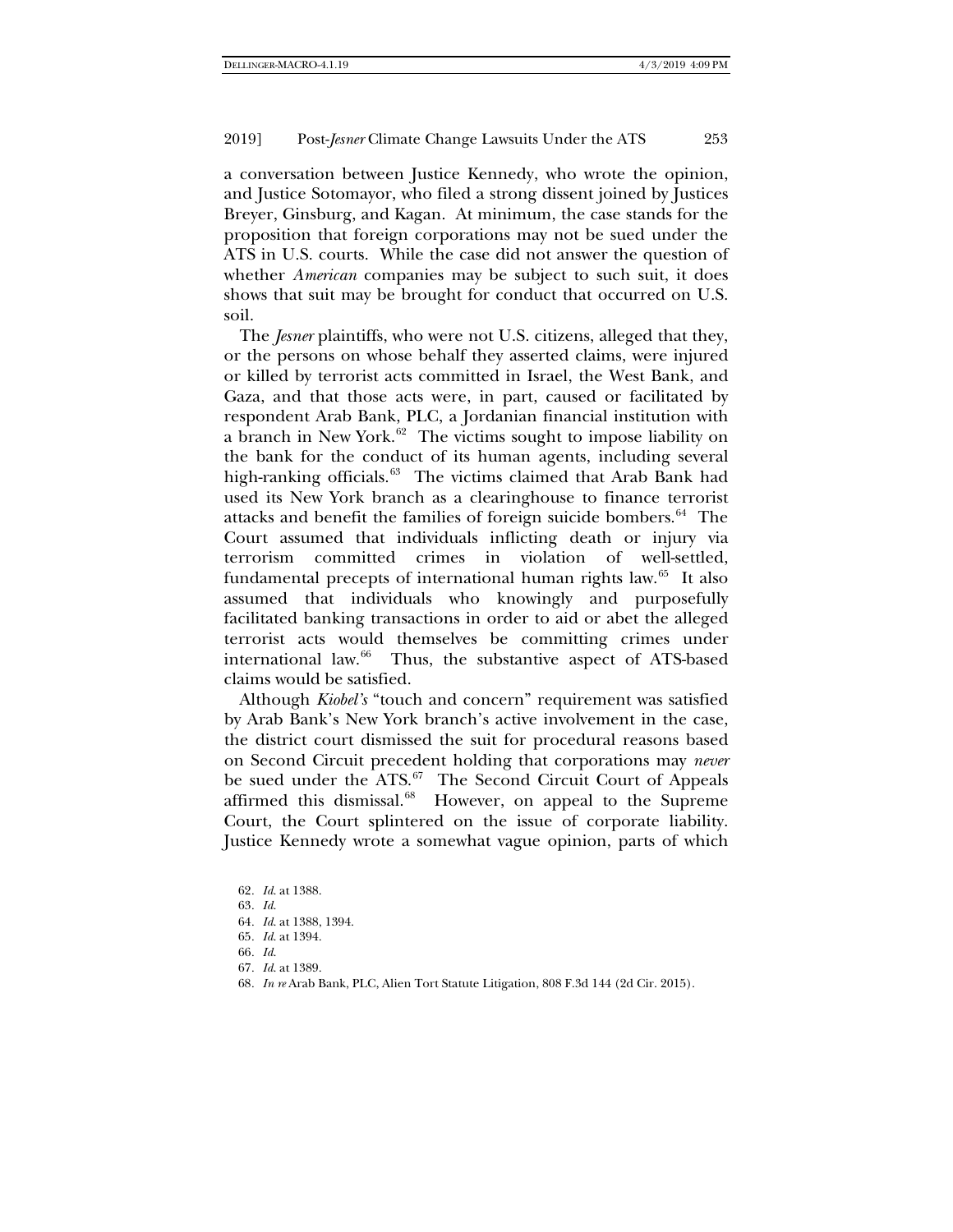might be read to have entirely foreclosed corporate liability under the ATS, but Kennedy was only joined in those parts by Chief Justice Roberts and Justice Thomas.<sup>[69](#page-13-0)</sup> Justices Alito and Gorsuch joined only the parts of the opinion that were limited to *foreign* corporations.[70](#page-13-1) Justice Sotomayor dissented, with Justices Breyer, Ginsburg, and Kagan joining. Justice Sotomayor would have explicitly permitted ATS suits against *both* U.S.-based and foreign corporations.<sup>[71](#page-13-2)</sup> Thus, only three justices, two of whom are still on the Court, found corporate liability to be entirely foreclosed regardless of whether the corporation is American. Their arguments were as follows:

First, Chief Justice Roberts and Justices Kennedy and Thomas noted that under *Sosa*, corporate liability is "a question of international law" and the initial threshold question for suits under the ATS in American courts is whether a plaintiff can demonstrate that the alleged acts violate "a norm that is specific, universal, and obligatory."<sup>72</sup> The Court noted that it is difficult to satisfy this "high  $bar \$ {[73](#page-13-4)}

Second, they found that after *Kiobel*, the key question remaining is whether a defendant corporation and the alleged actions of its employees had sufficient connections to the United States (the "touch and concern" test). [74](#page-13-5)

Third, the three justices noted that before a controlling norm can be identified and applied under international law, it must be determined whether allowing a case to proceed under the ATS in American courts "is a proper exercise of judicial discretion, or instead whether caution requires the political branches to grant specific authority before corporate liability can be imposed."<sup>[75](#page-13-6)</sup>

Finally, they determined that "the potential implications for the foreign relations of the United States of recognizing such causes should make courts particularly wary of impinging on the discretion of the Legislative and Executive Branches in managing foreign affairs."[76](#page-13-7)

70. *Id*.

- <span id="page-13-3"></span>72*. Id*. at 1400 (quoting Sosa v. Alvarez-Machain, 542 U.S. 692, 732 (2004)).
- <span id="page-13-4"></span>73*. Id*.
- <span id="page-13-5"></span>74*. Id*. at 1398 (quoting Kiobel v. Royal Dutch Petroleum, Co., 569 U.S. 108, 124 (2013)).
- <span id="page-13-6"></span>75*. Id*. at 1399 (quoting *Sosa*, 542 U.S. at 732–33).
- <span id="page-13-7"></span>76*. Id*. (quoting *Sosa*, 542 U.S. at 727).

<span id="page-13-1"></span><span id="page-13-0"></span><sup>69.</sup> *Jesner*, 138 S. Ct. at 1393.

<span id="page-13-2"></span><sup>71.</sup> *Id*. at 1419 (Sotomayor, J. dissenting).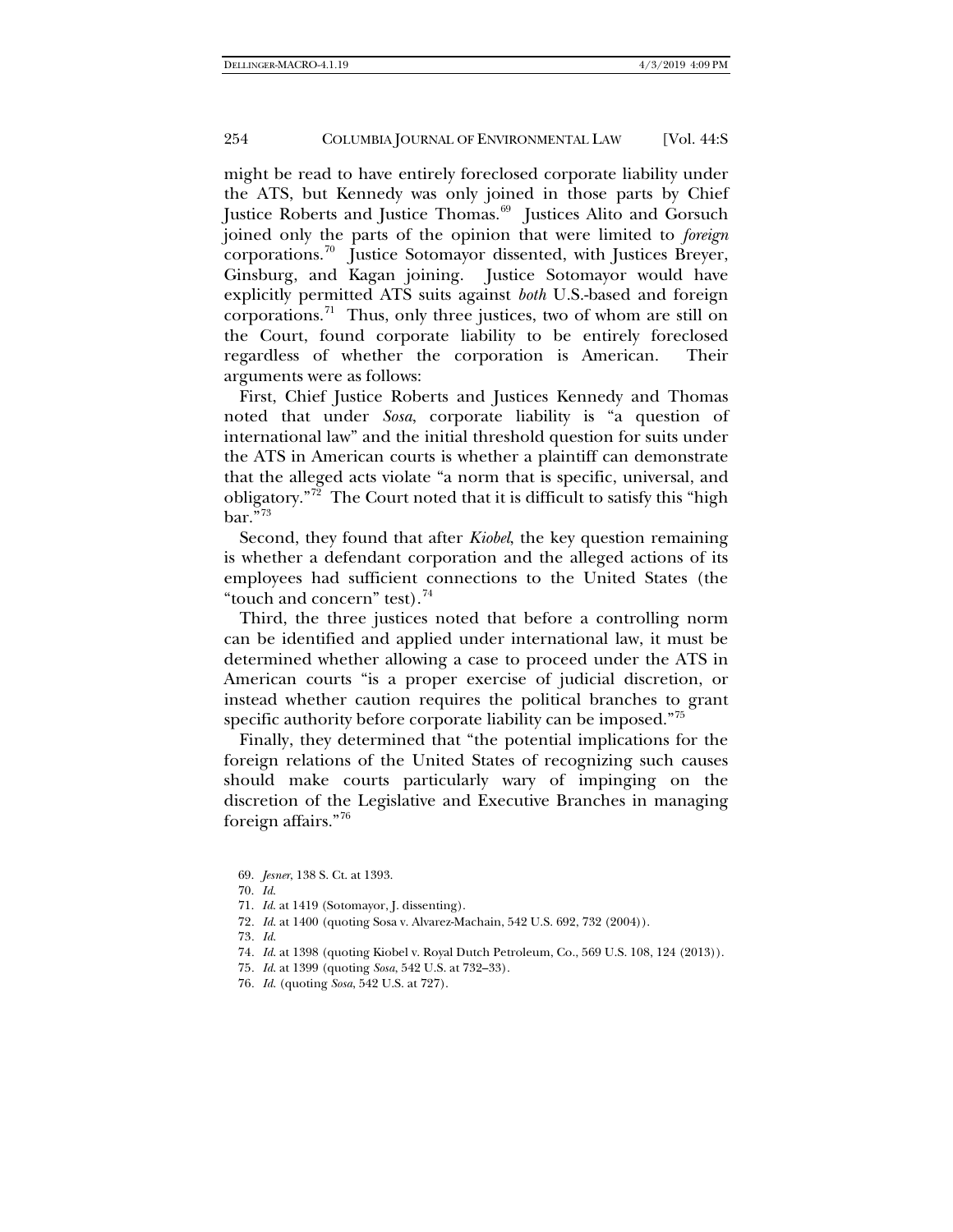In analyzing whether suit may lie under the ATS against corporations in American courts, Justice Kennedy's opinion unpersuasively analogized to irrelevant bodies of international law; jurisdictional provisions governing international criminal tribunals; a treaty on the financing of terrorism; and the Torture Victim Protection Act. The irrelevance and inappositeness of these bodies of law will be analyzed briefly below. His opinion further highlighted that the "political question doctrine" and foreign relations concerns are still key to ATS-based lawsuits in U.S. courts. First and foremost, however, the Court was concerned about American corporations being sued in foreign courts if foreign corporations could be hauled into U.S. courts. The Court thus closed the door to the latter, as this Article will analyze next.

# A. Corporate Liability in General

The only parts of Justice Kennedy's opinion that commanded a majority of the Justices were those that invoked separation of powers concerns regarding the creation of new causes of action and concerns about foreign relations. Significantly, each of these parts was expressly limited to foreign corporations. The Court explicitly held that "foreign corporations may not be defendants in suits brought under the ATS."<sup>[77](#page-14-0)</sup>

Justice Gorsuch's fear of certain "practical consequences"[78](#page-14-1) that would occur if the Court were to hold that *foreign* corporations may be sued in federal courts under the ATS, centers around whether American companies would be subject to similar suits abroad. Such a holding, said the Court:

[W]ould imply that other nations, also applying the law of nations, could hale our [corporations] into their courts for alleged violations of the law of nations. This judicially mandated doctrine, in turn, could subject American corporations to an immediate, constant risk of claims seeking to impose massive liability for the alleged conduct of their employees and subsidiaries around the world, all as determined in foreign courts, thereby hindering global investment in developing economies, where it is most needed. $^7$ 

<span id="page-14-2"></span><span id="page-14-1"></span><span id="page-14-0"></span>This language garnered a vote from five of the nine Justices on the

<sup>77.</sup> *Id*. at 1407.

<sup>78.</sup> *Id*. at 1392 (Gorsuch, J., concurring) (quoting *Sosa*, 542 U.S. at 732–33).

<sup>79.</sup> *Id*. at 1405 (internal citation and quotation marks omitted).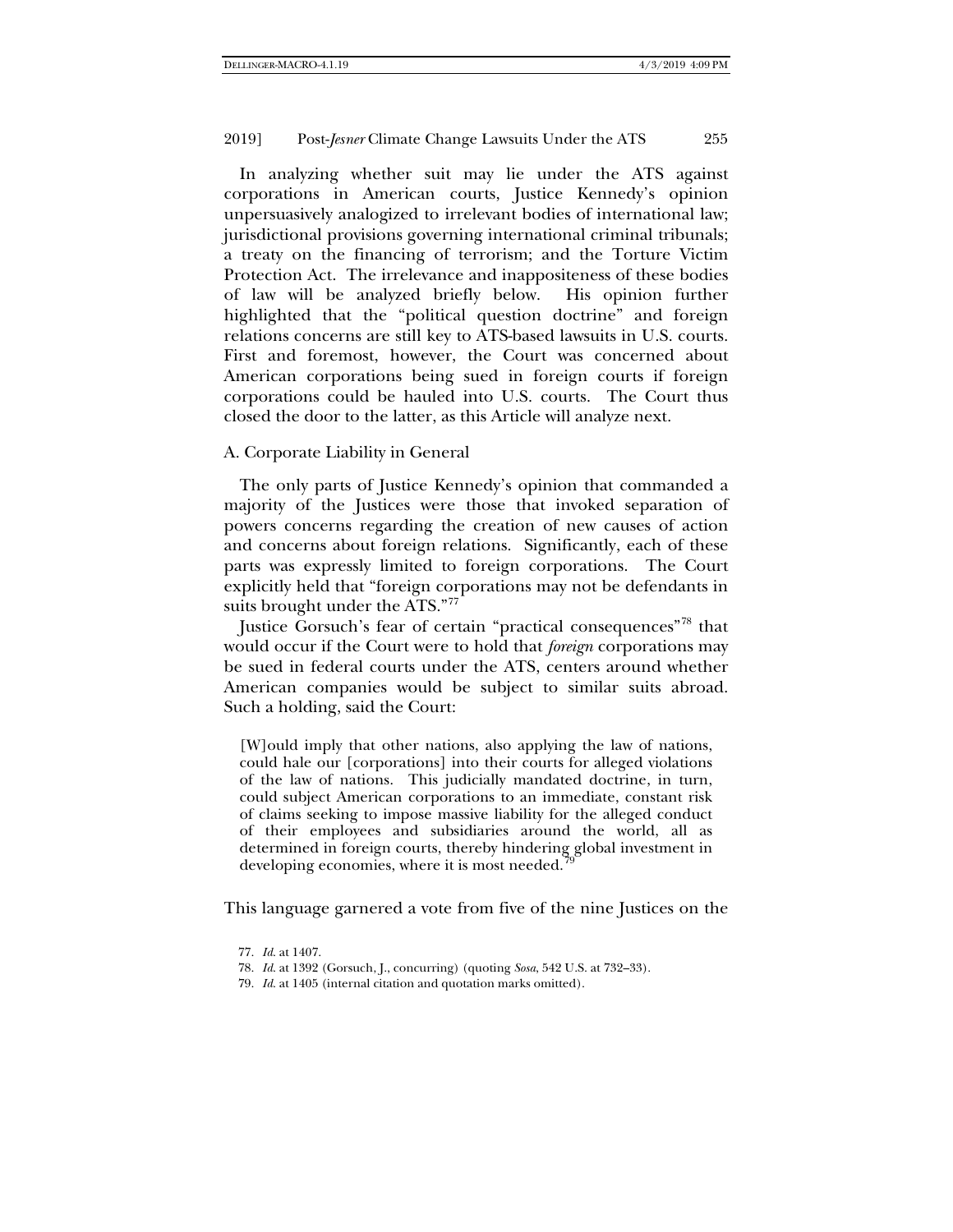Court. Thus, *Jesner* precluded suit against foreign corporations in American federal courts. Importantly, however, the *Jesner* opinion does not preclude suit against *American* corporations under the ATS.

Although the current Court may dislike the possibility of U.S. companies being sued abroad for alleged international law violations committed or with effects abroad, this concern is largely misplaced. American judges, lawyers, and other legal experts are concerned that American corporations facing suit in non-domestic fora may not be treated fairly. However, it is a fallacy to presume that simply because a court is not American it cannot be fair to an American defendant. Courts around the world strive to obtain justice. The argument that American corporations will not be met with justice overseas is largely unfounded, if not outright xenophobic. It is implausible that a majority of foreign courts would find American companies liable without good reason. And *if* American corporations were found liable for violations of international law, such as human rights violations allegedly committed by their "employees and subsidiaries around the world,"[80](#page-15-0) the companies *should* be subject to liability if warranted. The Supreme Court's attitude towards American corporate liability overseas seems overly protective of American corporations and disrespectful towards non-American courts. The Court indirectly seems to elevate the ability of corporations to invest in developing economies over ensuring corporate accountability to legal systems abroad. Taken to the extreme, that attitude could be read to indicate that monetary concerns outweigh human rights and other egregious international law violations. This simply cannot be what the Court meant. Thus, it must be the case that American corporations can be sued for violations of international norms under the ATS at least in American courts but not in foreign courts.

Justice Kennedy looked for "legislative guidance" before exercising what he saw as "innovative authority over substantive law."[81](#page-15-1) The ATS *does* give legislative guidance in exercising judicial authority. By its very text, the Act allows for suit in federal courts for "any civil action" in relation to torts "committed in violation of

<span id="page-15-1"></span><span id="page-15-0"></span><sup>80</sup>*. Id*. at 1405.

<sup>81</sup>*. Id*. at 1403 (quoting *Sosa*, 542 U.S. at 726).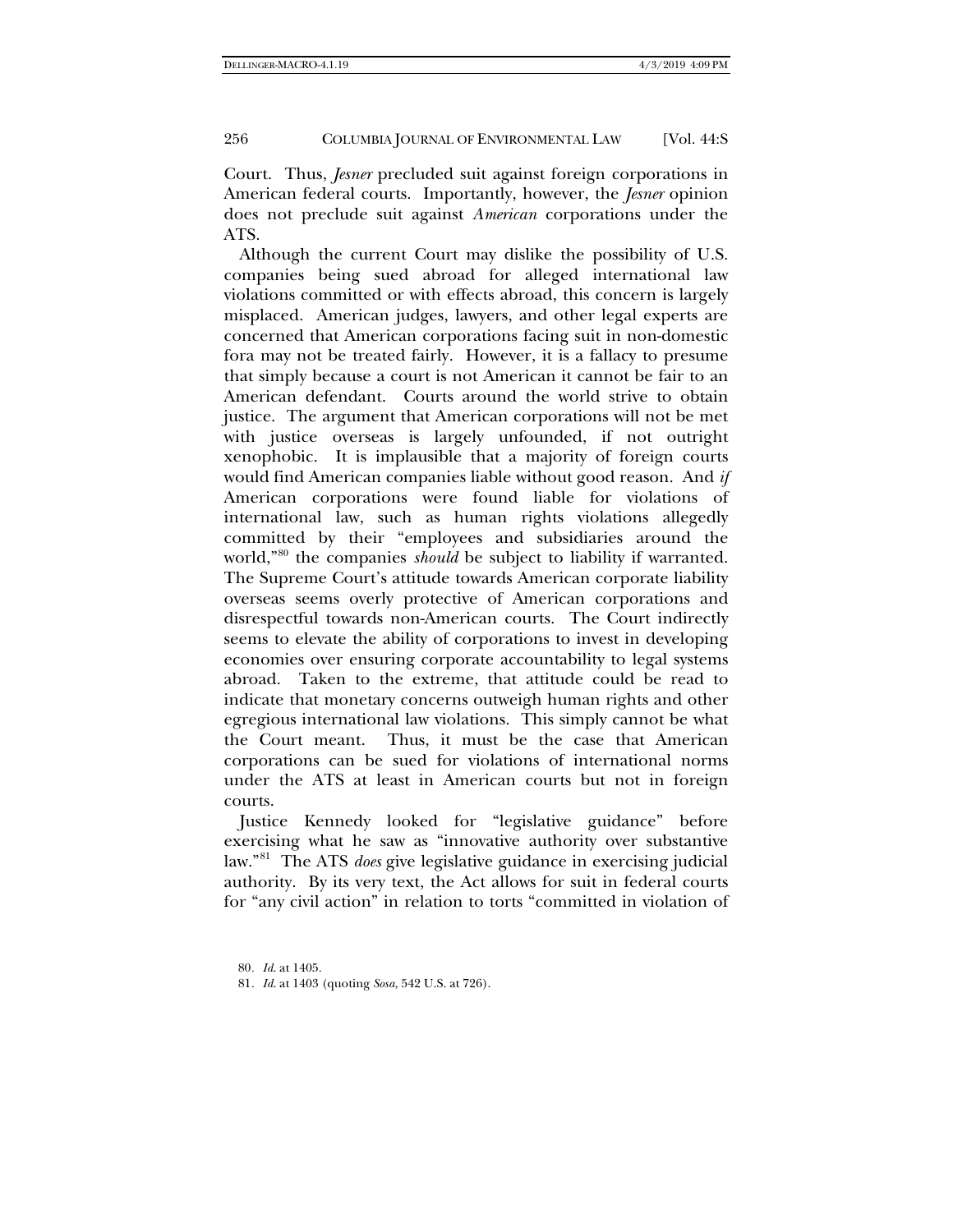the law of nations or a treaty of the United States."[82](#page-16-0) A fair reading of that language does not preclude courts from hearing cases whether created by convention or customary law; quite the opposite. The ATS calls for the American judiciary to exercise such authority in cases involving violations of international law. As Justice Sotomayor pointed out in her dissent, "[w]here Congress uses a term of art like tort, 'it presumably knows and adopts the cluster of ideas that were attached to [the] borrowed word in the body of learning from which it was taken and the meaning its use will convey to the judicial mind unless otherwise instructed.'"[83](#page-16-1) Congress has had ample opportunity to revise the ATS for, quite literally, hundreds of years, yet has chosen not to do so. Thus, the ATS must be taken to stand for the proposition that corporations *can* be sued under it. In fact, "[c]orporations have long been held liable in tort under the federal common law. []'At a very early period, it was decided in Great Britain, as well as in the United States, that actions might be maintained against corporations for torts; and instances may be found, in the judicial annals of both countries, of suits for torts arising from the acts of their agents, of nearly every variety.'"[84](#page-16-2) The presumption, then, must be that in providing for "tort" liability, the ATS also provides for corporate liability.

In her dissent, Justice Sotomayor noted that although some norms of human rights law distinguish between state and non-state actors, none appear to distinguish between natural and juridical persons.[85](#page-16-3) Thus, corporations can, under relevant substantive law, be sued even without state co-defendants. Consequently, as the law currently stands, there simply is no binding U.S. law proscribing civil liability for acts committed by domestic corporations in violation of the ATS.[86](#page-16-4)

85. *Id*. at 1422 n.2, 1423.

86. *Id*. at 1425.

<sup>82.</sup> 28 U.S.C. § 1350 (1948).

<span id="page-16-2"></span><span id="page-16-1"></span><span id="page-16-0"></span><sup>83.</sup> *See Jesner*, 138 S. Ct. at 1425 (Sotomayor, J., dissenting) (quoting Morissette v. United States, 342 U.S 246, 264 (1952)) (alteration in original).

<span id="page-16-4"></span><span id="page-16-3"></span><sup>84.</sup> *Id*. (quoting Philadelphia, W. & B.R. Co. v. Quigley, 62 U.S. 202, 210 (1859)) (internal citation omitted).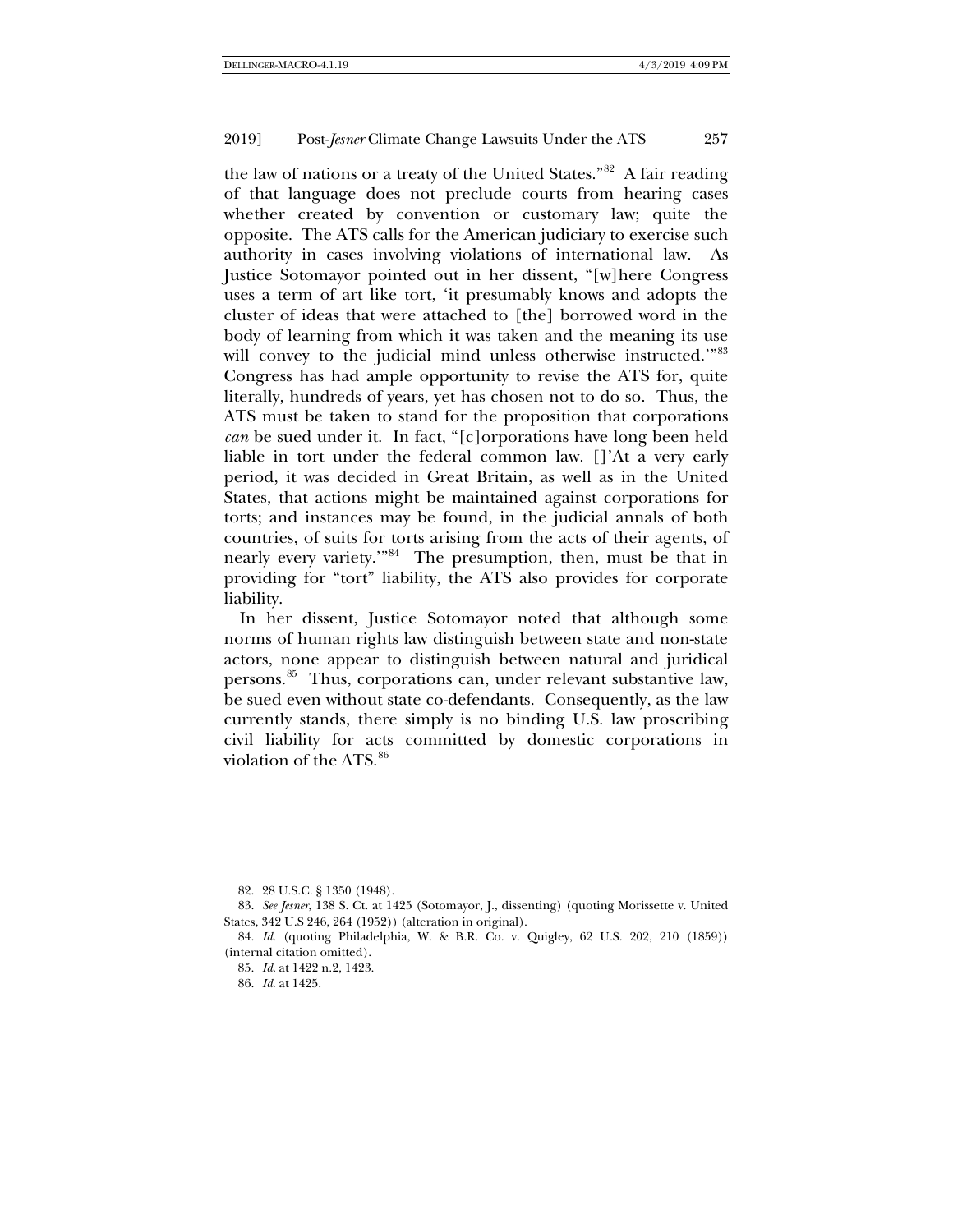## B. Inapposite References to Criminal Tribunals

Justice Kennedy referred to several bodies of law that are not relevant to ATS suits, making his opinion unpersuasive, and perhaps outright wrong. Indeed, a Supreme Court holding such as this that relies on inapposite law, produces only splintered opinions from which even the authoring Justice backtracks in part, and overly emphasizes concerns that counter the intent of the original ATS drafters, should be overturned.

<span id="page-17-6"></span>For example, Justice Kennedy pointed to the fact that criminal tribunals such as those at Nuremberg, as well as the International Criminal Tribunals for the Former Yugoslavia and for Rwanda, limit their jurisdiction to "natural persons" only. $87$  This, said the Court, "counsels against a broad holding that there is a specific, universal, and obligatory norm of corporate liability under currently prevailing international law."[88](#page-17-1) This reasoning confuses the limits on the jurisdiction of specific individual criminal tribunals with the broader substantive content of international law norms in general.<sup>89</sup> First, it is typical for the instruments establishing criminal tribunals to limit their jurisdiction to particular offenses (genocide, for example), to offences occurring in certain geographical areas (such as Rwanda or the former Yugoslavia), and to particular defendants (for example, specific individuals).[90](#page-17-3) Such deliberately narrow jurisdictional limitations do not apply to the much broader field of human rights law in general.<sup>91</sup> Second, criminal tribunals have exercised enterprise liability starting with the Nuremberg Tribunal which declared certain Nazi organizations to be criminal during trials of individuals.[92](#page-17-5) The criminal tribunals for the former Yugoslavia, Rwanda, Sierra Leone, East Timor, and Cambodia have also

<span id="page-17-5"></span>92. TELFORD TAYLOR, THE ANATOMY OF THE NUREMBERG TRIALS 501 (1992).

<sup>87.</sup> *Id*. at 1400–01.

<sup>88.</sup> *Id*. at 1401.

<span id="page-17-2"></span><span id="page-17-1"></span><span id="page-17-0"></span><sup>89.</sup> William S. Dodge, *Corporate Liability Under the US Alien Tort Statute: A Comment on* Jesner v. Arab Bank, BUS. & HUM. RTS. J., Oct. 19, 2018, at 3.

<sup>90.</sup> *Id*.

<span id="page-17-4"></span><span id="page-17-3"></span><sup>91.</sup> Similarly, "[t]he provision in the Statute of the International Criminal Tribunal for the former Yugoslavia limiting its jurisdiction to 'natural persons' does not show that the prohibition against genocide is inapplicable to corporations any more than the provision limiting jurisdiction to violations 'committed in the territory of the former Yugoslavia since 1991' shows that the prohibition against genocide is inapplicable at other times and in other places." *Id*. (citing Statute of the International Criminal Tribunal for the Former Yugoslavia, art. 6, S.C. Res. 827 (May 25, 1993)).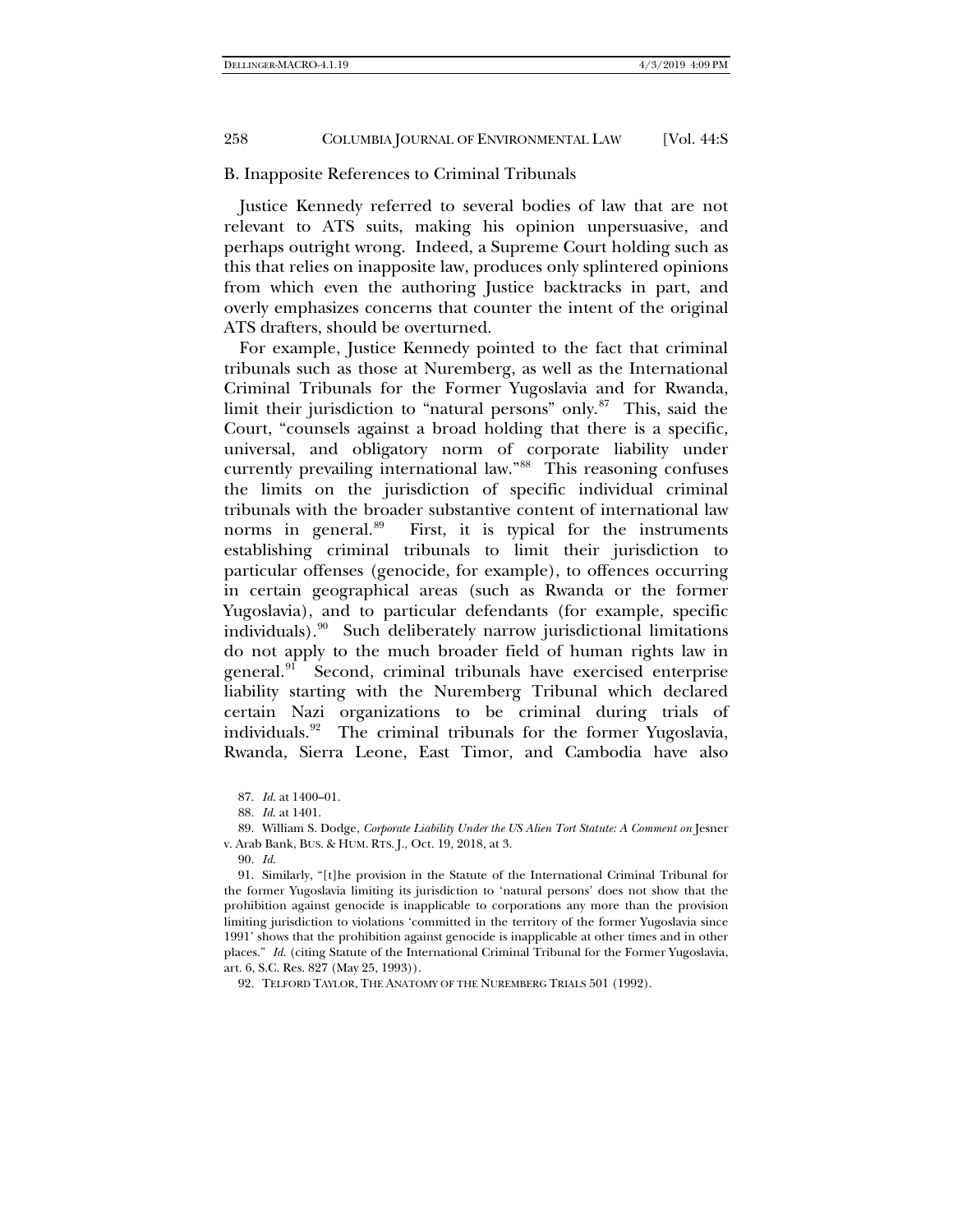indicated that they consider legal persons, such as paramilitary organizations and business entities, to be capable of violating international law, albeit only in dicta. $93$  Perhaps most importantly, although the International Criminal Court ("ICC") only has jurisdiction over natural persons, this is not because of any legal notions precluding corporate liability. $94$  It is only because the negotiations leading to the formation of the ICC did not include any *civil* liability; the purpose was only to create a *criminal* court which would mainly impose prison sentences as the primary form of punishment[.95](#page-18-2) The process that led to the formation of the ICC and similar international criminal tribunals never considered international civil law liability against corporations.<sup>[96](#page-18-3)</sup> Comparisons to international criminal tribunals and criminal law in general are thus inapposite in the ATS context. Criminal law is fundamentally different from civil tort law.<sup>[97](#page-18-4)</sup>

In Justice Sotomayor's dissent, which was joined by three other Justices, she described the proper relationship between norms of international human rights law and the mechanisms created for their enforcement: "Although international law determines what substantive conduct violates the law of nations, it leaves the specific rules of how to enforce international-law norms and remedy their violation to states, which may act to impose liability collectively through treaties or independently via their domestic legal systems."[98](#page-18-5) Justice Sotomayor pointed out that relying on limits applicable to international criminal tribunals "confuses the substance of international law with how it has been enforced in particular contexts."[99](#page-18-6) Indeed, because Justice Sotomayor's discussion of corporate liability under customary international law won four votes while Justice Kennedy's won just three, and because Justice Kennedy seemed to back away from his own observations on this issue, noting that "the Court need not resolve . . . whether international law imposes liability on corporations,"[100](#page-18-7) the Court's

- <span id="page-18-5"></span><span id="page-18-4"></span>97. Slawotsky, *supra* not[e 3,](#page-1-3) at 30.
- 98. Jesner v. Arab Bank, PLC, 138 S. Ct. 1386, 1420 (2018) (Sotomayor, J., dissenting).
- <span id="page-18-6"></span>99. *Id*. at 1422 n.2, 1423.
- <span id="page-18-7"></span>100. *Id*. at 1402.

<span id="page-18-0"></span><sup>93.</sup> Van Schaack, *supra* not[e 37,](#page-7-8) at 364 n.30.

<span id="page-18-1"></span><sup>94.</sup> *Id*. at 6.

<span id="page-18-3"></span><span id="page-18-2"></span><sup>95.</sup> *Id*.

<sup>96.</sup> *Id*.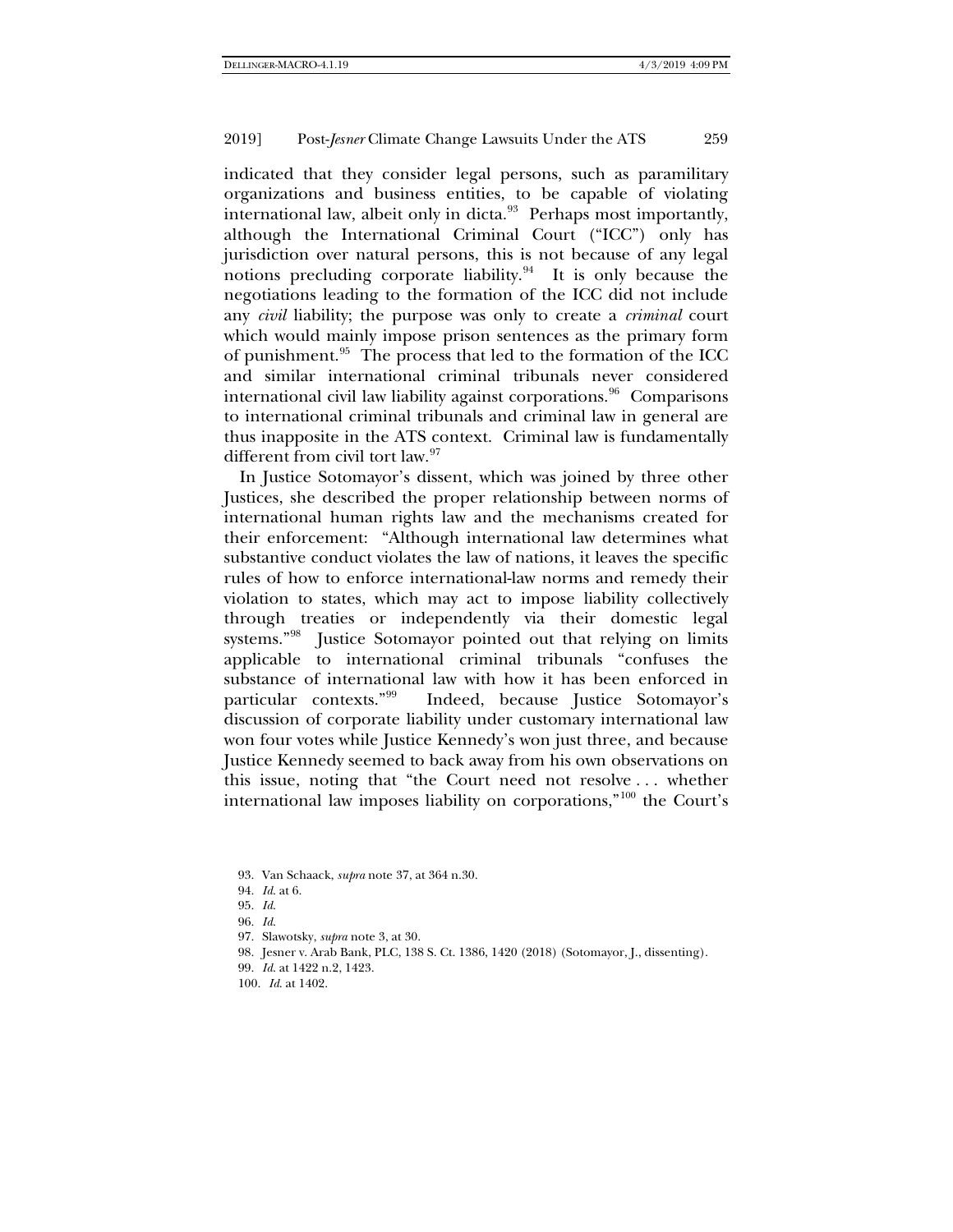mistaken approach to international *criminal* law in the corporate civil liability context is nothing more than dictum.<sup>[101](#page-19-0)</sup>

Civil law gives much wider latitude than criminal provisions. $102$ For one, it applies indiscriminately to both natural and legal persons whereas criminal law often applies only to natural persons.[103](#page-19-2) It also operates on lower standards of proof than criminal liability and offers and independent source of *financial* redress for victims where criminal law is mainly concerned with the moral and ethical wrongdoings.<sup>104</sup> These reasons all warrant in favor of civil liability against corporations which, modernly, are just as likely to commit torts as individuals. In short, because the ATS is, by its very wording, geared towards civil acts, criminal law concerns are largely irrelevant in this context.

C. Inapposite Terrorism Comparison

The Court also analyzed the issue of potential corporate jurisdiction by, first, analogizing to the Convention for the Suppression of the Financing of Terrorism (the "Convention").<sup>[105](#page-19-4)</sup> This law is inapposite in the ATS context as the ATS features separate jurisdictional and substantive requirements. Justice Kennedy's reasoning is in error. For example, Justice Kennedy stated that nations "may fulfill their obligations under the Convention by adopting detailed regulatory regimes governing financial institutions" and noted that if that was done, the "Convention neither requires nor authorizes courts, without congressional authorization, to displace those detailed regulatory regimes by allowing common-law actions under the ATS. And nothing in the Convention's text requires signatories to hold corporations liable in common-law tort actions raising claims under international law."[106](#page-19-5) This is a confusing, if not outright misleading, reference. The Convention itself, in Article 5, states that "[e]ach State Party . . . *shall* take the necessary measures to enable *a legal entity* located in its territory or organized under its laws to be *held liable* when a person responsible for the management

- <span id="page-19-0"></span>101. Dodge, *supra* not[e 89,](#page-17-6) at 3.
- 102. Slawotsky, *supra* not[e 3,](#page-1-3) at 38.
- <span id="page-19-3"></span><span id="page-19-2"></span><span id="page-19-1"></span>103. *Id*.
- 104. *Id*. at 38–39.
- 105. *Jesner*, 138 S. Ct. at 1401.
- <span id="page-19-5"></span><span id="page-19-4"></span>106. *Id*.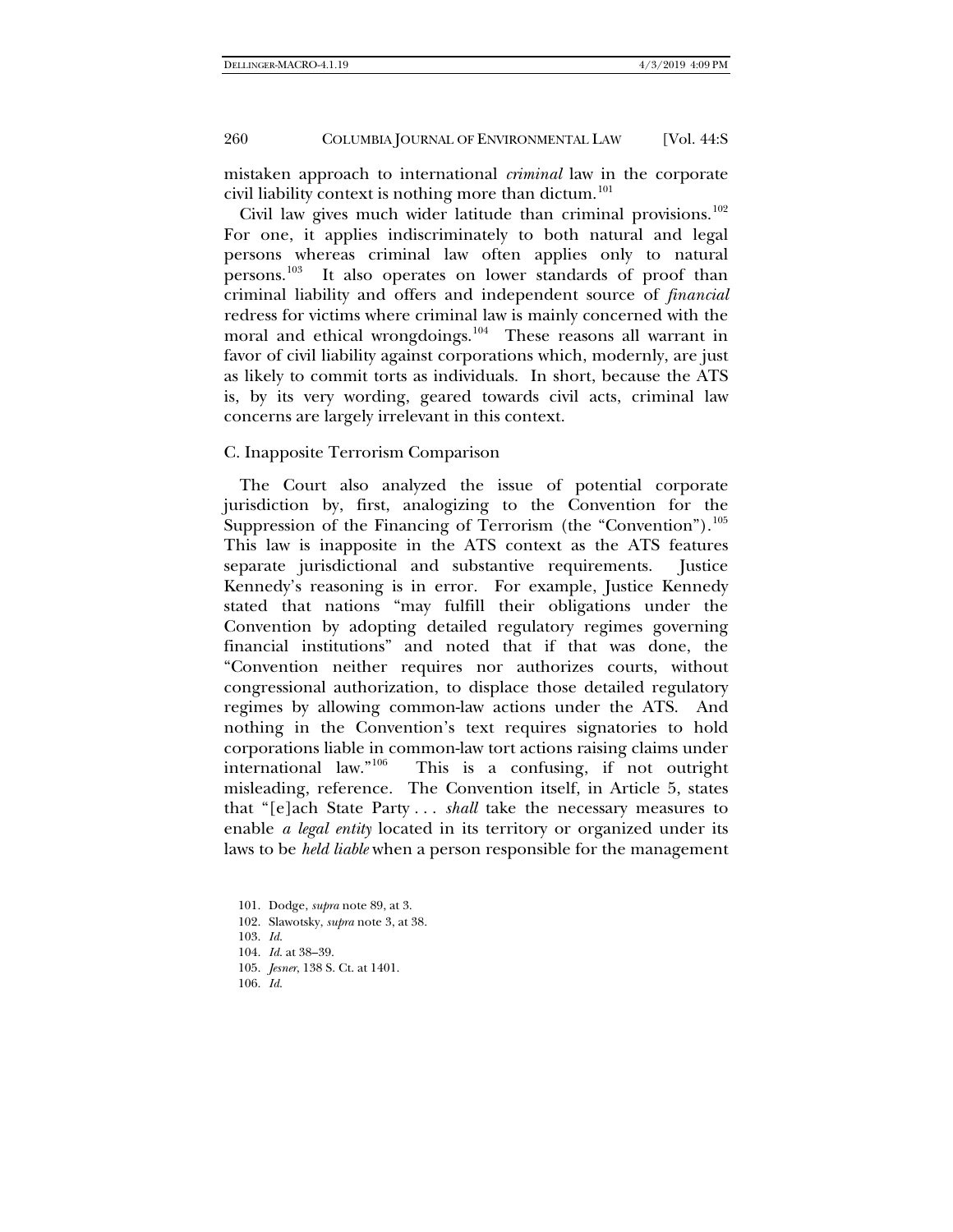<span id="page-20-4"></span>or control of that legal entity has, in that capacity, committed an offence" in violation of the Convention.[107](#page-20-0) In Article 18, the Convention further requires member states to prohibit the illegal "activities of persons *and organizations* that knowingly encourage, instigate, organize or engage in the commission" of prohibited activities.[108](#page-20-1) The Convention also provides that liability may be "criminal, civil, or administrative," so long as the penalties, which can include monetary sanctions, are "effective, proportionate and dissuasive<sup>"[109](#page-20-2)</sup>

More persuasively, Justice Sotomayor's dissent argued that Justice Kennedy's reference:

. . . misses the point. The significance of the Convention is that the international community agreed that financing terrorism is unacceptable conduct and that such conduct violates the Convention when undertaken by corporations. That the Convention leaves up to each state party how to impose liability on corporations, *e.g.*, via erecting a regulatory regime, providing for tort actions, or imposing criminal sanctions, is unremarkable, and simply reflects that international law sets out standards of conduct and leaves it to individual states to determine how best to enforce those standards.<sup>[110](#page-20-3)</sup>

There is nothing in the Convention that prevents U.S. courts from holding corporations—domestic or foreign—liable for violations of *other* parts of international law, such as human rights law, under the ATS. If anything, the Convention can be read to *encourage* civil liability where organizations have knowingly participated in activities that are proscribed by international law such as, in the case of the Convention, a treaty. The Convention only provides that nations "may" fulfill their obligations by adopting detailed regulatory regimes. It does not state that nations via their judicial systems may *not* allow for corporations to be sued for civil violations where such detailed regulatory regimes do not exist. Doing so is simply another long-established method of seeking redress in cases where civil action is more effective than awaiting regulatory and nation-state action that may or may not be forthcoming.

<span id="page-20-3"></span><span id="page-20-2"></span><span id="page-20-1"></span><span id="page-20-0"></span><sup>107.</sup> International Convention for the Suppression of the Financing of Terrorism, art. 5, Dec. 9, 1999, S. TREATY DOC. NO. 106-49, 2178 U.N.T.S. 229 (emphasis added).

<sup>108.</sup> *Id*. at art. 18 (emphasis added).

<sup>109.</sup> *Id*. at art. 5.

<sup>110.</sup> *Jesner,* 138 S. Ct. at 1424–25.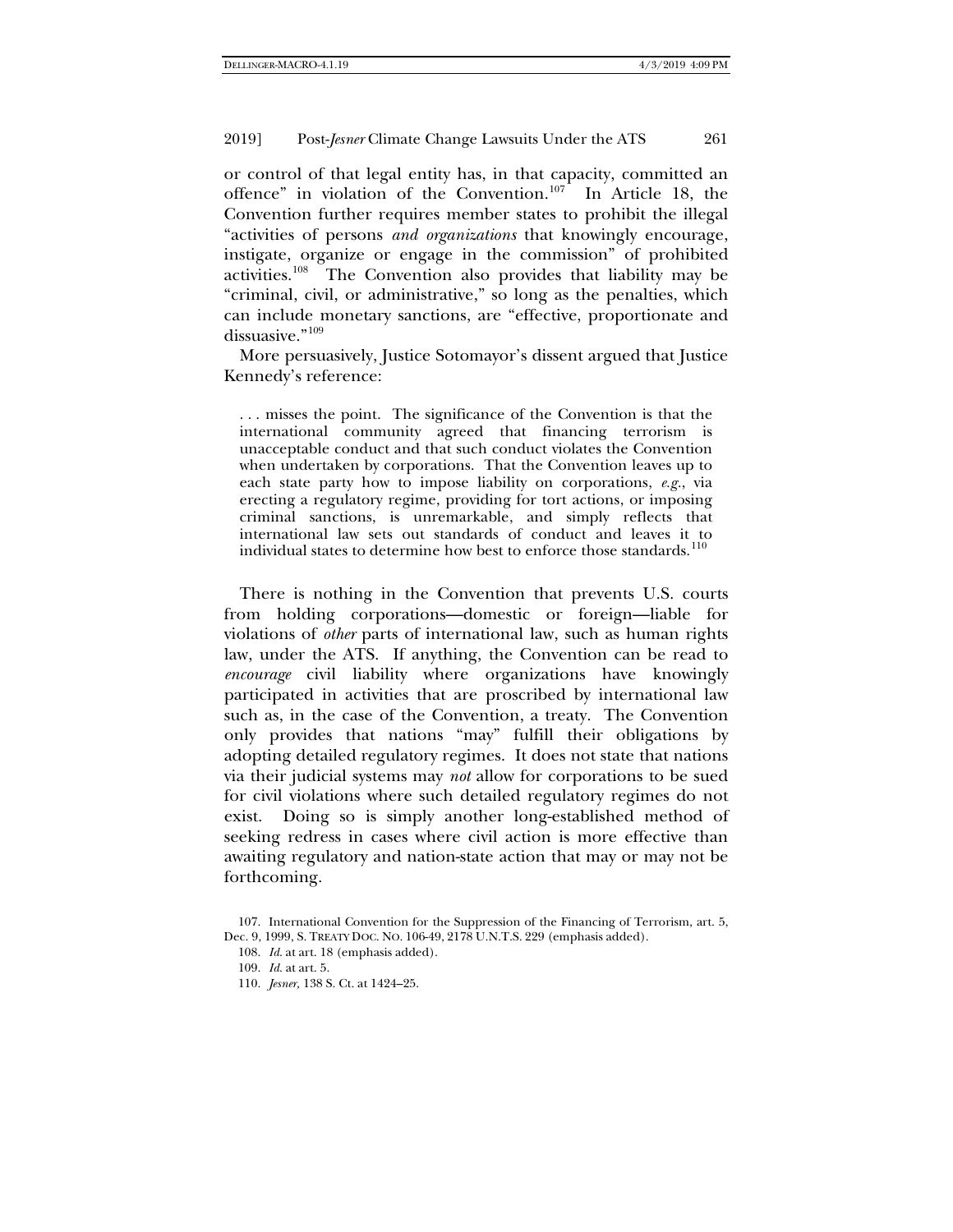# D. Irrelevance of the Torture Victim Protection Act

The Court also looked to the Torture Victim Protection Act ("TVPA") for guidance on potential corporate liability. Justice Kennedy noted that the key feature of the TVPA "is that it limits liability to 'individuals,' which, the Court has held, unambiguously limits liability to natural persons. Congress' decision to exclude liability for corporations in actions brought under the TVPA is all but dispositive of the present case."<sup>[111](#page-21-0)</sup> This argument does not follow. The question of "individual" liability under one particular narrow Congressional provision does not dispose of the broader issue of corporate liability under the ATS, which by its own language is much broader. As Justice Sotomayor pointed out, the question is not "whether there exists a specific, universal, and obligatory norm of corporate liability under international law, the relevant inquiry in response to the question presented [in *Jesner*] is whether there is any reason—under either international law or our domestic law—to distinguish between a corporation and a natural person who is alleged to have violated the law of nations under the ATS. . . . [I]nternational law provides no such reason."[112](#page-21-1)

## E. The Political Question and Foreign Policy Concerns

Comparable to several lower courts in recent climate change cases,[113](#page-21-2) the *Jesner* Court also pointed to the political question doctrine and foreign affairs concerns when considering "the appropriate boundaries of judge-made causes of action." [114](#page-21-3) This is even more important, stated Justice Kennedy, in the realm of international law, where "the general practice has been to look for legislative guidance before exercising innovative authority over

<span id="page-21-2"></span><span id="page-21-1"></span><span id="page-21-0"></span>113. *See, e.g*., City of New York v. BP P.L.C., 325 F. Supp. 3d 466 (S.D.N.Y. 2018) (New York's action against multinational companies seeking to recover for injuries due to rising sea levels allegedly caused by greenhouse gases from the fuels sold by these companies was barred by the presumption against extraterritoriality and foreign policy consequences.); City of Oakland v. BP P.L.C., 325 F. Supp. 3d 1017 (N.D. Cal. 2018) (Oakland's claim for public nuisance against fossil fuel producers for the anticipated raise in sea level as a result of the burning of fuel was dismissed under the political question doctrine; Native Vill. of Kivalina v. ExxonMobil Corp., 696 F.3d 849 (9th Cir. 2012) (City action against several greenhouse gas emission producers for public nuisance based on land erosion was displaced by the Clean Air Act and agency action authorized thereunder.)

<sup>111.</sup> *Id*. at 1404 (citing Mohamad v. Palestinian Authority, 556 U.S. 448, 453–56 (2012)).

<sup>112.</sup> *Id*. at 1425 (Sotomayor, J., dissenting).

<span id="page-21-3"></span><sup>114.</sup> *Jesner*, 138 S. Ct. at 1403.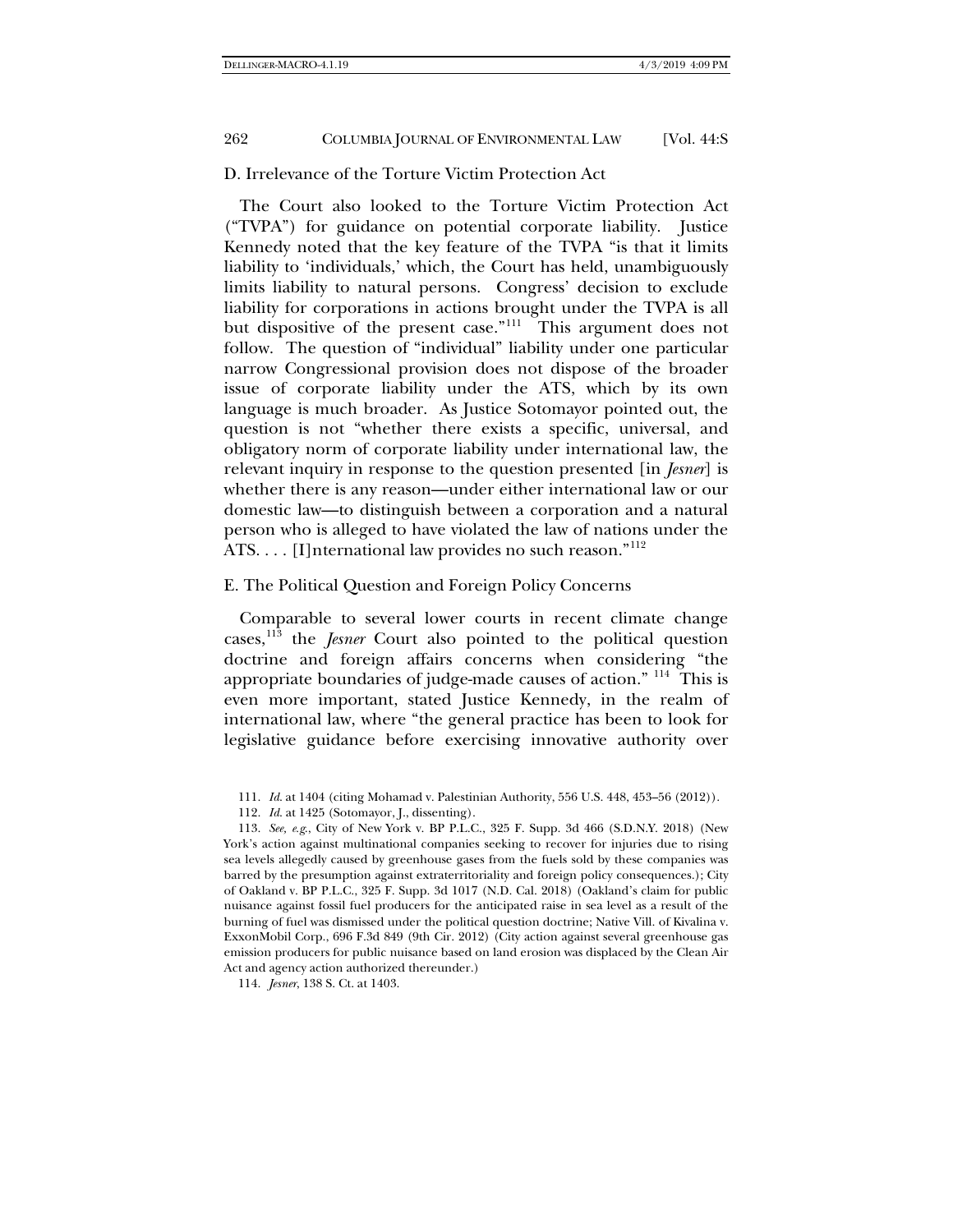substantive law."<sup>[115](#page-22-0)</sup> Judicial caution "guards against our courts" triggering . . . serious foreign policy consequences, and instead defers such decisions . . . to the political branches" who are in the "better position" to address such concerns.[116](#page-22-1) Urging "restraint" in applying the ATS to corporations, Justice Gorsuch further contended that the "practical consequences" that might follow "a decision to create a new ATS cause of action would likely involve questions of foreign affairs and national security—matters implicating the expertise and authority not of the Judiciary but of the political branches."[117](#page-22-2) Thus, "[j]udicial deference requires that any imposition of corporate liability on foreign corporations for violations of international law must be determined in the first instance by the political branches of the Government."[118](#page-22-3)

As mentioned above, however, this language refers to foreign defendants only. Elsewhere, Justice Kennedy swept more broadly, noting that the Court's caution about "judicially created private rights of action" extends to "whether the courts should exercise the judicial authority to mandate a rule that imposes liability upon artificial entities like corporations.["119](#page-22-4) Such principles of judicial restraint apply with equal force regardless of corporate nationality.<sup>[120](#page-22-5)</sup> The political question hurdle could prove difficult to bypass in future suits against corporations regarding international issues such as climate change.

<span id="page-22-7"></span>On the other hand, neither the underlying events in *Jesner* nor the potential human rights violations stemming from climate change-related issues would give rise to "new" or "innovative" causes of action under the ATS. Since 1789, the Act has enabled courts to hear cases where private rights have been violated in ways that violate notions of international law as developed over time. As Justice Sotomayor argued, "modern ATS cases . . . are not being litigated against a blank slate."<sup>[121](#page-22-6)</sup> Indeed, many ATS cases have been litigated over the years, especially recently. For example, *Sosa* specifically held that Congress authorized federal courts to

<span id="page-22-0"></span>115. *Id*. (citing Sosa v. Alvarez-Machain, 542 U.S. 692, 726 (2004)).

116. *Id*. at 1390 (citing Kiobel v. Royal Dutch Petroleum Co., 569 U.S. 108, 124 (2013)).

119. *Id*. at 1402–03.

<span id="page-22-6"></span><span id="page-22-5"></span><span id="page-22-4"></span><span id="page-22-3"></span><span id="page-22-2"></span><span id="page-22-1"></span>120. Peter B. Rutledge & Michael Baker, *Alien Tort Cases Will Survive Supreme Court Trim, Write Commentators*, POPULAR MEDIA, 2018, at 290.

121. *Jesner*, 138 S. Ct. at 1427 (Sotomayor, J., dissenting).

<sup>117.</sup> *Id*. at 1407.

<sup>118.</sup> *Id*. at 1408.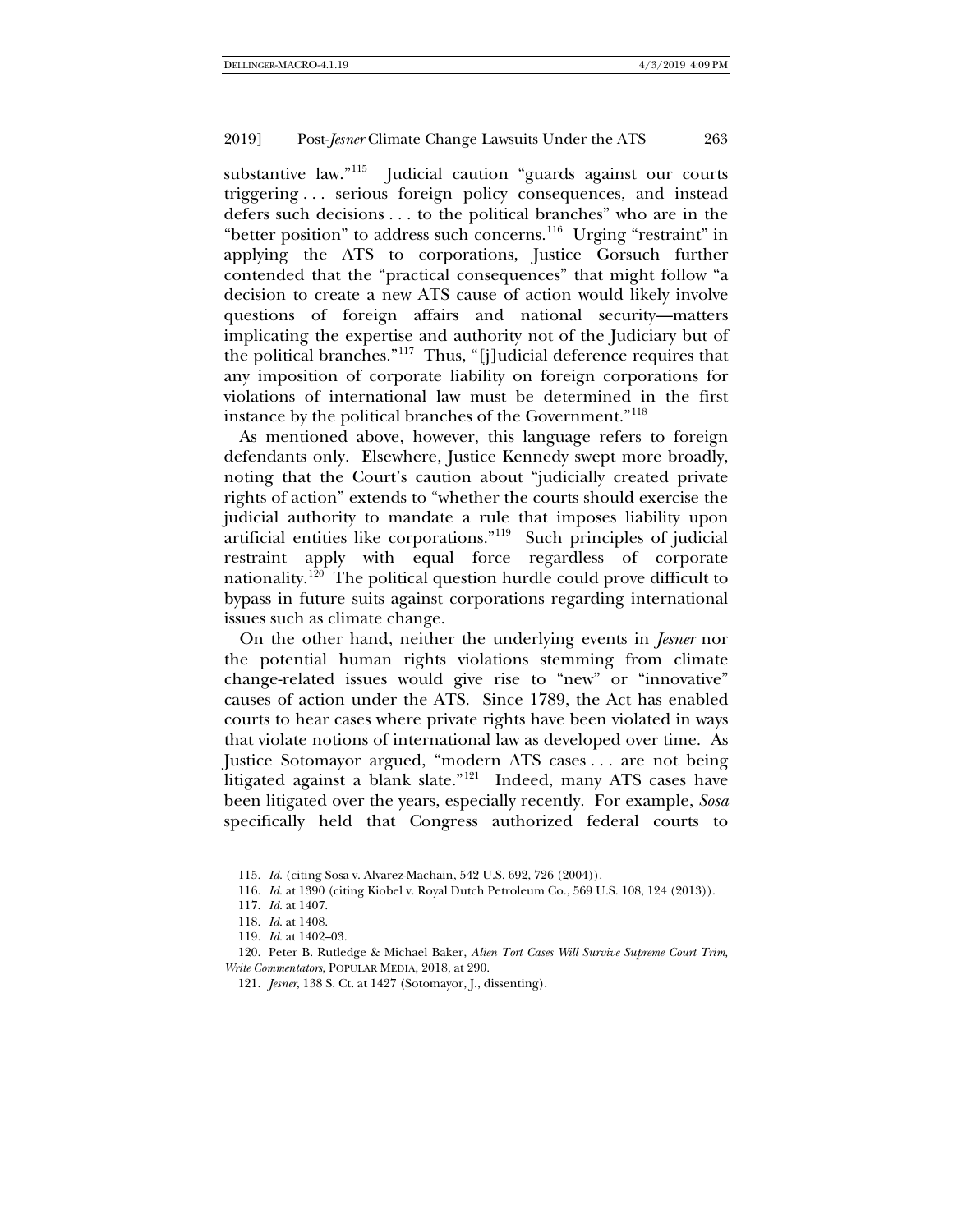recognize private causes of action for certain torts in violation of the law of nations so long as the underlying norms have no "less definite content and acceptance among civilized nations than the historical paradigms when § 1350 was enacted."<sup>[122](#page-23-0)</sup> Many modern human rights and environmental law claims have sufficiently definite parameters under both domestic and international law to meet that standard.

Even if certain claims were seen to be innovative, this would not preclude courts from hearing them. Justice Sotomayor asserted, "it is natural to conclude that Congress intended the district courts to consider new claims under the law of nations as that law and our Nation's treaty obligations continued to develop."[123](#page-23-1) Had Congress wanted to limit the ATS to only the three original Blackstone offenses, it could easily have done so. It did not. "Instead, it granted the federal courts jurisdiction over claims based on the law of nations, a body of law that Congress did not understand to be static."[124](#page-23-2) For example, as early as 1822 the Court stated that an understanding of what "the law of nations is . . . may be considered as modified by practice, or ascertained by the treaties of nations at different periods. It does not follow . . . that because a principle was not deemed settled by the consent or practice of nations at one time, that at no subsequent period can that principle be considered as incorporated into the public code of nations."[125](#page-23-3) The ATS cannot reasonably be read to exclude definite, although expanded, civil causes of action that arise in an international context. No Supreme Court decision has held so; it is quite the opposite. Both the Supreme Court and lower federal courts have applied the ATS to many more instances of tortious conduct in international contexts than simply the three original offenses. Even *Jesner* itself does not stand for the proposition that no newer offenses may be heard under the ATS.

Justice Kennedy further noted in *Jesner* that "[o]ther considerations relevant to the exercise of judicial discretion also counsel against allowing liability under the ATS for foreign corporations, absent instructions from Congress to do so."[126](#page-23-4) One

<span id="page-23-0"></span><sup>122.</sup> Sosa v. Alvarez-Machain, 542 U.S. 692, 732 (2004).

<span id="page-23-1"></span><sup>123.</sup> *Jesner*, 138 S. Ct. at 1427 (Sotomayor, J., dissenting).

<span id="page-23-2"></span><sup>124.</sup> *Id*. (internal quotation marks omitted).

<span id="page-23-3"></span><sup>125.</sup> United States v. The La Jeune Eugenie, 26 F. Cas. 832, 846 (C.C.D. Mass. 1822).

<span id="page-23-4"></span><sup>126.</sup> *Jesner*, 138 S. Ct. at 1405.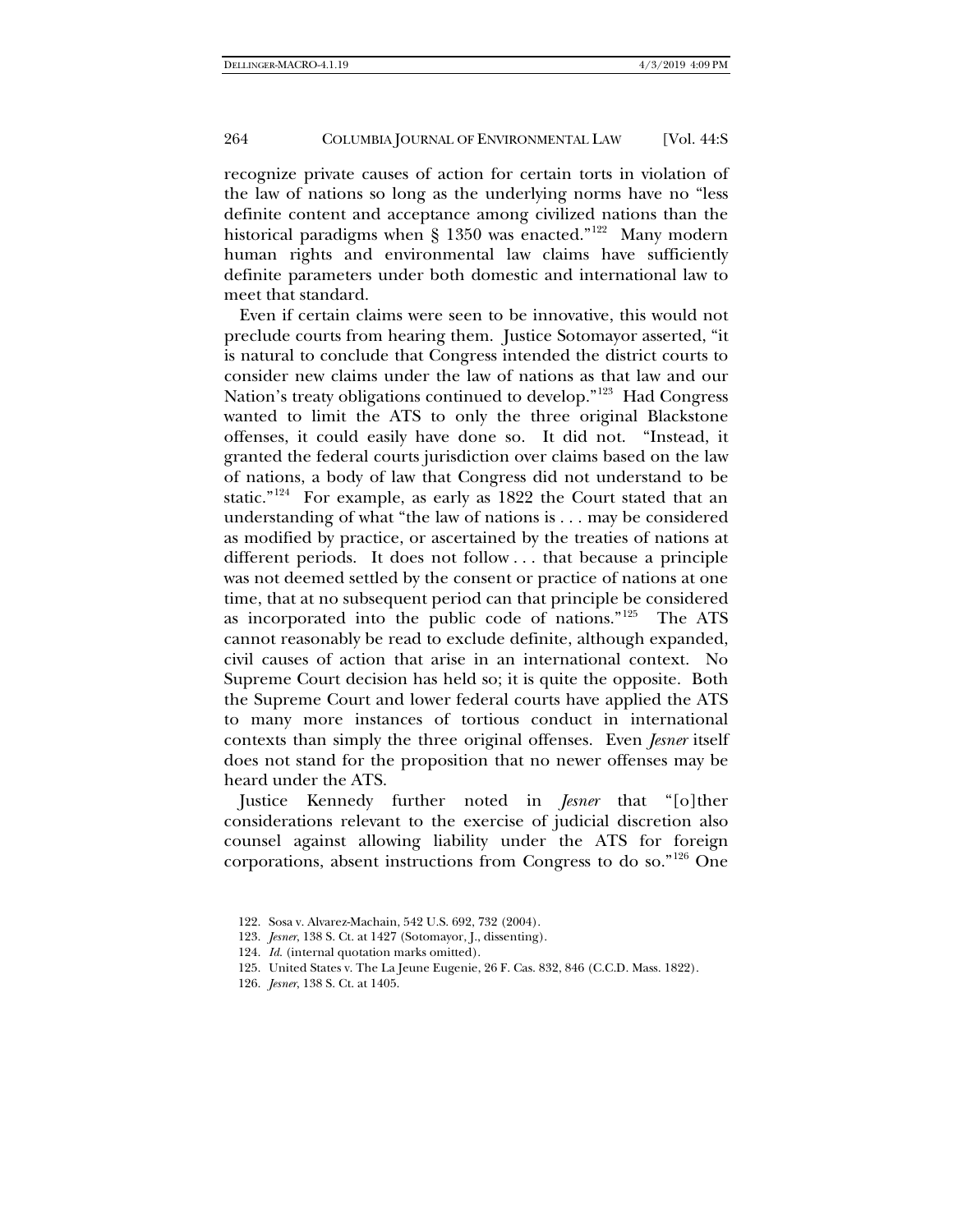such concern was that "[i]t has not been shown that corporate liability under the ATS is essential to serve the goals of the statute. As to the question of adequate remedies, the ATS will seldom be the only way for plaintiffs to hold the perpetrators liable . . . [a]nd plaintiffs still can sue the individual corporate employees responsible for a violation of international law under the ATS."[127](#page-24-0) However, the possibility that *other* venues for redress may exist in addition to the ATS does not mean that the ATS cannot be used to obtain such redress. The Supreme Court is known to avoid issues of law that it does not have to address in any given case. But where issues are appropriately framed, narrowly focused, and have not been resolved by lower courts, the Supreme Court must address them. This is still the case with corporate liability under the ATS for American corporations.

Similarly, even though it is true that individual corporate employees may be responsible for violations of international law, it is often neither practical nor desirable to bring suit against individual actors, especially in cases with greater monetary consequences. In such cases, individual tortfeasors may either be entirely judgment-proof or not be able to provide an appropriate financial remedy to offset what may well be extremely costly consequences of violations of international law, such as those in the context of climate change. Again, Congress has precisely provided for federal courts to hear lawsuits in cases where civil liability is highly relevant, although not necessarily the only or speediest way of resolving matters that are largely left unaddressed by other entities such as legislatures.

Technically, *Jesner* only stands for the proposition that foreign corporations may not be sued in federal courts under the ATS. Conversely, United States corporations—but not solely their foreign subsidiaries—may still be subject to suit under the ATS, except for in the Second Circuit which precluded such suit against any corporation in *Kiobel I*. [128](#page-24-1)Even at that time, Judge Sack seemed to think that the Second Circuit was "swim[ming] alone against the tide" on the issue of corporate liability under the  $ATS$ .<sup>129</sup> Crucially, the ATS does not state that any class of defendants *cannot* be sued. It only states which class of plaintiffs *can* sue under the Act. These

<span id="page-24-0"></span>127. *Id*.

<sup>128.</sup> Kiobel v. Royal Dutch Petroleum Co., 621 F.3d 111, 149 (2d. Cir. 2010).

<span id="page-24-2"></span><span id="page-24-1"></span><sup>129.</sup> *In re* Arab Bank, PLC Alien Tort Statute Litig., 808 F.3d 144, 151 (2d Cir. 2015).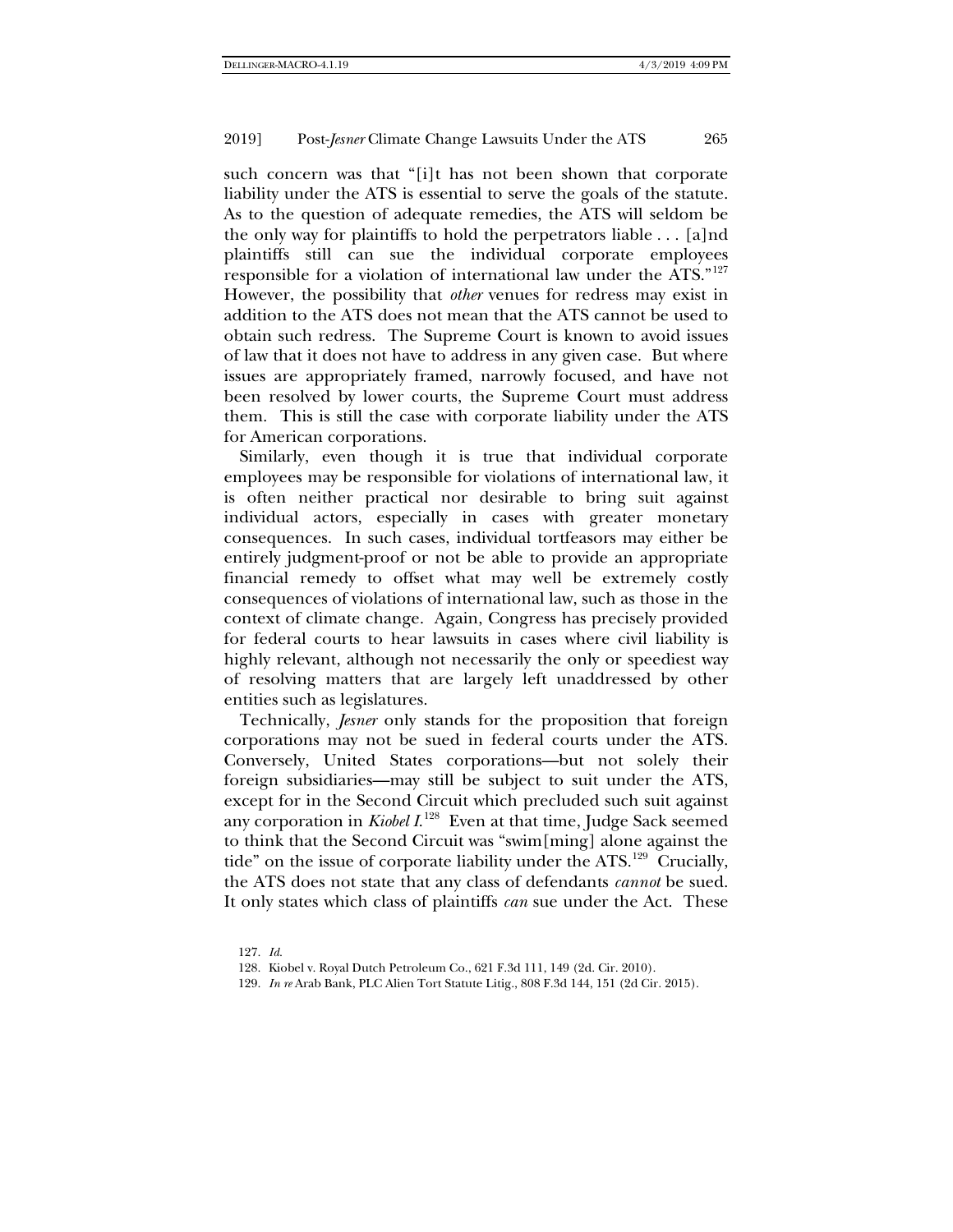may be individuals or, until the Court rules otherwise, domestic corporations.

ATS cases are, at bottom, tort cases. Valid arguments can be and are made that state and federal common law should govern the tort liability of corporations and other legal entities absent compelling reasons for departure.<sup>[130](#page-25-0)</sup> There are no compelling reasons why, for example, U.S. fossil fuel production and distribution corporations should not be held civilly liable for the global climate change problems to which they contribute. These contributions may rightly be considered violations of customary international law and human rights, as analyzed below. The ATS was and is meant to impose liability for conduct violating international law in the United States where other methods of redress at the supranational stage are either not forthcoming or too complex to be realistic for private tort victims. This is the case with climate change.

# IV. POST-*JESNER* CASES

After *Jesner*, the Ninth Circuit Court of Appeals held in *Doe v. Nestle* that the ATS is not extraterritorial.<sup>131</sup> Of course, this makes sense from even a textual point of view, as the Act gives jurisdiction to American courts for a particular class of plaintiffs and for particular cases, but notably, it does not describe or proscribe certain conduct. Concerns about American federal judges potentially exercising any type of moral authority over non-American defendants is thus misplaced. Instead, the Ninth Circuit Court of Appeals held that courts must ask whether, in a given case, there is "any domestic conduct relevant to plaintiffs' claims under<br>the ATS."<sup>132</sup> "[I]f the conduct relevant to the statute's focus "[I]f the conduct relevant to the statute's focus occurred in the United States, then the case involves a permissible domestic application *even if other conduct occurred abroad*."[133](#page-25-3) Conduct that is alleged to be either "a direct violation of the law of nations or ... conduct that constitutes aiding and

<sup>130.</sup> Van Schaack, *supra* not[e 37,](#page-7-8) at 362–63.

<sup>131.</sup> Doe v. Nestle*,* 906 F.3d 1120, 1125 (9th Cir. 2018).

<span id="page-25-2"></span><span id="page-25-1"></span><span id="page-25-0"></span><sup>132.</sup> *Id*. (quoting Adhikari v. Kellogg Brown & Root, Inc., 845 F.3d 184, 195 (5th Cir. 2017)).

<span id="page-25-3"></span><sup>133.</sup> *Id*. at 1125–26 (quoting RJR Nabisco, Inc. v. European Community, 136 S. Ct. 2090, 2101 (2016)) (emphasis in original).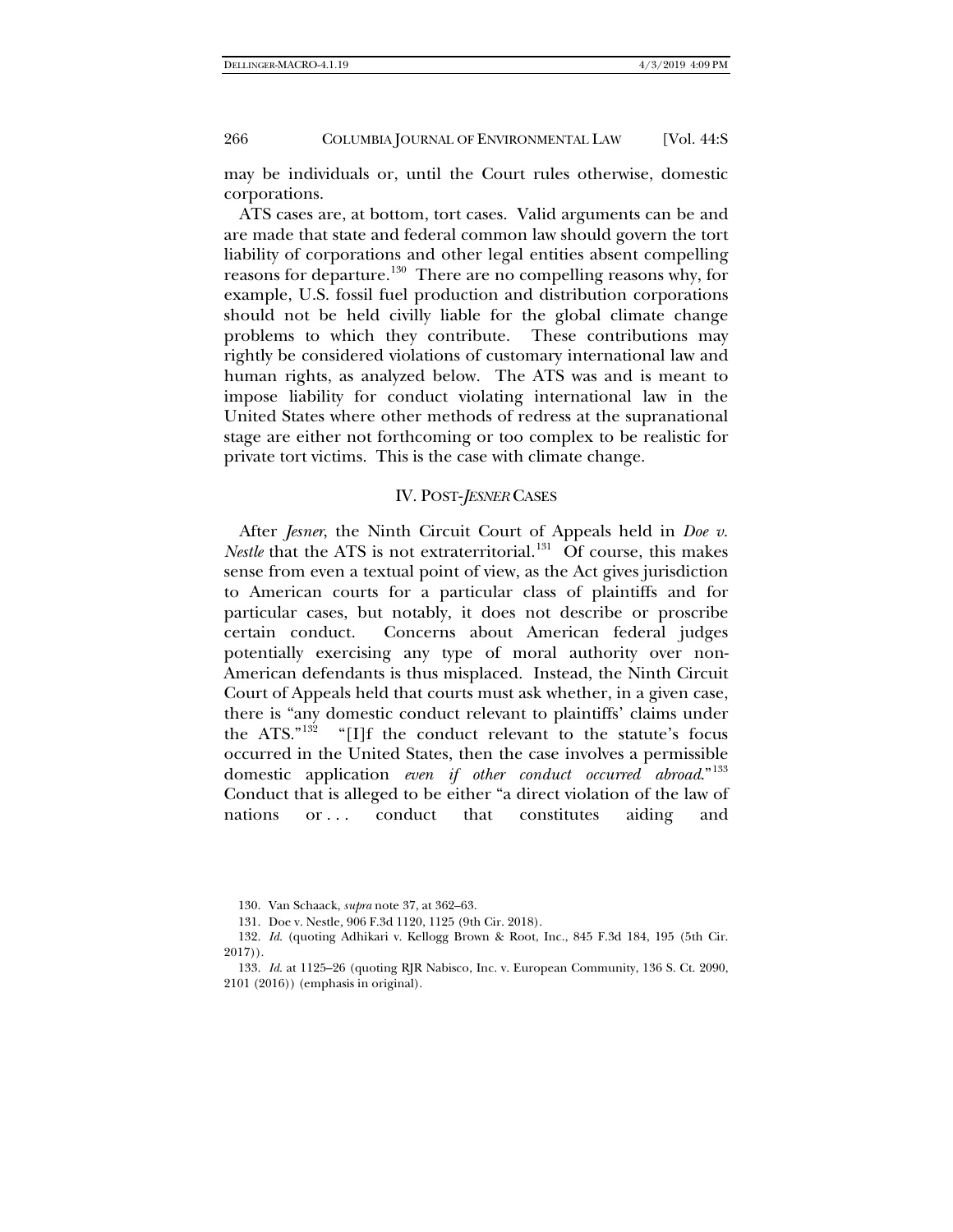abetting another's violation of the law of nations" can thus still be heard under the ATS,<sup>[134](#page-26-0)</sup> even if the plaintiff is a corporation.

The *Doe v. Nestle* court cited several cases that provide examples of conduct that is sufficiently "specific and domestic" to be heard in an American court even though some of the conduct happened abroad.[135](#page-26-1) For example, in *Mastafa v. Chevron Corp.,* the Second Circuit held that "Chevron's [Iraqi] oil purchases, financing of [Iraqi] oil purchases, and delivery of oil to another U.S. company all within the United States, as well as the use of a New York escrow account and New York-based 'financing arrangements' to systematically enable illicit payments to the Saddam Hussein regime that allegedly facilitated that regime's violations of the law of nations," constituted "specific domestic conduct."[136](#page-26-2)

In *Licci by Licci v. Lebanese Canadian Bank, SAL*, the Second Circuit held that a Canadian bank's "'provision of wire transfers between Hezbollah accounts' through a United States bank constituted domestic conduct which rebutted the presumption<br>against extraterritoriality."<sup>137</sup> The Canadian bank had made The Canadian bank had made "numerous New York-based payments" and "financing arrangements conducted exclusively through a New York bank account."[138](#page-26-4)

In *Nestle* itself, the court found that overseas slave labor which defendants perpetuated from headquarters in the United States was both sufficiently "specific and domestic."<sup>[139](#page-26-5)</sup> However, the court reversed and remanded the case allowing plaintiffs to amend their complaint to specify "whether the [] conduct that took place in the United States is attributable to the domestic corporations," warning that "discussing defendants as if they are a single bloc" is "a problematic approach that plaintiffs would do well to avoid."<sup>[140](#page-26-6)</sup>

In short, no current case stands for the proposition that American corporate defendants may not be held liable for conduct

<span id="page-26-0"></span>134. *Id*. at 1125 (quoting Mastafa v. Chevron Corp, 770 F.3d 170, 185 (2d Cir. 2014)) (emphasis removed).

135. *Id*. at 1126 (quoting *Mastafa*, 770 F.3d at 191).

136. *Id*. at 1126 (quoting *Mastafa*, 770 F.3d at 195).

<span id="page-26-6"></span><span id="page-26-5"></span><span id="page-26-4"></span><span id="page-26-3"></span><span id="page-26-2"></span><span id="page-26-1"></span>137. *Id*. (quoting Licci by Licci v. Lebanese Canadian Bank, SAL, 834 F.3d 201, 214–15, 219 (2d Cir. 2016)).

138. *Id*. (quoting *Licci by Licci*, 834 F.3d at 217) (internal quotation marks omitted).

139. *Id*. (quoting *Mastafa*, 770 F.3d at 191).

140. *Id*. at 1126–27.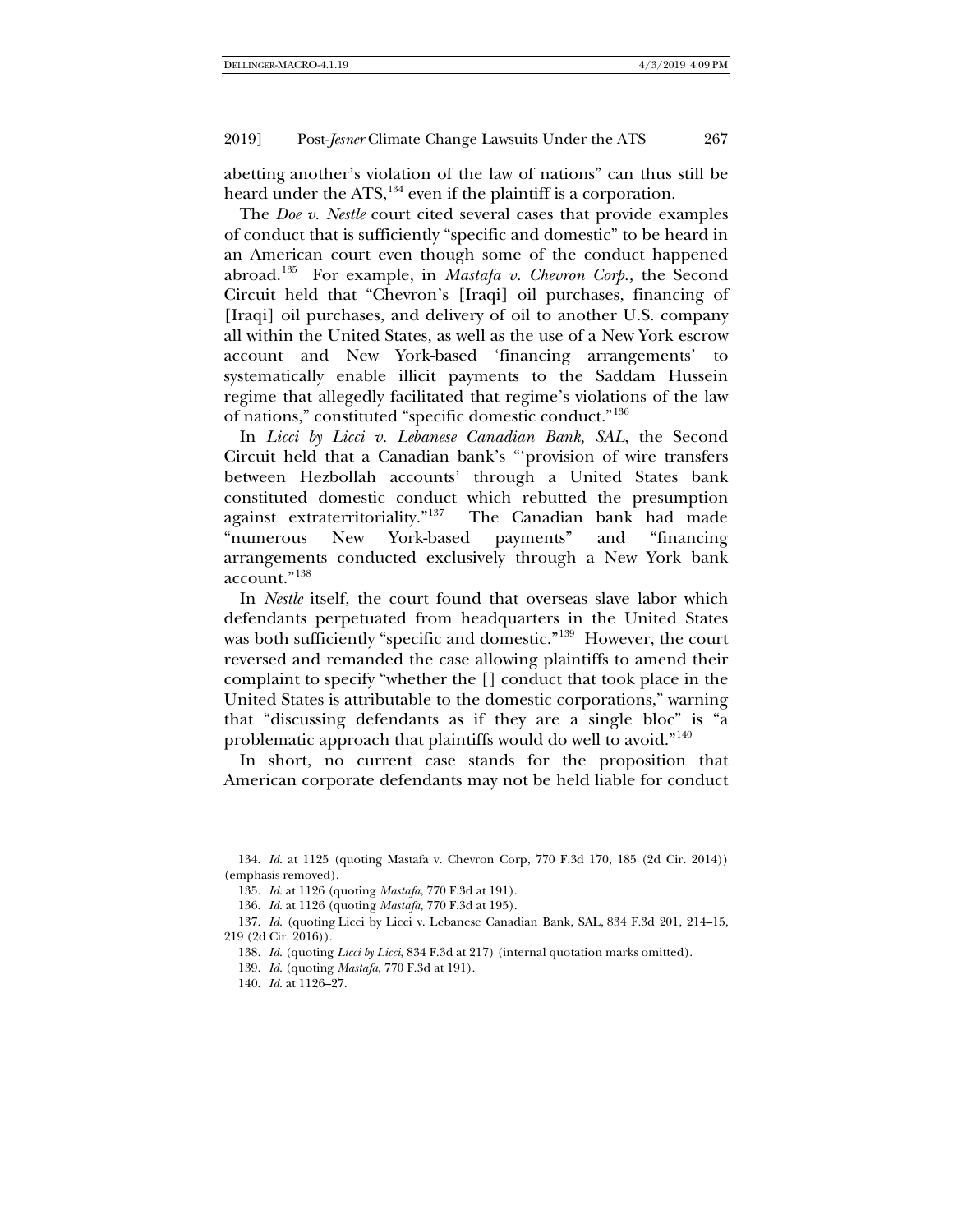that sufficiently touches and concerns the United States even though the effects of such conduct are also experienced abroad.

# V. LITIGATION AGAINST UNITED STATES CORPORATIONS UNDER THE ATS FOR CLIMATE CHANGE-RELATED DAMAGES

Aliens attempting to sue United States corporations for injuries suffered because of climate change-related activities attributable to those corporations will have to run the gamut of legal hurdles. But this is true with every major lawsuit, and this effort may be well worth it to generate action against climate change. This section presents arguments and considerations relevant to an attempt to clear the main obstacles standing in the way of climate-based litigation.

## A. ATS and Human Rights Violations

In framing a potential lawsuit against U.S. corporations, plaintiffs may be able to use existing human rights law as the underlying substantive law on which to base an ATS suit. Human rights violations already form the majority of suits against corporations under modern ATS application. Examples of such claims include child labor abuses on cocoa plantations in the Ivory Coast; pharmaceutical testing on children without informed consent in Nigeria; disclosure of a political dissident's e-mail records in China; and the provision of vehicles and spare parts to apartheid South Africa.[141](#page-27-0) In the United States, *Kiobel* addressed human rights claims that involved environmental destruction in Nigeria.<sup>142</sup>

Corporations may, and should, be held civilly responsible for the actions taken by their foreign subsidiaries or for overseas effects stemming from decisions made in domestically domiciled and domestically operating corporations. Supporting this contention, one U.N. report notes that:

At present States are not generally required under international human rights law to regulate the extraterritorial activities of businesses domiciled in their territory and/or jurisdiction. Nor are they generally prohibited from doing so, provided there is a recognized jurisdictional basis. Within these parameters some human rights treaty bodies recommend that home States take steps to

<span id="page-27-0"></span><sup>141.</sup> Slawotsky, *supra* not[e 3,](#page-1-3) at 27–28.

<span id="page-27-1"></span><sup>142.</sup> Kiobel v. Royal Dutch Petroleum Co., 569 U.S. 108 (2013).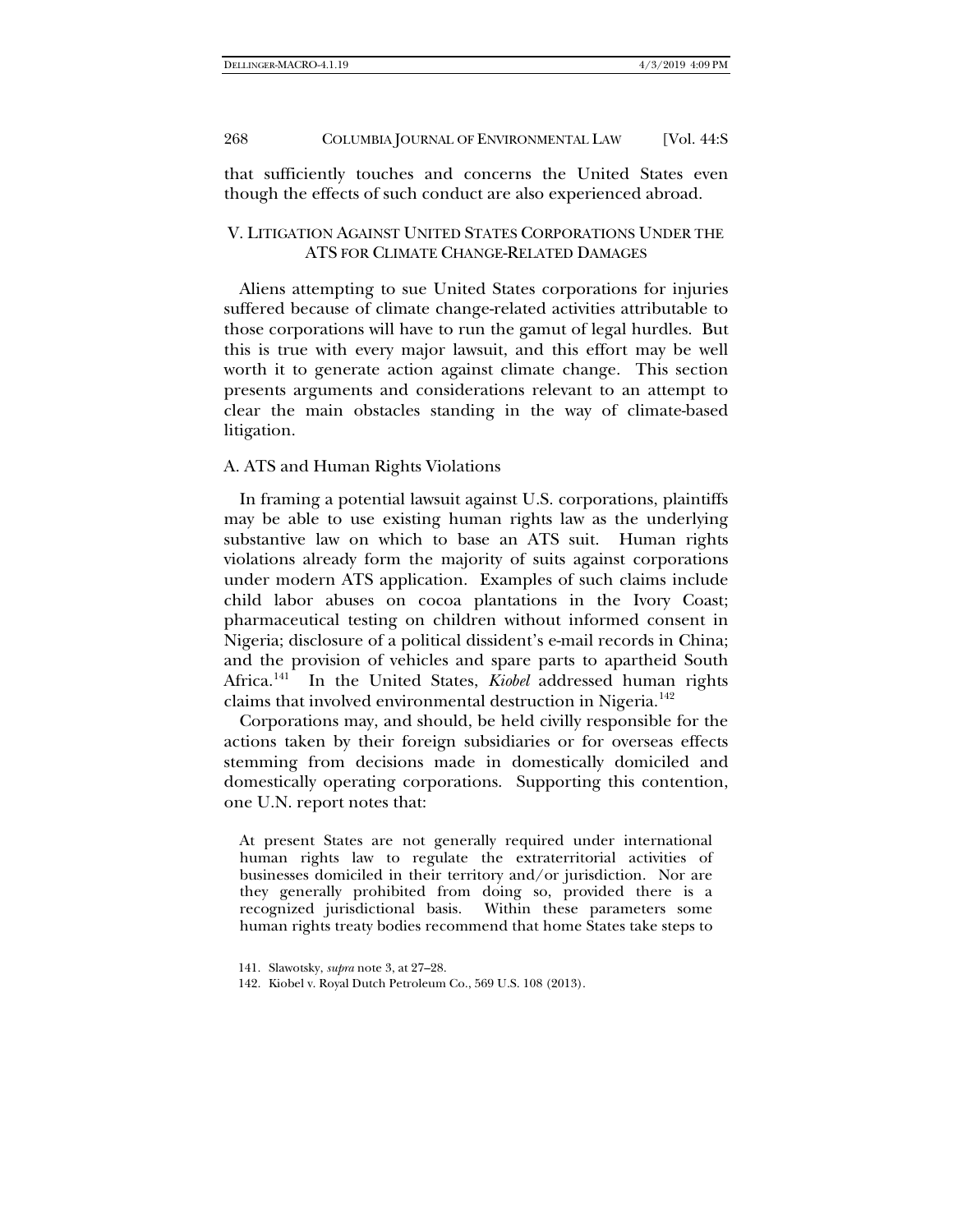prevent abuse abroad by business enterprises within their jurisdiction.<sup>[143](#page-28-0)</sup>

The ATS provides for just such jurisdiction for federal courts. Corporate climate-changing activities are also not "extraterritorial," as American companies may be held liable for activities and decisions taken on U.S. soil. From *The Paquete Habana*[144](#page-28-1) to *Kiobel* and the Restatement (Third) of Foreign Relations Law of the United States,<sup>[145](#page-28-2)</sup> courts and legal experts have noted that "a state has jurisdiction to both define *and* prescribe punishment for certain offenses recognized by the community of nations as being of universal concern."[146](#page-28-3) Nothing in international law states just *how* steps to prevent human rights violations committed by a corporation may be taken. Accordingly, this could be via legislative, executive, or judicial action. The latter is taking place to an increasing extent both domestically and abroad. Under *Jesner*, suit may still lie against American corporations that have contributed significantly to climate change and continue do to so, despite decades-old knowledge of the dangers to humans and our natural environment. [147](#page-28-4)

Notably, modern human rights-related law was the legal basis of all recent ATS-based cases, from *Filartiga* to *Nestle*. The ATS simply requires customary international law—the modern-day phrase for what was previously known as the "law of nations"—to form the substantive cause of action. Since human rights law is an established body of customary international law, the potential argument that the United States has not ratified otherwise relevant human rights treaties or acceded to the jurisdiction of non-American human rights tribunals is thus warrantless in this context. Indeed, the ATS creates both jurisdictional and substantive bases for suit in American courts so long as climate change can be linked to established human rights—and it can.

<span id="page-28-0"></span><sup>143.</sup> Report of the Special Representative of the Secretary-General (John Ruggie) on the Issue of Human Rights and Transnational Corporations and Other Business Enterprises, at 7, U.N. Doc. A/HRC/17/31 (Mar. 21, 2001).

<span id="page-28-4"></span><span id="page-28-3"></span><span id="page-28-2"></span><span id="page-28-1"></span><sup>144.</sup> This landmark case from 1900 stands for the proposition that "[i]nternational law is part of [the] law" of the United States and must be applied absent treaties or domestic law calling for the contrary. The Paquete Habana, 175 U.S. 677, 700 (1900).

<sup>145.</sup> *See* RESTATEMENT (THIRD) OF FOREIGN RELATIONS LAW § 404 (AM. LAW INST. 1987). 146. *Id*.

<sup>147.</sup> *See supra* not[e 2](#page-1-4) and accompanying text.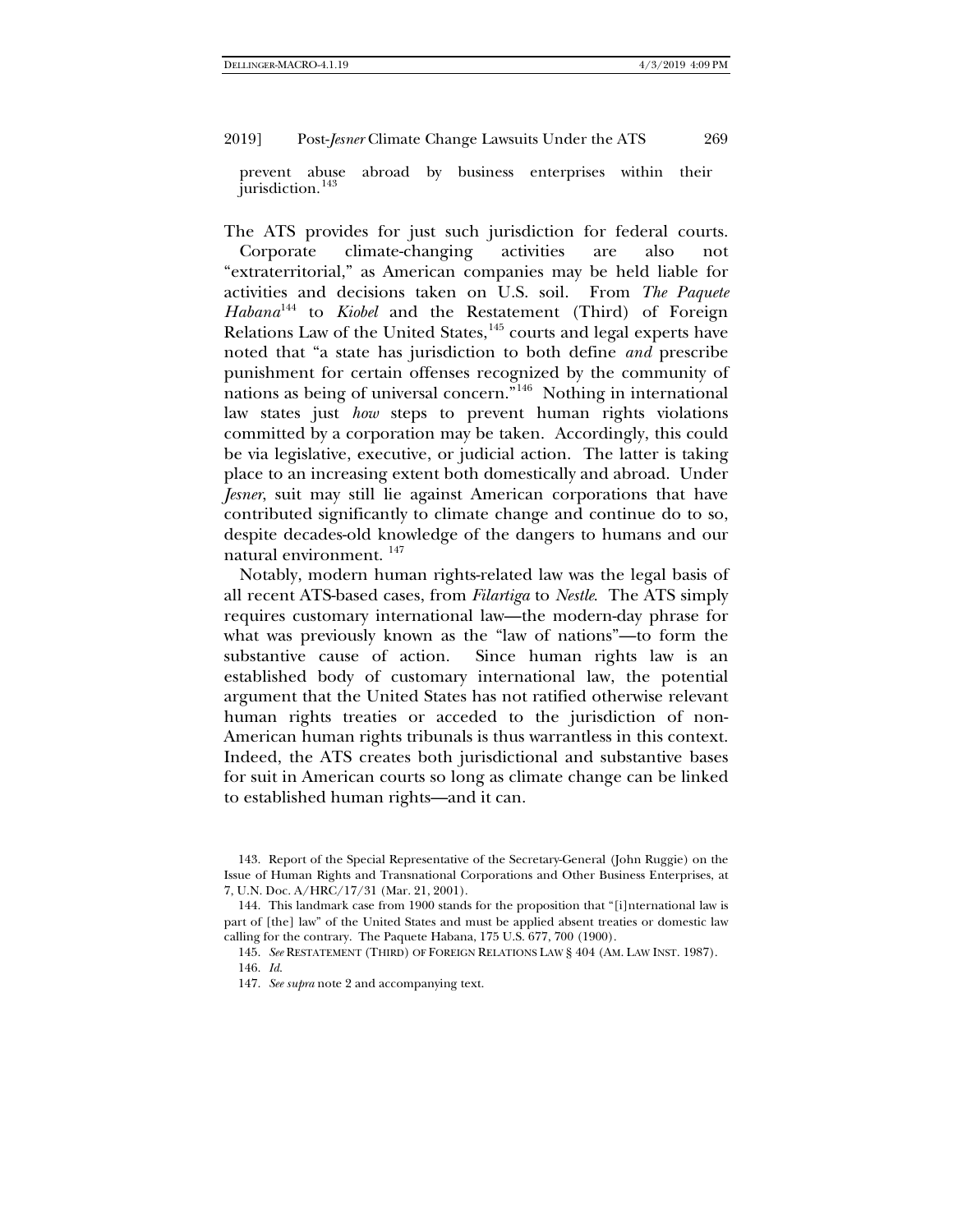<span id="page-29-5"></span>The relationship between human rights and climate change has received increasing attention from and recognition by the U.N.<br>Human Rights Council, U.N. "special procedures," state Human Rights Council, U.N. governments, international bodies, including the Conference of the Parties to the U.N. Framework Convention on Climate Change, and international law experts.<sup>[148](#page-29-0)</sup> The first intergovernmental statement to explicitly recognize that climate change has "clear and immediate implications for human rights, including the right to life," was the  $2007$  Malé Declaration.<sup>[149](#page-29-1)</sup> Since then, numerous official statements have been made documenting the connection between human rights and climate change. For example, twentyseven special rapporteurs and other independent experts issued a joint letter in 2014 on the implications of climate change for human rights.<sup>[150](#page-29-2)</sup> In part, this letter stated that "a safe, clean, healthy and sustainable environment is indispensable to the full enjoyment of human rights. . . . *There can no longer be any doubt that climate change interferes with the enjoyment of human rights recogni[z]ed*  and protected by international law."<sup>151</sup> In 2014, all of the U.N. Human Rights Special Procedures Mandate Holders issued a joint statement on climate change and human rights. This statement noted that "climate change . . . poses great risks and threats to the environment, human health, accessibility, and inclusion, access to water, sanitation and food, security, and economic and social development. These impacts ... interfere with the effective enjoyment of human rights.["152](#page-29-4)

A 2019 report of the Special Rapporteur to the United Nations Human Rights Council stated that:

150. *Id*. at 3.

<span id="page-29-3"></span><span id="page-29-2"></span><span id="page-29-1"></span>151. *Id*. (quoting Letter from Special Procedures Mandate-Holders of the Human Rights Council, to the State Parties to the UN Framework Convention on Climate Change on the Occasion of the Meeting of the Ad Hoc Working Grp. on the Durban Platform for Enhanced Action in Bonn (Oct. 17, 2014), https://www.ohchr.org/Documents/HRBodies/SP/ SP\_To\_UNFCCC.pdf [https://perma.cc/4CDS-EGMC]) (emphasis added).

<span id="page-29-4"></span>152. *Id*. (quoting *Statement of the United Nations Special Procedures Mandate Holders on the Occasion of the Human Rights Day Geneva*, U.N. HUM. RTS. OFF. OF THE HIGH COMMISSIONER (Dec. 10, 2014), https://www.ohchr.org/EN/NewsEvents/Pages/DisplayNews.aspx?NewsID= 15393&LangID=E [https://perma.cc/Q8BB-2UL7]).

<span id="page-29-0"></span><sup>148.</sup> *See* David R. Boyd, Special Rapporteur on Human Rights and the Environment, Statement on the Human Rights Obligations Related to Climate Change, with a Particular Focus on the Right to Life (2018), https://www.ohchr.org/Documents/Issues/Environment /FriendsIrishEnvironment25Oct2018.pdf [https://perma.cc/TE6Q-WG3X].

<sup>149.</sup> *Id*. at 2.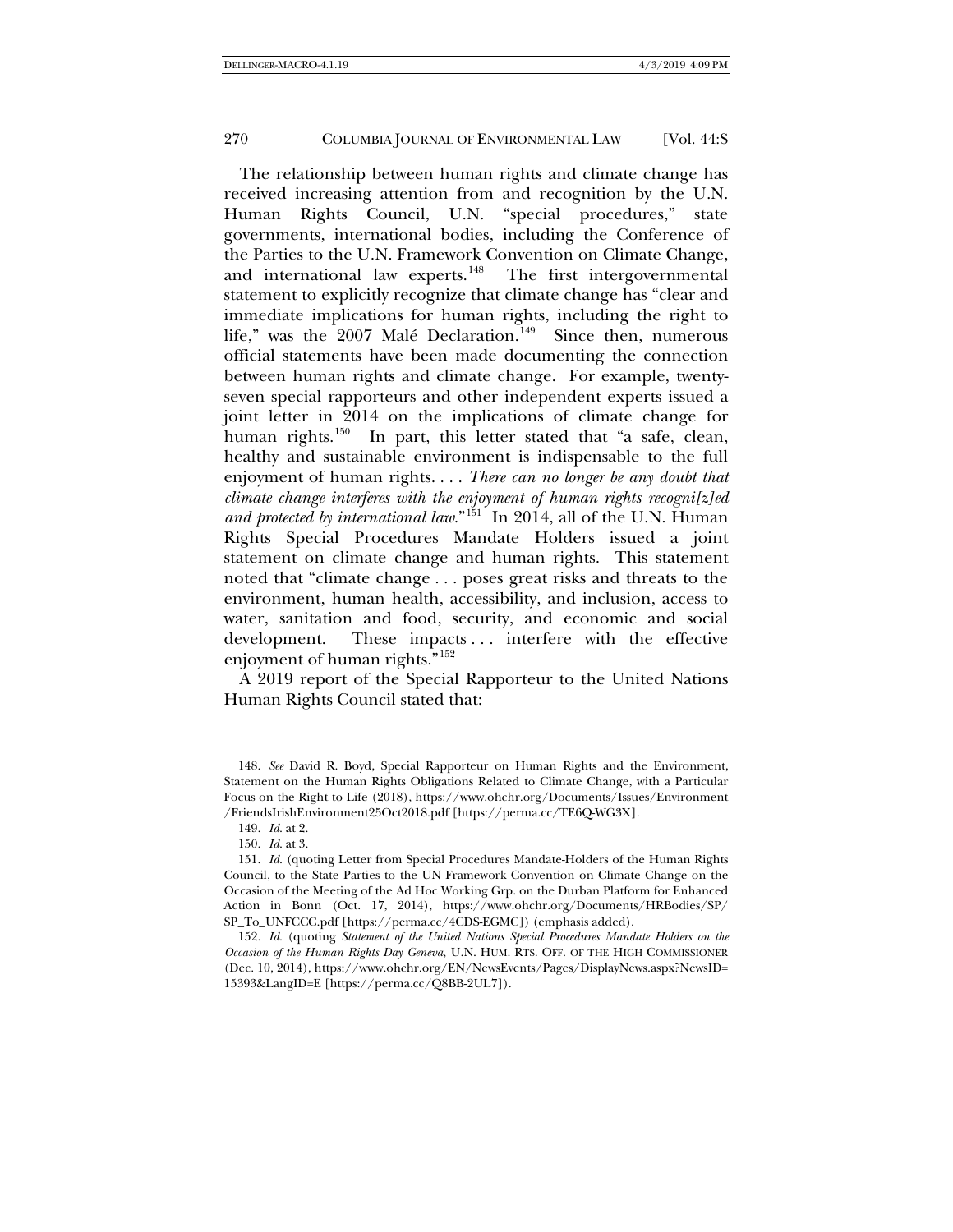[M]ore than 100 States ha[ve] recognized some form of a right to a healthy environment in, inter alia, international agreements, their constitutions, legislation or policies. . . . 124 States are parties to legally binding international treaties that explicitly include the right to a healthy environment.... [A]t least 155 States are legally obligated . . . to respect, protect, and fulfil the right to a healthy environment.[153](#page-30-0)

<span id="page-30-5"></span>Although the United Nations has not yet provided global, intergovernmental recognition of the right to a healthy and sustainable environment, it is clear that the right exists at regional and national levels.[154](#page-30-1)

The human rights affected by climate change are, among potential others:

[T]he right to life, right to liberty and security, right to the integrity of the person, right to respect for family and private life and home, right to property, the rights of the child, the rights of the elderly, equality between women and men, environmental protection; and/or the unenumerated constitutional right to a reasonable environment; and/or will breach the unenumerated constitutional commitment to intergenerational solidarity and/or the unenumerated constitutional obligation to vigilantly and effectively protect the environment.<sup>[155](#page-30-2)</sup>

"In particular, climate change has a disproportionate effect on many disadvantaged, marginalized, excluded, and vulnerable individuals and groups, including those whose ways of life are inextricably linked to the environment."[156](#page-30-3)

The right to life is probably the most significant human right affected by climate change. The Intergovernmental Panel on Climate Change's 2014 Assessment Report projects, with high confidence, an increase in death and disease from heat waves, floods, storms, fires and droughts.<sup>157</sup> In 2018, the United Nations

<span id="page-30-0"></span><sup>153.</sup> Rep. of the Special Rapporteur of the Human Rights Council on the Issue of Human Rights Obligations Relating to the Enjoyment to a Safe, Clean, Healthy and Sustainable Environment, ¶¶ 6, 11, 16, U.N. DOC. A/HRC/40/55 (2019).

<sup>154.</sup> *Id*. ¶ 16.

<sup>155.</sup> Boyd, *supra* not[e 148,](#page-29-5) at 2.

<sup>156.</sup> *Id*. at 3–4.

<span id="page-30-4"></span><span id="page-30-3"></span><span id="page-30-2"></span><span id="page-30-1"></span><sup>157.</sup> INTERGOVERNMENTAL PANEL ON CLIMATE CHANGE, CLIMATE CHANGE 2014 SYNTHESIS REPORT 8 (Rajendra K. Pachauri & Leo Meyer eds., 2014), https://www.ipcc.ch/ site/assets/uploads/2018/02/SYR\_AR5\_FINAL\_full.pdf [https://perma.cc/5DEC-XQR9].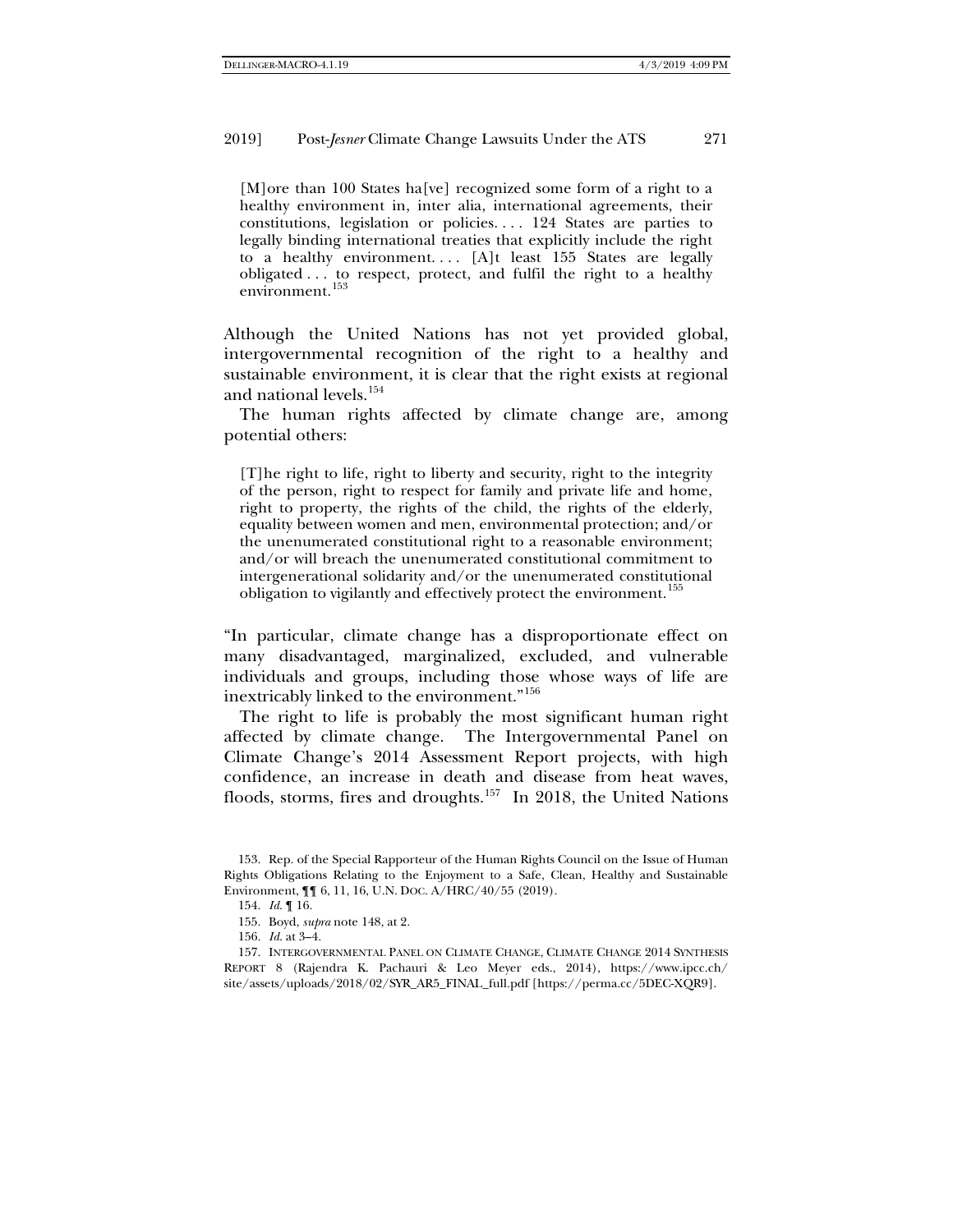Human Rights Committee noted that "... climate change and unsustainable development constitute some of the most pressing and serious threats to the ability of present and future generations to enjoy the right to life."<sup>[158](#page-31-0)</sup>

"Climate change will also affect the right to life through an increase in hunger and malnutrition and related disorders impacting [] child growth and development, cardiovascular disease and respiratory morbidity and mortality."[159](#page-31-1) Climate change already has devastating effects on people and their enjoyment of the right to life, particularly in the developing world. "For example, an estimated 262 million people were affected by climate disasters annually from 2000 to 2004."[160](#page-31-2) "Tropical cyclone hazards, affecting approximately 120 million people annually, killed an estimated  $250,000$  people from  $1980$  to  $2000.^{161}$  $2000.^{161}$  $2000.^{161}$ Approximately 90% of all people "live in places where the air quality fails to meet the guidelines established by WHO."[162](#page-31-4)

As a starting point, plaintiffs may bring human rights lawsuits against both nation states and individual actors. Some lawsuits would require state action whereas others would not. International law is typically only violated when a party acts in cooperation with or under the authority of a foreign state.<sup>[163](#page-31-5)</sup> However, "certain forms of conduct violate the law of nations whether undertaken by those acting under the auspices of a state or only as private individuals."[164](#page-31-6)

Oft-recognized violations of international law that may give rise to an ATS claim when state action is involved include arbitrary detention, forced disappearance, arbitrary denationalization, torture, extrajudicial killing, racial discrimination, nonconsensual medical experimentation, and cruel, inhumane or degrading

158. Rep. of the Special Rapporteur of the Human Rights Council, *supra* not[e 153,](#page-30-5) ¶ 51.

159. Boyd, *supra* not[e 148,](#page-29-5) at 5.

162. Rep. of the Special Rapporteur of the Human Rights Council, *supra* not[e 153,](#page-30-5) ¶ 54.

<span id="page-31-5"></span><span id="page-31-4"></span><span id="page-31-3"></span><span id="page-31-2"></span><span id="page-31-1"></span><span id="page-31-0"></span>163. *See* PETER HENNER, HUMAN RIGHTS AND THE ALIEN TORT STATUTE: LAW, HISTORY AND ANALYSIS (2009).

<span id="page-31-6"></span>164. Argon v. Che Ku, 277 F. Supp. 3d 1055, 1063 (D. Minn. 2017) (citing Kadic v. Karadzic*,* 70 F.3d 232, 239 (2d Cir. 1995) (filed under both the ATS and Civil Rights Act of 1866, as amended by the Civil Rights Act of 1991, and settled). *See also* Rutledge & Baker, *supra* note [120.](#page-22-7)

<sup>160.</sup> *Id*.

<sup>161.</sup> *Id*.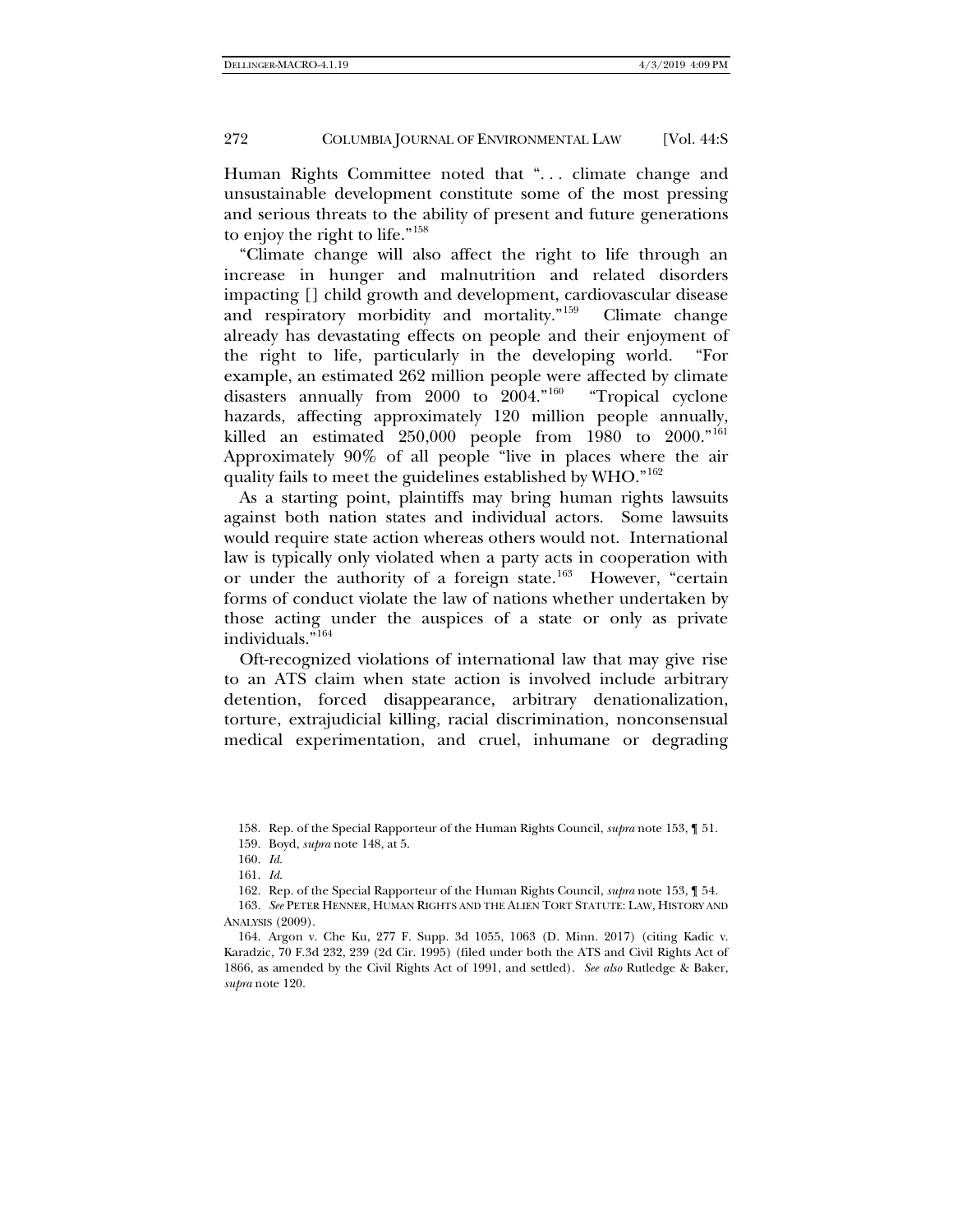<span id="page-32-0"></span>treatment.<sup>165</sup> The latter generally includes acts that inflict mental or physical suffering, anguish, humiliation, fear and debasement where these actions do not rise to the level of torture or do not have the same purpose as torture.<sup>166</sup> Could one argue that climate change leads to a cruel, inhumane or degrading treatment of people around the world? The effects of climate change clearly lead to both physical and mental suffering, fear, and anguish for affected people. However, it might be more difficult to prove state action in possible suits against energy corporations in the United States. Then again, doing so might be possible if regulatory *inaction* is seen as authorizing the relevant corporations to continue their damaging activities on U.S. soil. An argument resembling just that was made in the *Trail Smelter* arbitration case and has since been incorporated into principles of international environmental law in the form of the no-harm principle.[167](#page-32-3) A finding in favor of such an argument would require judicial good will towards climate change litigation, which is not yet broadly present in our federal judicial system. It may also require the addition of government defendants to the lawsuit, which would present its own hurdles.

Suits requiring no state action may then be more successful. Such suits traditionally address genocide, war crimes, slavery, and crimes against humanity.[168](#page-32-4) Crimes against humanity involve a broad range of acts "when committed as part of a widespread or systematic attack directed against any civilian population with knowledge of the attack."[169](#page-32-5) However, since it undoubtedly would require even more judicial progressivity and risk-willingness to group climate change-related activities with traditional crimes against humanity at the legal scale (although some specialists and popular media have, for good reason, started doing so),  $170$  other

<span id="page-32-2"></span><span id="page-32-1"></span>165. Gerard Morales & Kate Hackett, *Human Rights Litigation Under the Alien Tort Statute,*  PRAC. LITIG., May 2010, at 39, 41–42.

166. RESTATEMENT (THIRD) OF FOREIGN RELATIONS LAW § 702 n.5 (AM. LAW INST. 1987).

167. *See* Trail Smelter Arbitral Decision, 35 AM. J. INT'L L. 684, 716 (1941).

168. Morales & Hackett, *supra* not[e 165,](#page-32-0) at 40.

<span id="page-32-5"></span><span id="page-32-4"></span><span id="page-32-3"></span>169. Rome Statute of the International Criminal Court, art. 7, July 17, 1998, 2187 U.N.T.S. 93.

<span id="page-32-6"></span>170. *See, e.g.,* John Sutter, *'Planetary emergency:' After 30 Years, Leaders Are Still Fighting About the Basic Truths of Climate Science,* CNN (Dec. 16, 2018, 3:40 PM), https://www.cnn.com/ 2018/12/16/health/sutter-cop24-climate-talks/index.html [https://perma.cc/JAP9-WKXE] (citing Jeffrey Sachs, Director of the Center for Sustainable Development at Columbia University in New York: "It's nothing less than ['climate crimes against humanity'] and that's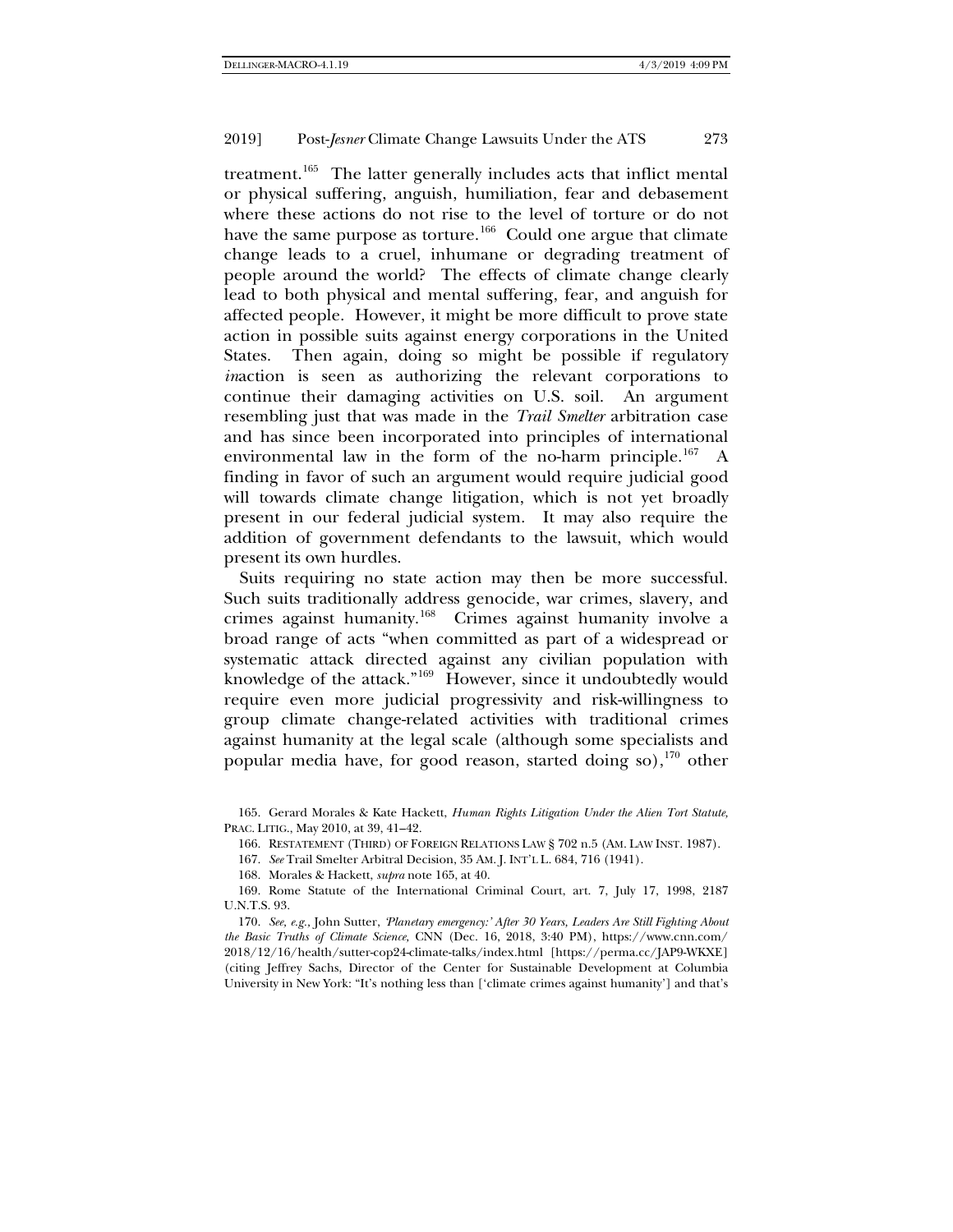ways of classifying climate change-related effects as human rights violations would have to be used in potential suits against corporations for such damages. Doing so is outside the scope of this article, but it should be noted that if an "attack" on humanity could be framed more broadly than in its traditional, armedconflict sense, corporations could indeed be said to have "directed" many of their activities at consumers—civilians under human rights law—*and* have had knowledge about the effects of climate change stemming, in large part, from such activities, for decades.  $171$  Such long-standing knowledge eventually brought tobacco companies to at least some justice, although in another legal context. The activities of energy companies were, in similarity with those of tobacco companies, also both widespread and systematic.

Climate change poses a major threat to humankind greater than many "traditional" risks.<sup>[172](#page-33-1)</sup> Climate change is "emerging as one of the biggest security threats, if not the biggest."<sup>173</sup> The  $2018$  Global Risks Report ranks extreme weather events as the top of five events most likely to happen in the next ten years, a higher than cyber-<br>attacks.<sup>174</sup> Whereas the same report ranks weapons of mass Whereas the same report ranks weapons of mass destruction as number one of five risks that will have the biggest impact in the next ten years, extreme weather events are number two.[175](#page-33-4) Climate change is deadly at the global scale. It stands to reason that it poses a greater risk to humankind in general than traditional armed attacks, which are, after all, limited in range. The connection between traditional human rights risks and those posed by climate change can thus be made.

Framing the effects of climate change as violations of human rights under the ATS is, due to clear scientific data about climate

171. *See supra* not[e 2](#page-1-4) and accompanying text.

175. *Id*.

how history will record what the Trump administration is doing right now: These are crimes against humanity. . . . Many people are dying as a result of this. And it's not a sufficient defense to say, 'I don't believe it.'").

<span id="page-33-1"></span><span id="page-33-0"></span><sup>172.</sup> Brian Kahn, *Climate Change Is the World's Biggest Risk, in 3 Charts*, CLIMATE CENT. (Jan. 12, 2017), https://www.climatecentral.org/news/climate-change-worlds-biggest-risk-charts-21050 [https://perma.cc/L69E-QR2W].

<span id="page-33-2"></span><sup>173</sup>*. Climate Change Poses Increasing Risks to Global Stability*, U.N. CLIMATE CHANGE (Feb. 21, 2017), https://unfccc.int/news/climate-change-poses-increasing-risks-to-global-stability [https://perma.cc/89MS-JU6H].

<span id="page-33-4"></span><span id="page-33-3"></span><sup>174.</sup> Alison Martin, *Climate and Tech Post the Biggest Risks to Our World in 2018*, WORLD ECON. F. (Jan. 17, 2018), https://www.weforum.org/agenda/2018/01/the-biggest-risks-in-2018-will-be-environmental-and-technological/ [https://perma.cc/9LJ6-29Y3].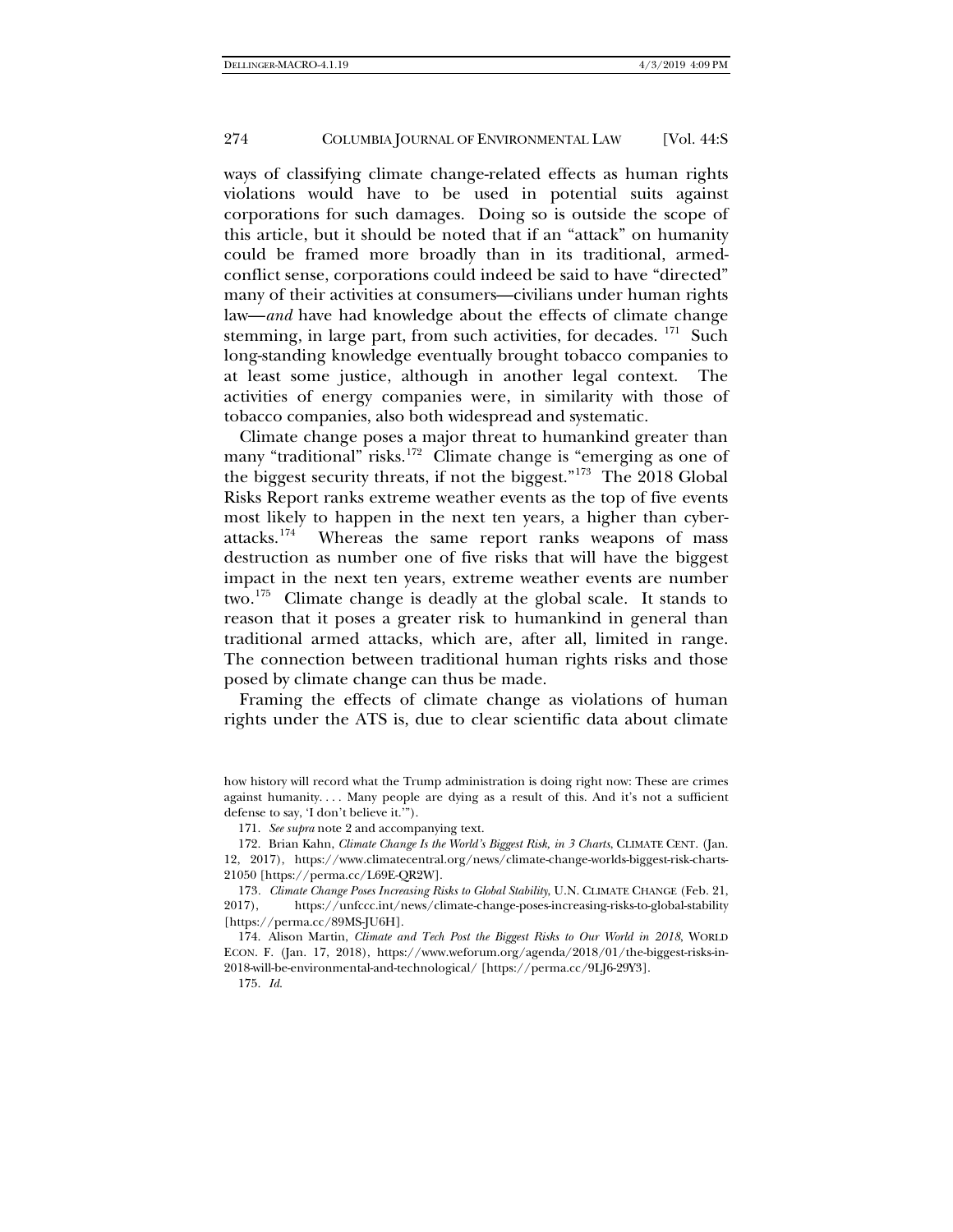change and increasing legal recognition of the problem, becoming increasingly possible. Of course, more research should be conducted in this area before filing suit. For example, the connections to established human rights should be elucidated, just as plaintiffs should carefully examine recent directions in ATS suits. Climate change lawsuits based on the ATS would present some hurdles, but so do all complex and worthwhile lawsuits. Many of those suits help clear the path forward for legal resolutions that once would have been inconceivable.

What is clear is that the effects of climate change are in fact and under the law impacting human rights around the world. Courts are beginning to recognize that truth. For example, in *Urgenda Foundation v. Kingdom of the Netherlands*, the Dutch Court of Appeal based its ruling—that the Dutch government must reduce national greenhouse gas ("GHG") emissions in a very short timeframe—on the legal duty to ensure the protection of life and family-life of citizens as enshrined in the European Convention of Human Rights[.176](#page-34-0) In Pakistan, a farmer sued the national government for failure to carry out the 2012 National Climate Policy and Framework,<sup>[177](#page-34-1)</sup> and in 2015, the Lahore High Court ruled that "climate change is a defining challenge of our time and has led to dramatic alterations in our planet's climate system . . . . On a legal and constitutional plane this is a clarion call for the protection of fundamental rights of the citizens of Pakistan."[178](#page-34-2) The court cited the right to life and the right to human dignity, "constitutional principles of democracy, equality, social, economic and political  $justice[,] \ldots$  the international principles of sustainable development, precautionary principle, environmental impact assessment, inter and intra-generational equity, and public trust doctrine.["179](#page-34-3) The court found that "the delay and lethargy of the

<span id="page-34-1"></span>177. Jessica Wentz, *Lahore High Court Orders Pakistan to Act on Climate Change*, SABIN CTR. FOR CLIMATE CHANGE L.: CLIMATE L. BLOG (Sept. 26, 2015), http://blogs.law.columbia.edu/ climatechange/2015/09/26/lahore-high-court-orders-pakistan-to-act-on-climate-change/ [https://perma.cc/MS79-U9PT].

<span id="page-34-3"></span><span id="page-34-2"></span>178. *Id*. (quoting Leghari v. Federation of Pakistan, Lahore High Court, W.P. No. 25501/2015 (Sept. 4, 2015)).

179. *Id*. (quoting *Leghari*, W.P. No. 25501/2015).

<span id="page-34-0"></span><sup>176.</sup> *State Must Achieve Higher Reduction in Greenhouse Gas Emissions in Short Term*, DE RECHTSPRAAK (Oct. 9, 2018), https://www.rechtspraak.nl/Organisatie-en-contact/ Organisatie/Gerechtshoven/Gerechtshof-Den-Haag/Nieuws/Paginas/State-must-achievehigher-reduction-in-greenhouse-gas-emissions-in-short-term.aspx [https://perma.cc/X8UD-C9PU].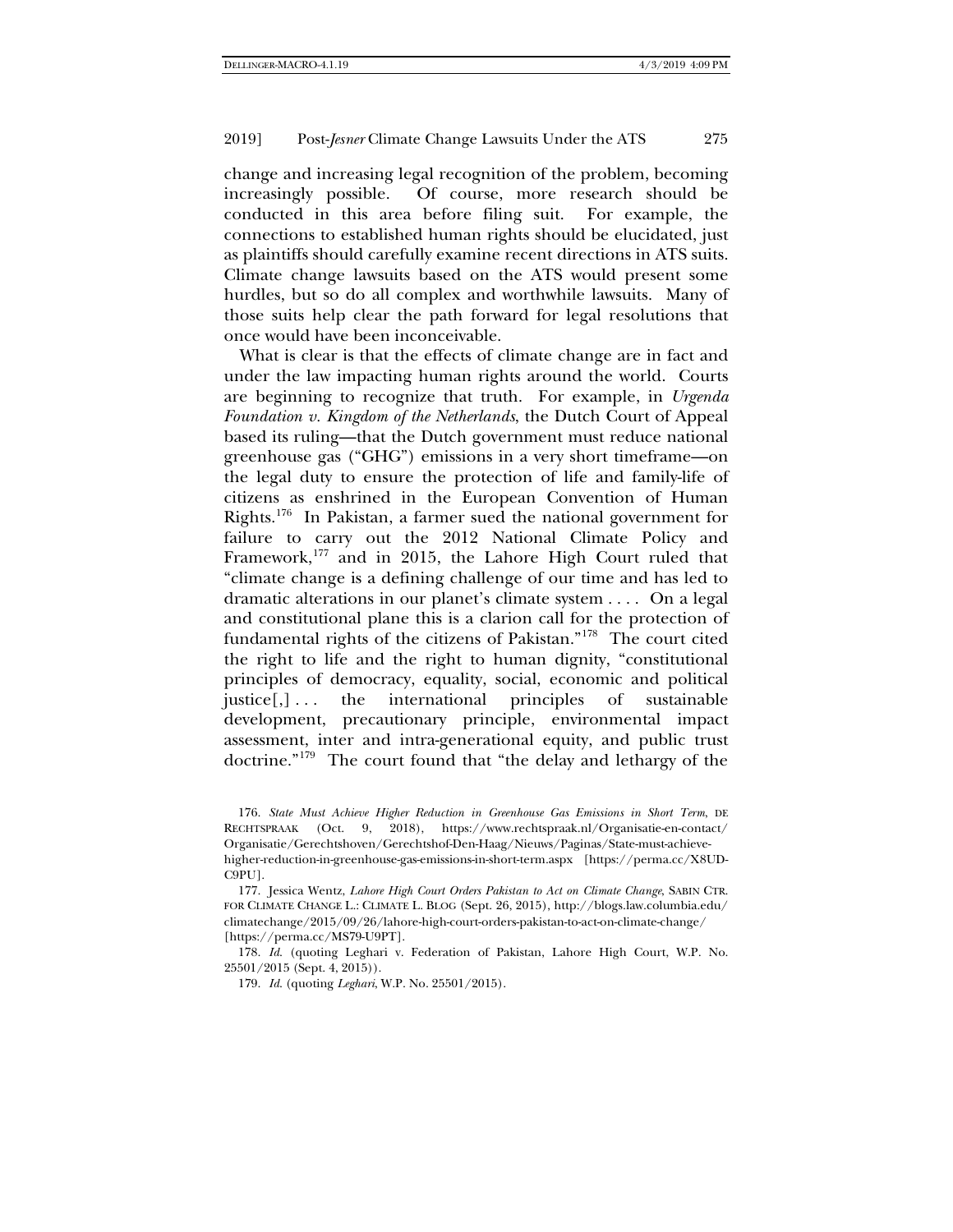State in implementing the Framework offend the fundamental rights of the citizens.["180](#page-35-0) The court then created a Climate Change Commission and appointed 21 members from key ministries, nongovernmental organizations, and universities to help ensure implementation of the climate laws.<sup>[181](#page-35-1)</sup> One may hope that American courts will soon follow suit in connecting climate change to human rights.

## B. An Issue of Universal Concern

Although the ATS is predominantly procedural in nature, plaintiffs must be able to assert an underlying substantive violation of the law. As analyzed above, this must be a norm or rule of customary international law that is "specific, universal, and obligatory."<sup>182</sup> It must concern an issue that is of "universal It must concern an issue that is of "universal concern."[183](#page-35-3) Although this may be seen as a high bar, "the door is still ajar<sup>"[184](#page-35-4)</sup> to suits against domestic corporations and individuals under the ATS.

Climate change is a prime example of an issue of universal concern. It has become widely known and more broadly accepted that climate change already causes a slew of problems for people and nations around the world. These include the loss of property from floods, fires, and drought (such as homes washed away by tsunamis, out-of-control rivers, rising flood waters, or domestic animals dying from thirst and heat); human migration necessitated by heat, drought, and floods; lost income opportunities in areas growing more and more inhospitable or outright unsuitable for business; job losses; monetary losses; declining farm outputs; declining work productivity; mental health problems; and morbidity (e.g. dehydration, heat stroke, and heat exhaustion).<sup>[185](#page-35-5)</sup> In addition to private costs, climate change will harm national economies significantly. For example, the U.S. National Climate Assessment has found, "[w]ith continued growth in emissions at historic rates, annual losses in some economic sectors are projected to reach hundreds of billions of dollars by the end of the century—

- <span id="page-35-0"></span>180. *Id*. (quoting *Leghari*, W.P. No. 25501/2015).
- <span id="page-35-1"></span>181. *Id*.
- <span id="page-35-2"></span>182. Kiobel v. Royal Dutch Petroleum Co*.*, 621 F.3d 111, 121 (2d. Cir. 2010).
- <span id="page-35-3"></span>183. Kiobel v. Royal Dutch Petroleum Co*.*, 569 U.S. 108, 109 (2013).
- <span id="page-35-4"></span>184. Sosa v. Alvarez-Machain, 542 U.S. 692, 729 (2004).
- <span id="page-35-5"></span>185. Boyd, *supra* not[e 148,](#page-29-5) at 5–6.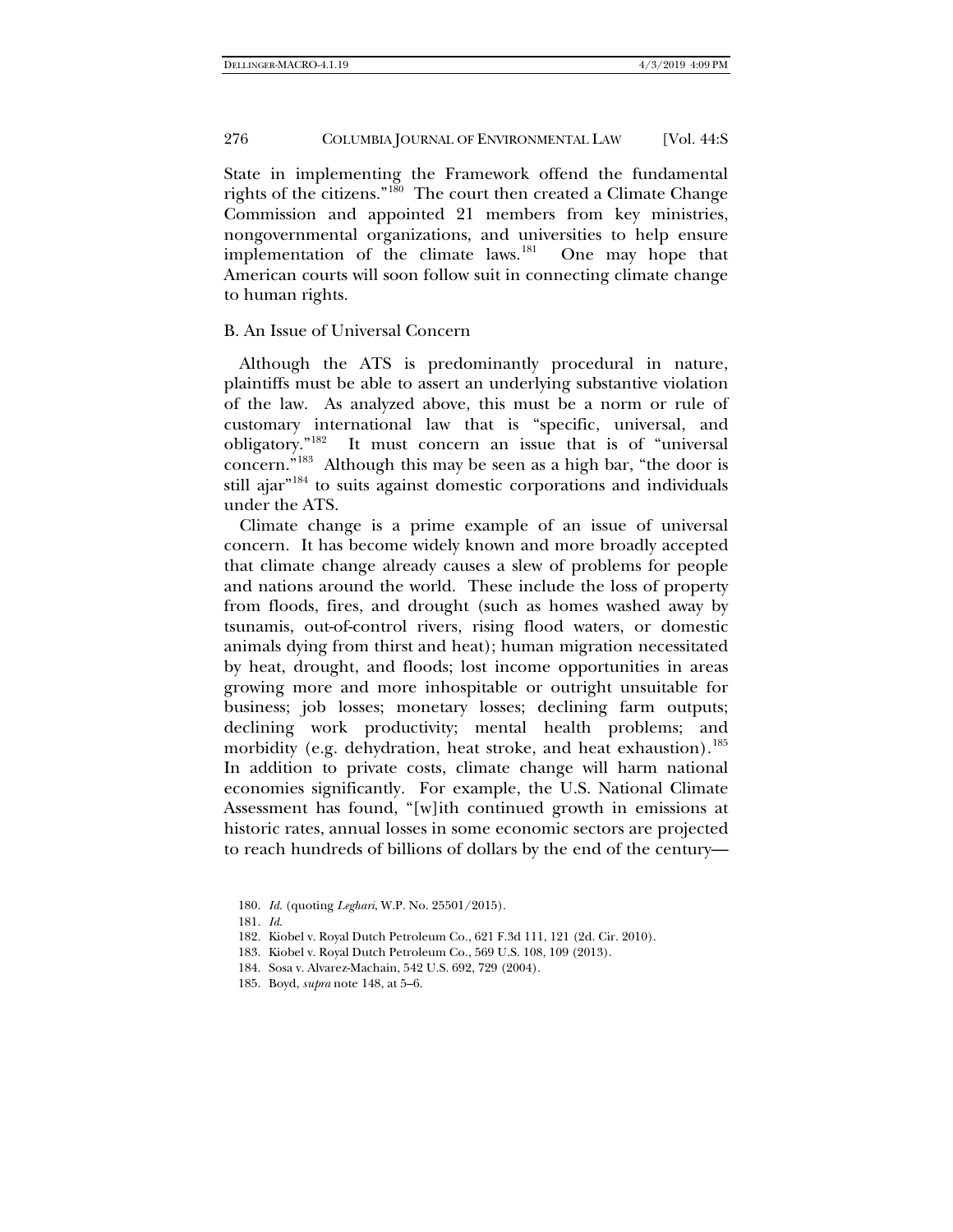more than the current gross domestic product of many US states."[186](#page-36-0) "In worst-case scenarios, climate change could cost more than 10% of US gross domestic product by the end of the century and kill thousands of Americans."[187](#page-36-1)

Since the adoption of the ATS, nations have been concerned about the effects of certain wrongdoings on trade among nations and monetary losses. In fact, nations appear even more concerned about international economic effects in today's globally connected economy than centuries ago. Climate change has already caused billions of dollars in monetary damages around the world. These will increase and further affect international trade if action to mitigate climate change is not taken through various means, as unpopular and difficult as it may be to do, especially at the judicial level. However, even difficult things must be addressed at some point; that point has arrived when it comes to climate change. Although energy companies relying on fossil fuels may not, at first blush, be seen as *hostis humani generis*—enemies of all mankind for purposes of international civil liability, science shows the extreme and imminent dangers of climate change. Climate change kills.<sup>[188](#page-36-2)</sup> The sooner we as a global society come to that realization, the better. Of course, this is not to say that federal courts will declare fossil fuel or energy producing or consuming companies to be "enemies of mankind" any time soon.

Admittedly, this is overly provocative rhetoric. However, energy companies perpetuating climate change given the degree and accuracy of modern knowledge of the appurtenant dangers may well already be considered "enemies of mankind," as they are certainly posing unwarranted risks to humankind.

Perhaps more likely, at least in the shorter term, courts will analogize climate change-related problems to the issues that have been addressed under the ATS beyond the original three Blackstone offenses. The *Sosa* Court, for example, recognized that the law of nations has expanded to encompass a "small nucleus of universally condemned" activities.<sup>189</sup> With legislative and political

<span id="page-36-3"></span><span id="page-36-2"></span><span id="page-36-1"></span>189. Leval, *supra* note [13,](#page-4-9) at 16 (citing Sosa v. Alvarez-Machain, 542 U.S. 692, 730–32  $(2004)$ .

<span id="page-36-0"></span><sup>186.</sup> John Sutter, *COP24 Climate Talks End in Agreement—Barely*, CNN (Dec. 16, 2018, 3:32 AM), https://www.cnn.com/2018/12/15/health/cop24-climate-change-talks-agreement/ index.html [https://perma.cc/295H-SMCW].

<sup>187.</sup> *Id*.

<sup>188.</sup> Boyd, *supra* not[e 148,](#page-29-5) at 6.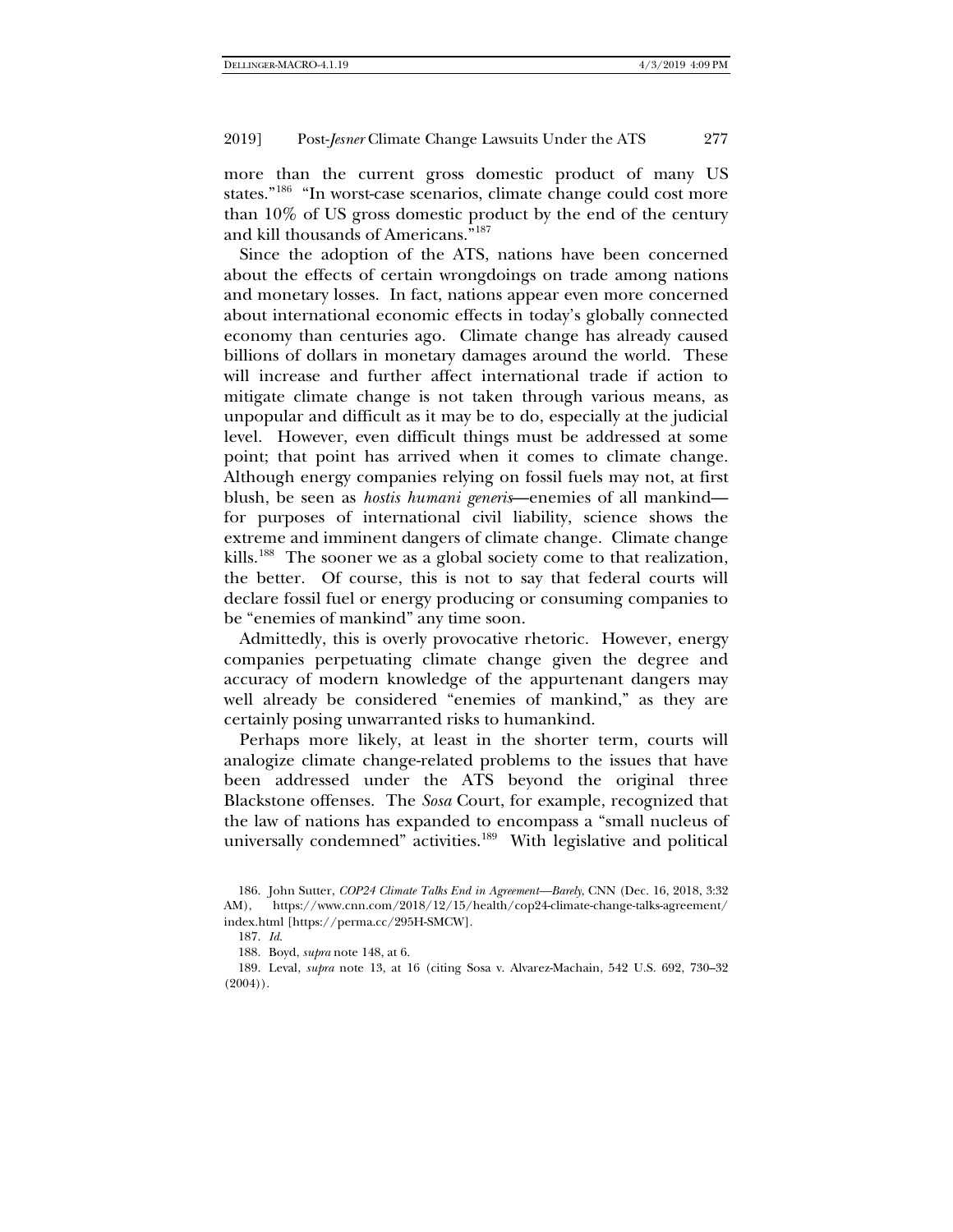developments happening around the world, albeit not currently in the United States, the emission of greenhouse gases from various sources and for various purposes is increasingly recognized as an activity that must be eliminated as soon as possible. With the Paris Agreement to the United Nations Framework Convention on Climate Change ("UNFCCC"), 185 nations around the world agreed to limit the "global average temperature rise to well below 2°C above pre-industrial levels" and to pursue "efforts to limit the temperature increase to  $1.5^{\circ}$ C above pre-industrial levels."<sup>190</sup> To achieve this goal, nations "aim to reach global peaking of greenhouse gas emissions as soon as possible."<sup>191</sup> Further, nineteen countries have vowed to phase out the use of coal by  $2030$ .<sup>[192](#page-37-2)</sup> Another coalition of nineteen countries has launched a campaign to reach carbon neutrality by  $2050.^{193}$  $2050.^{193}$  $2050.^{193}$  Countries around the world including China, India, and Britain, are racing to phase out gas and diesel cars.[194](#page-37-4) In California, AB 40, asks the state Air Resources Board to come up with a "comprehensive strategy" by January 1, 2021 to ensure that all cars sold in the state are zero-emissions by 2040.[195](#page-37-5)

In fact, since the 1941 *Trail Smelter* arbitration case, it has been

[a] cornerstone rule of international environmental law [] that states are under an obligation not to cause harm to the environment of other states, or to the areas beyond national jurisdiction. The essence

<span id="page-37-0"></span>190. Paris Agreement to the United Nations Framework Convention on Climate Change, art. 2, Apr. 12, 2016, T.I.A.S. No. 16-1104 (entered into force Nov. 4, 2016). *See also Paris Agreement—Status of Ratification*, U.N. CLIMATE CHANGE, https://unfccc.int/process/theparis-agreement/status-of-ratification [https://perma.cc/Z55F-6Y9X] (last visited Mar. 5, 2019).

<span id="page-37-1"></span>191*. What Is the Paris Agreement?*, U.N. CLIMATE CHANGE, https://unfccc.int/process-andmeetings/the-paris-agreement/what-is-the-paris-agreement [https://perma.cc/8GTE-X9KW] (last visited Mar. 5, 2019).

<span id="page-37-2"></span>192. Brad Plumer & Nadja Popovich, *19 Countries Vowed to Phase Out Coal. But They Don't Use Much Coal*, N.Y. TIMES (Nov. 16, 2017), https://www.nytimes.com/interactive/ 2017/11/16/climate/alliance-phase-out-coal.html [https://perma.cc/GA6Q-YUZD].

<span id="page-37-3"></span>193. Claire Stam & Frédéric Simon, *19 Countries Team Up to Go Carbon Neutral*, CLIMATE HOME NEWS (Sept. 29, 2018, 9:39 AM), https://www.climatechangenews.com/2018/09/28/ 19-countries-team-go-carbon-neutral/ [https://perma.cc/ZEJ8-XGH4].

<span id="page-37-4"></span>194. Alanna Petroff, *These Countries Want to Ban Gas and Diesel Cars*, CNN (Sept. 11, 2017, 8:30 AM), https://money.cnn.com/2017/09/11/autos/countries-banning-diesel-gas-cars/ index.html [https://perma.cc/GZ98-NMSJ].

<span id="page-37-5"></span>195. J.D. Morris, *California Lawmaker Tries Again to Gradually Ban Gas Cars*, SFGATE (Dec. 3, 2018, 4:10 PM), https://www.sfgate.com/business/article/California-lawmaker-tries-againto-gradually-ban-13440452.php [https://perma.cc/RUN9-MREG].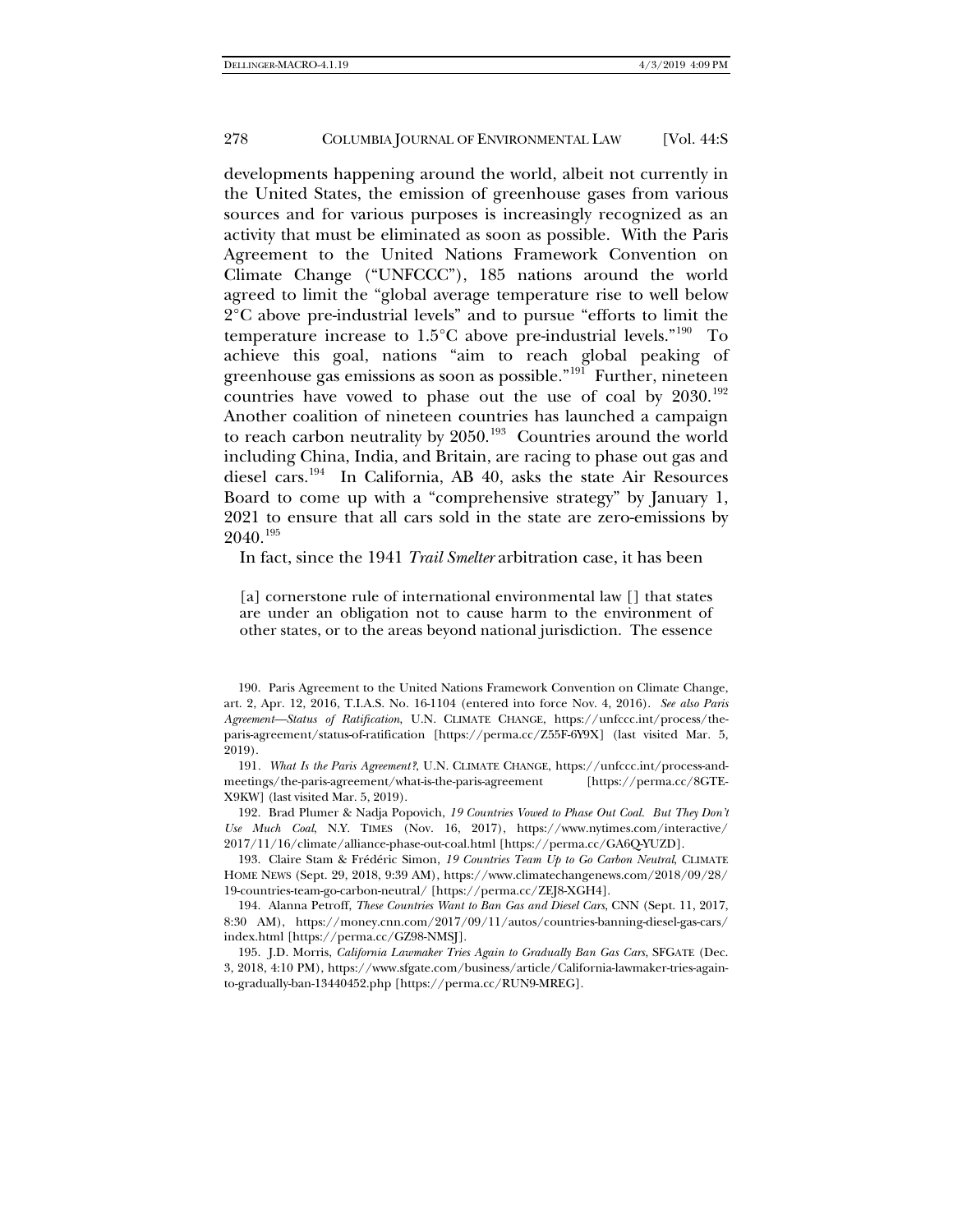of this obligation, often referred to as the no-harm rule or the prohibition of transboundary environmental harm, is that states may not conduct *or permit* activities within their territories, or in common spaces, without regard to other states or for the protection of the global environment. The origins of the obligation lie in the old principle of international law that states are obliged not to inflict damage on, or violate the rights of other states, which is often expressed by reference to the *sic utere tuo ut alienum non laedas* principle (use your own property in such a way that you do not injure other people's).[196](#page-38-0)

Continuing to allow U.S. corporations to produce, use, and distribute fossil fuel products and services without tort penalty for the damages they cause in other nations violates this principle. A problem, however, is that the principle is sometimes seen as only that; a principle and thus, not a binding rule of law. More problematically in the ATS context, the "no-harm principle" governs the conduct of nation states, not individual corporations. Nonetheless, national action could be said to be the inaction that currently marks United States law and policy. At minimum, the noharm principle provides a useful backdrop for the notion that nations may not allow activities to continue in their territories if these cause problems outside their territories. This is clearly the case with climate change.

<span id="page-38-2"></span>Although the main actors contemplated by the Paris Agreement and other international accords are nation states, private entities have a recognized role to play as well. In fact, many private corporations—especially giant fossil fuel companies—have economies on par with or even exceeding those in nation states.<sup>[197](#page-38-1)</sup> They enjoy many of the same privileges and rights as nation states do. Significant overlap between what was traditionally "private" and "government" functions exist, as will be analyzed further below.

<span id="page-38-0"></span>196. MARTE JERVAN, THE PROHIBITION OF TRANSBOUNDARY ENVIRONMENTAL HARM. AN ANALYSIS OF THE CONTRIBUTION OF THE INTERNATIONAL COURT OF JUSTICE TO THE DEVELOPMENT OF THE NO-HARM RULE 1 (2014) (emphasis added).

<span id="page-38-1"></span>197. Fernando Belinchón & Ruqayyah Moynihan, *25 Giant Companies that Are Bigger than Entire Countries*, BUS. INSIDER (July 25, 2018, 7:40 AM), https://www.businessinsider.com/25 giant-companies-that-earn-more-than-entire-countries-2018-7 [https://perma.cc/6BYE-UWE9]. *See also* Duncan Green, *The World's Top 100 Economies: 31 Countries; 69 Corporations*, WORLD BANK: PEOPLE, SPACES, DELIBERATION BLOG (Sept. 20, 2016), https://blogs.worldbank.org/publicsphere/world-s-top-100-economies-31-countries-69 corporations [https://perma.cc/JP9L-SM4A].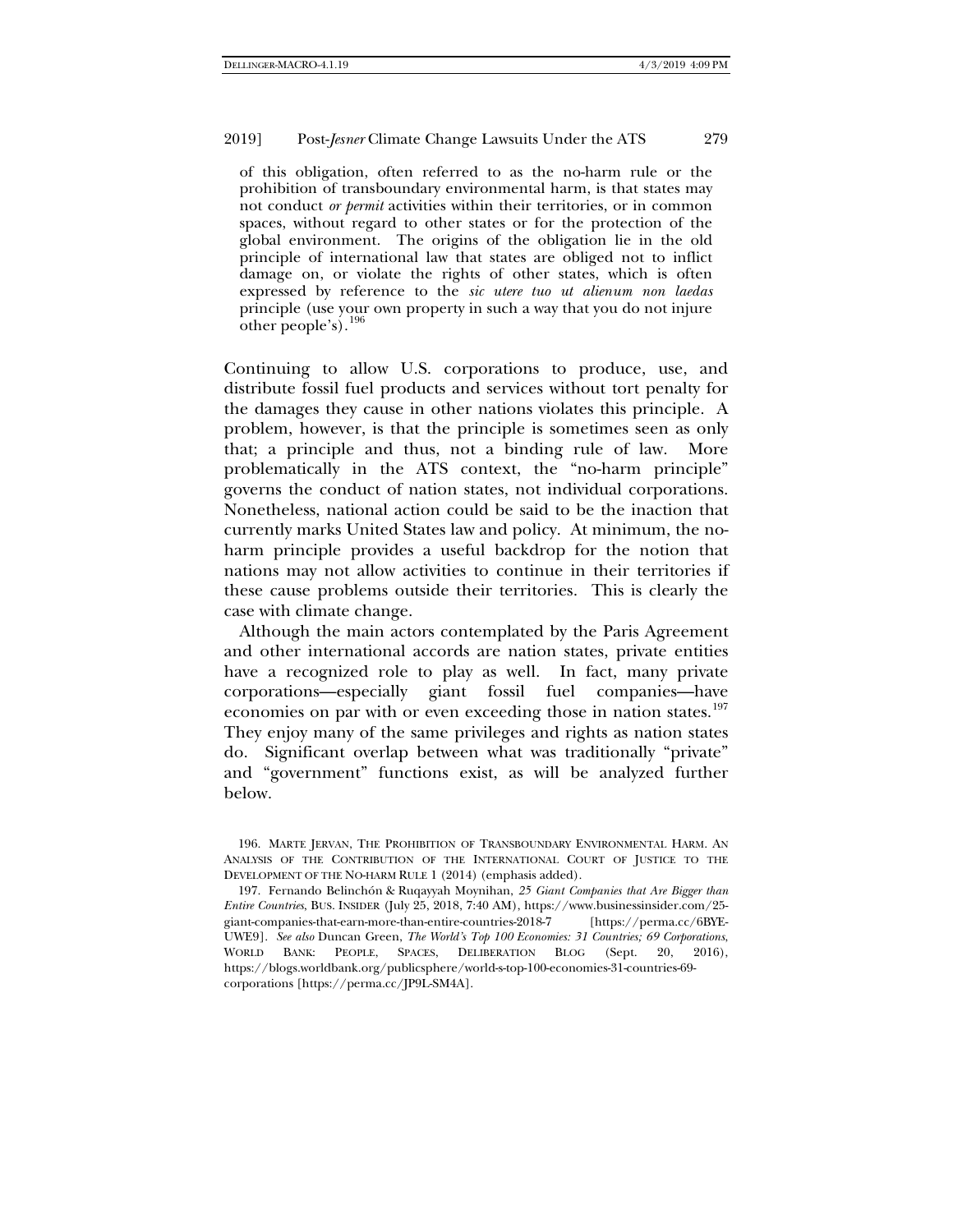With rights come responsibilities. Holding corporations liable for the foreseeable damage they cause is a basic principle of tort law. The "polluter pays" principle supports this.<sup>[198](#page-39-0)</sup> Sophisticated corporations are aware of this principle and related financial risks. Liability for climate change damages should not and will not come as a surprise to them either. In fact, evidence shows that American energy companies such as Chevron and Exxon have been aware of the dangers of GHG emissions for decades.[199](#page-39-1) As did "Big Tobacco," energy companies concealed information about the dangers of their products from the general public, continuing a deceptive two-faced approach, presenting an innocent front to external parties while internally they were well aware of the severity of the problem. For example, a 2017 peer-reviewed Harvard study analyzing Exxon's internal papers, public statements, and campaigns showed that the company misled the public about what it knew regarding the risk of climate change.<sup>[200](#page-39-2)</sup> The study concluded that Exxon emphasized doubts about the scientific evidence that blamed fossil fuel burning for global warming when communicating with the public while acknowledging the issue more forthrightly in internal communications.<sup>201</sup> Such deceptive conduct is precisely that for which tort law may grant compensation to victims.

Lawsuits have been filed directly against corporations in other nations, although with varying degrees of success. Such lawsuits support the argument that corporations should, in the United States, be held liable under the ATS for many of the same reasons as nation states should be forced to do *their* part to stem the problem. Anthropogenic climate change must be curbed. The parties contributing to it even long after becoming aware of its causes and effects must, under regular tort principles, be held liable for their actions just as nation states should not escape responsibility for their roles in creating the problem. Currently,

201*. Id*.

<span id="page-39-0"></span><sup>198</sup>*. See* Rio Declaration on Environment and Development, art. 16, U.N. Doc. A/CONF.151/26 (vol. I); 31 ILM 874 (June 14, 1992).

<span id="page-39-3"></span><span id="page-39-2"></span><span id="page-39-1"></span><sup>199.</sup> Brenda Ekwurzel, *Yes, ExxonMobil and Chevron Are Still Distorting Climate Science*, UNION OF CONCERNED SCIENTISTS: BLOG (Oct. 23, 2018, 1:00 PM), https://blog.ucsusa.org/brenda-ekwurzel/exxonmobil-chevron-distort-climate-science [https://perma.cc/KZ6A-B2YW].

<sup>200.</sup> Wang, *supra* not[e 2.](#page-1-4)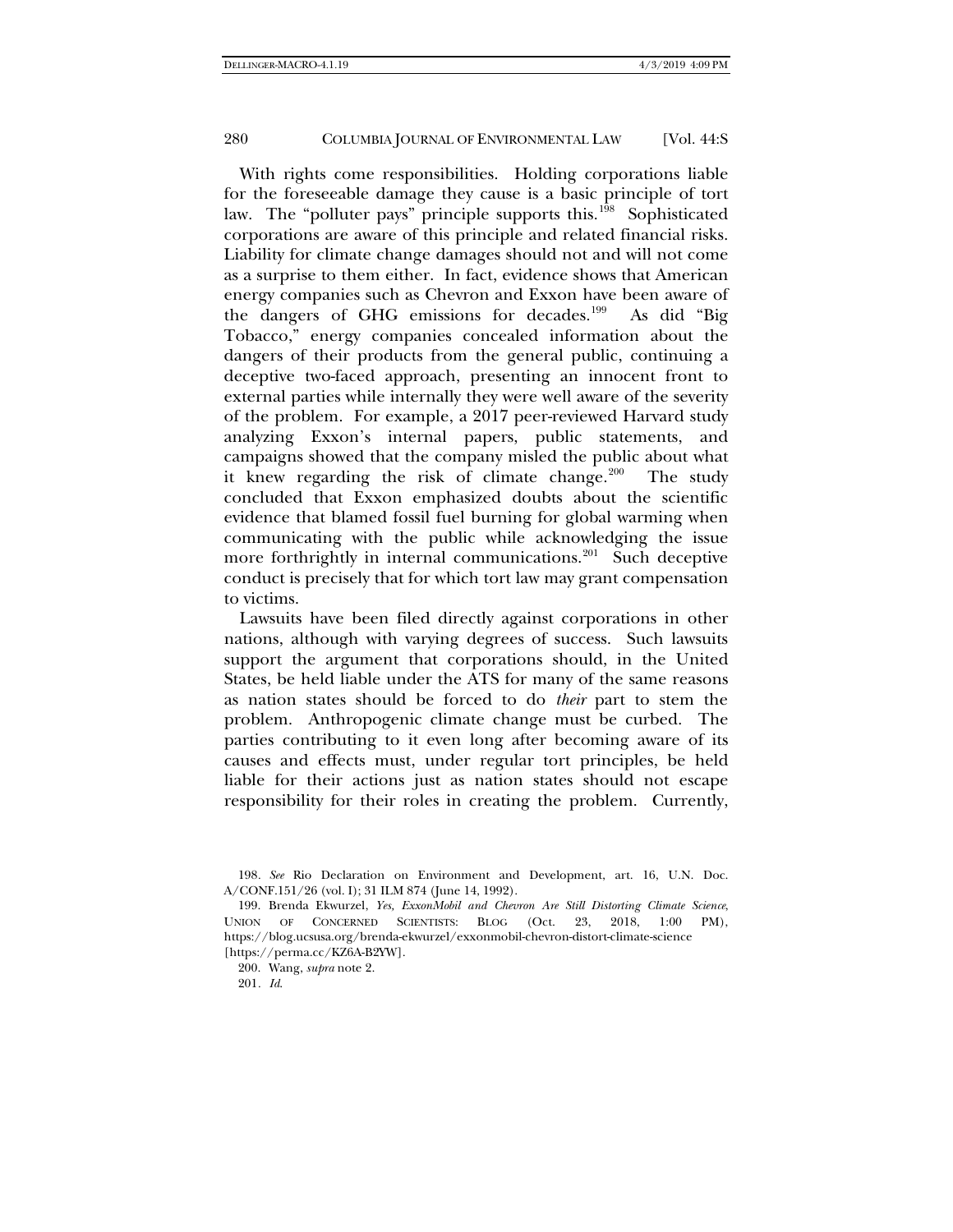both try to shirk their responsibilities in this arena. That simply cannot continue.

Courts around the world are increasingly receptive to the argument that judicial action is necessary to bring about the urgently needed action.<sup>[202](#page-40-0)</sup> In turn, this receptiveness and the increasing number of favorable findings for climate plaintiffs could lend support to the notion that American corporations should also be held liable under the ATS for this issue of rapidly increasing universal concern. Of course, the problem will be to demonstrate that the idea of not causing climate change-related damages in other nations is "specific, universal, and obligatory"[203](#page-40-1) under ATS precedent. Nevertheless, the door is, after all, still "ajar"[204](#page-40-2) to suits under a narrow set of international norms that are of "universal concern."[205](#page-40-3) No "universal concern," it seems, can be clearer than the continuing contribution of nation states and corporations to anthropogenic climate change, as it will kill, exacerbate diseases, and cause a vast amount of damage to people globally.

Although international lawsuits do not create any precedent in American courts, the cases still demonstrate that future actions may be brought before the judiciary, whether against companies or governments. As mentioned, courts around the world are beginning to be more receptive to the argument that they can, and indeed ought to, act under their mandates instead of, as is still typical in the United States, referring to climate change as only a "political question." It clearly is not *only* a political question. Although there have not been any major wins against fossil fuel

<span id="page-40-3"></span><span id="page-40-2"></span>205. Kiobel v. Royal Dutch Petroleum Co*.*, 569 U.S. 108, 109 (2013).

<span id="page-40-0"></span><sup>202.</sup> For example, in Holland, the Hague Court of Appeal upheld a judgment by a lower court holding that Dutch  $CO<sub>2</sub>$  emissions must be reduced by at least 25% compared to 1990 levels by the end of 2020. Urgenda Foundation v. Kingdom of the Netherlands, [2015] HAZA C/09/00456689. In *Juliana v. United States*, a group of youth and world-renowned climate scientist Dr. James Hansen acting as guardian for future generations filed suit against the federal government, claiming that the government's affirmative actions in allowing activities that cause climate change have violated the youngest generation's constitutional rights to life, liberty, and property just as the government has failed to protect essential natural resources in violation of the public trust doctrine. Juliana v. United States, 217 F. Supp. 3d 1224 (D. Or. 2016). This case is, however, awaiting final resolution pending a decision by the Ninth Circuit Court of Appeal after the district court certified the case for interlocutory appeal following an administrative order by the United States Supreme Court staying trial and all discovery. Order Staying Case, Juliana v. United States, No. 6:15-cv-01517 (D. Or. Nov. 21, 2018), ECF No. 445.

<span id="page-40-1"></span><sup>203.</sup> Doe v. Nestle*,* 906 F.3d 1120, 1126 (9th Cir. 2018).

<sup>204.</sup> Sosa v. Alvarez-Machain, 542 U.S. 692, 729 (2004).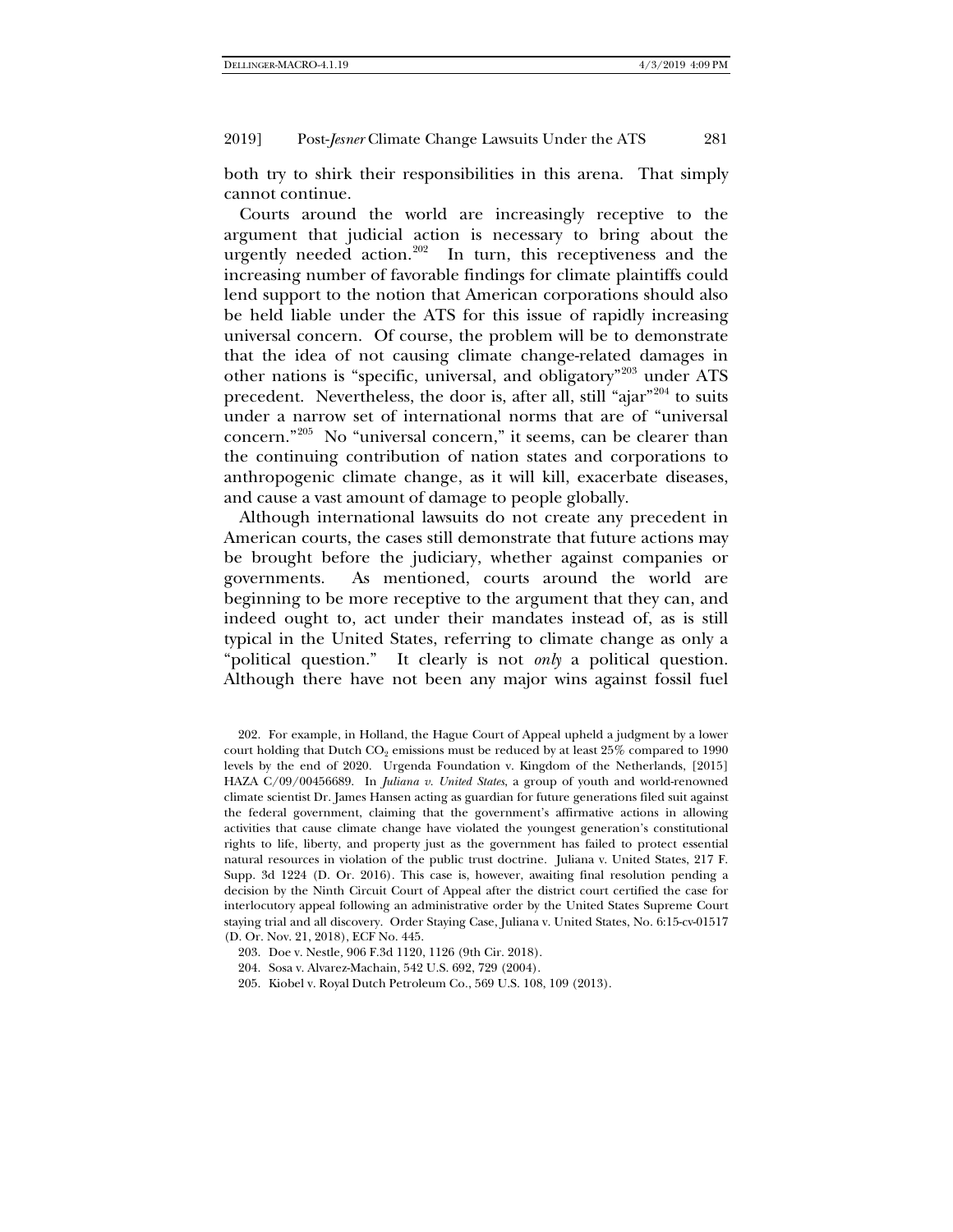companies thus far, there have been several successes in lawsuits against governments.[206](#page-41-1) Michael Burger, Executive Director of the Sabin Center for Climate Change Law at Columbia Law School, believes "[l]itigation has been absolutely essential in instigating action in the [United States] and elsewhere, and it will continue to be so."  $207$  This litigation may well take a human rights angle against private corporations, in addition to governments. This would precisely fall within the realm of the ATS.

# C. Corporate Liability for Climate Change Damages

After *Jesner*, suit against American corporations may still be feasible, although the Supreme Court may, with its current composition, eventually close the door to such actions. Doing so would be unwarranted for the following reasons.

<span id="page-41-7"></span><span id="page-41-0"></span>Perhaps most importantly, "tort law's twin aims—compensation and deterrence—cannot be achieved without holding corporations liable."<sup>[208](#page-41-3)</sup> "When an individual acts on behalf of an entity ... it often is necessary to hold the entity accountable to provide an adequate remedy and to meaningfully deter future misdeeds. . . . [C]orporate liability is the only meaningful option to address the wrongdoing."<sup>209</sup> Even if it is possible to identify the individuals involved, "securing jurisdiction and collecting judgments against them would be even more difficult."<sup>210</sup> It is simply not realistic to believe that a corporation's agents can provide sufficient redress for the often very costly wrongdoings of the corporation. And because it is sometimes in a corporation's interests to violate international law, a rule establishing liability for only a corporation's agents would not deter abuse. $2^{11}$  Further, "the ability

<span id="page-41-1"></span>206. Oliver Milman, *More People Heading to Court to Spur Action on Climate Change, Study Finds*, THE GUARDIAN (May 23, 2017, 1:49 PM), https://www.theguardian.com/ environment/2017/may/23/climate-change-government-court-cases-study [https://perma.cc/KS53-RKS8].

207*. Id*.

<span id="page-41-3"></span><span id="page-41-2"></span>208. Richard Herz, *Symposium: It's Just a Tort Case*, SCOTUSBLOG (Jul. 27, 2017, 2:24 PM), https://www.scotusblog.com/2017/07/symposium-just-tort-case/ [https://perma.cc/EBL4- UCXA].

<span id="page-41-6"></span><span id="page-41-5"></span><span id="page-41-4"></span>209. Amy Howe, *An Introduction to the Alien Tort Statute and Corporate Liability: In Plain English*, SCOTUSBLOG (Jul. 24, 2017, 10:57 AM), https://www.scotusblog.com/2017/07/ introduction-alien-tort-statute-corporate-liability-plain-english/ [https://perma.cc/22Z4- HT3H] (internal quotation marks omitted).

210*. Id*. (internal quotation marks omitted).

211. Herz, *supra* not[e 208.](#page-41-0)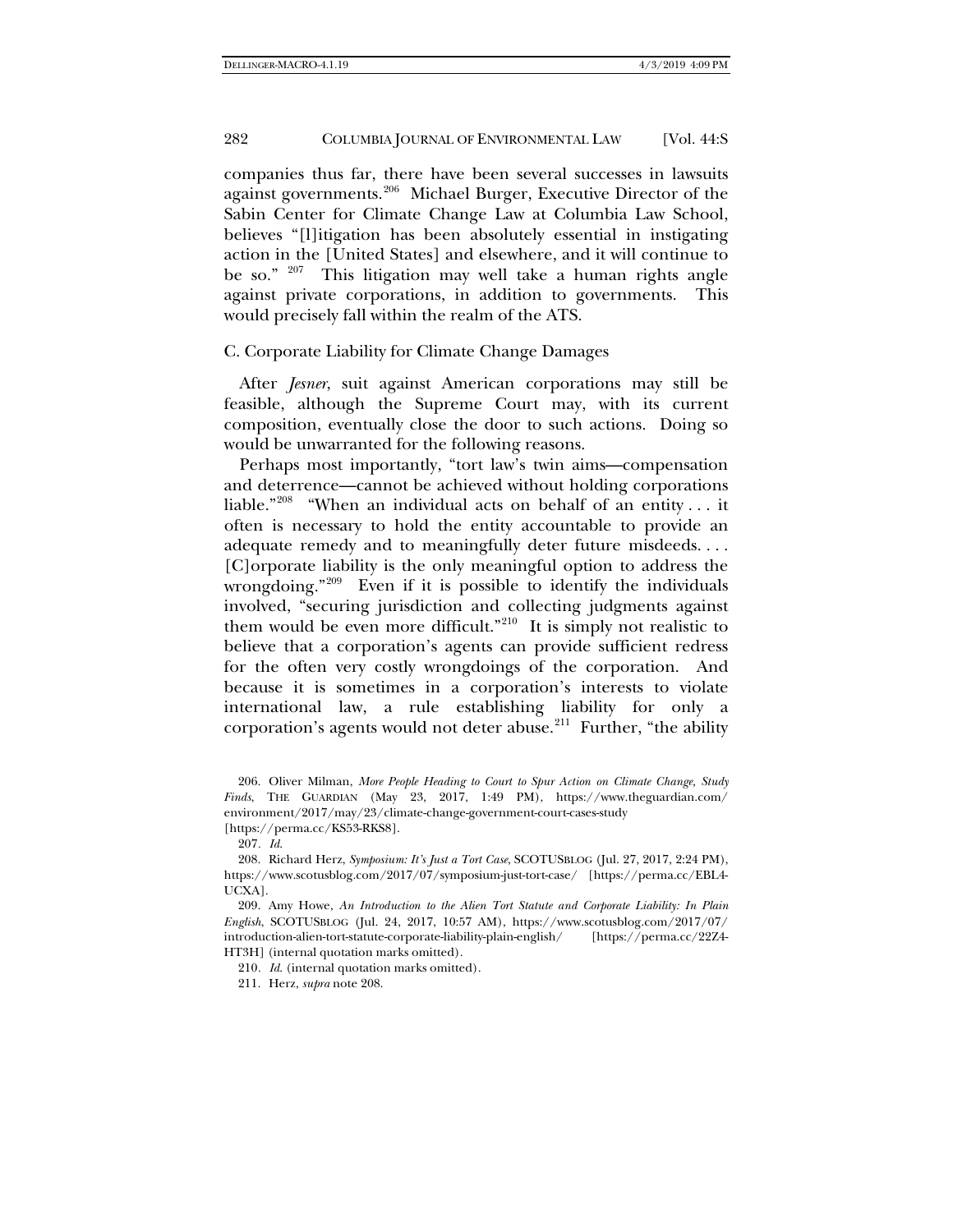to sue a corporation is inherent in the notion of limited shareholder liability."<sup>212</sup> "To conclude that neither corporations nor their shareholders could be sued, the Supreme Court would have to find an affirmative rule of total corporate immunity."<sup>[213](#page-42-1)</sup> Neither federal common law nor international law creates any such immunity.[214](#page-42-2) It seems that *Jesner* "wants the benefit of corporate personhood while evading the responsibilities. But it cannot pick and choose only the aspects of corporate personality that it likes."<sup>[215](#page-42-3)</sup>

There is no reason to believe that the First United States Congress in creating the ATS would have wanted to hold individuals liable, such as for assaults on a diplomat, but not hold  $corporations$  liable for creating foreign-relations problems.<sup>[216](#page-42-4)</sup> Corporations have rights under national and international law, and should thus have obligations too. $217$  In fact, corporations have filed claims in the European Court of Human Rights for infringement on the *corporation's* rights.[218](#page-42-6) When corporations are invoking international law to their benefit, they should also be liable for their actions when warranted. "To vest corporations with rights . . . yet simultaneously exonerate them for tort damage created by violating international law makes little sense and may potentially encourage violations of international law."[219](#page-42-7)

Traditionally, "legal rights and duties flowed only between sovereigns under international law."<sup>[220](#page-42-8)</sup> This is no longer the case; the sharp line of demarcation between states and corporations no longer exists. Corporations are the major players of the twenty-first century.<sup>221</sup> In fact, they are "virtual states"<sup>[222](#page-42-10)</sup> with as much, and sometimes more, monetary power and political might than entire nation states. For example, in 2017, Walmart earned more than Belgium; Visa earned more than Bosnia; Starbucks' profits were higher than Trinidad and Tobago's GDP; and Amazon's revenues

- <span id="page-42-5"></span>217*. See* Slawotsky, *supra* not[e 3,](#page-1-3) at 30.
- <span id="page-42-6"></span>218*. Id*. at 39.
- 219*. Id*. at 40.
- <span id="page-42-9"></span><span id="page-42-8"></span><span id="page-42-7"></span>220*. Id*.
- 221*. Id*. at 41–42.
- <span id="page-42-10"></span>222*. Id*. at 40 (citation omitted).

<span id="page-42-1"></span><span id="page-42-0"></span><sup>212</sup>*. Id*.

<sup>213</sup>*. Id*.

<span id="page-42-2"></span><sup>214</sup>*. Id*.

<span id="page-42-3"></span><sup>215</sup>*. Id*. (citing Schenley Distillers Corp. v. United States, 326 U.S. 432 (1946))

<span id="page-42-4"></span><sup>216.</sup> Herz, *supra* not[e 208.](#page-41-7)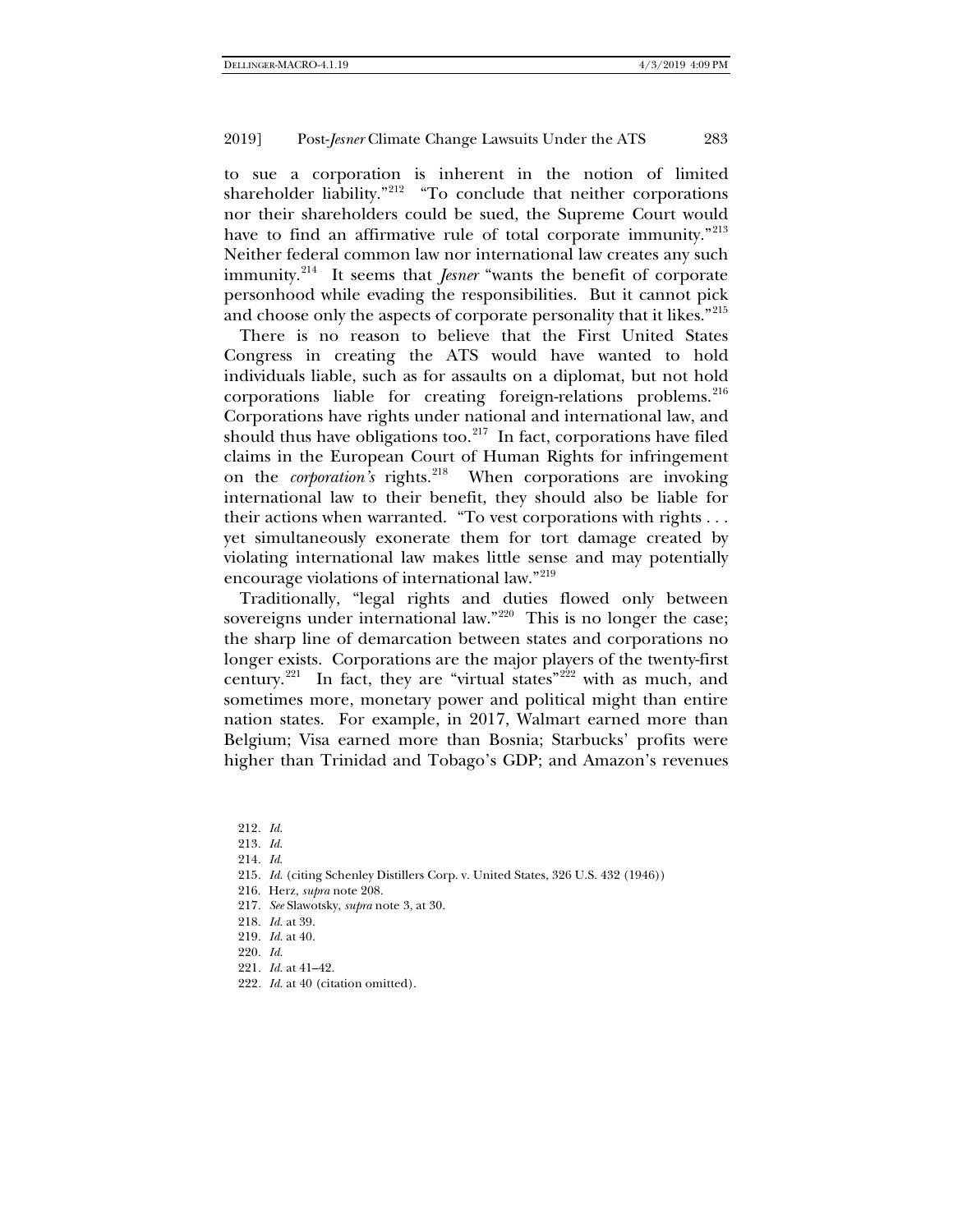exceeded Kuwait's GDP.<sup>223</sup> Since nothing in the law precludes corporations from liability for human rights violations, they should be ready to answer for such violations. Nation states are far from the only relevant actors.

Moreover, states also act in the private sphere:

Just as private economic entities may now cross borders to affect transactions that maximize their wealth, so states are now discovering that they may now do the same. Thus, the role of corporations as purely private actors [] is no longer in effect. Each distinct role has been replaced with a mixed role. $\frac{224}{2}$  $\frac{224}{2}$  $\frac{224}{2}$ 

This functional duality must mean that corporations should, to a larger extent than perhaps before, be ready to answer for functions and effects that previously were mainly attributed to state action or inaction.

Treaties addressing "certain international and transnational law violations also mandate the imposition of corporate liability and a range of penalties, reflecting the role business entities play in perpetrating and enabling these violations."[225](#page-43-2) "Examples include treaties devoted to combating transnational organized crime, human and other forms of trafficking, and bribery."<sup>[226](#page-43-3)</sup> For example, Article 5 of the International Convention for the Suppression of the Financing of Terrorism makes it clear that corporations can, and indeed must, be held liable for violations of international law: "Each State Party . . . shall take the necessary measures to enable a legal entity located in its territory or organized under its laws to be held liable when a person, responsible for the management or control of that legal entity has ... committed an offense in violation of the convention."[227](#page-43-4) Together, these international instruments "attest to the fact that international law contains no categorical bar to the exercise of domestic jurisdiction over corporations when they commit violations of international law."<sup>228</sup> Human rights and the no-harm

<sup>223.</sup> Belinchón & Moynihan, *supra* not[e 197.](#page-38-2)

<sup>224.</sup> Slawotsky, *supra* not[e 3,](#page-1-3) at 30.

<sup>225.</sup> Van Schaack, *supra* not[e 37,](#page-7-8) at 366.

<sup>226</sup>*. Id*.

<span id="page-43-5"></span><span id="page-43-4"></span><span id="page-43-3"></span><span id="page-43-2"></span><span id="page-43-1"></span><span id="page-43-0"></span><sup>227.</sup> International Convention for the Suppression of the Financing of Terrorism, *supra*  note [107,](#page-20-4) at art. 5.

<sup>228.</sup> Van Schaack, *supra* not[e 37,](#page-7-8) at 367.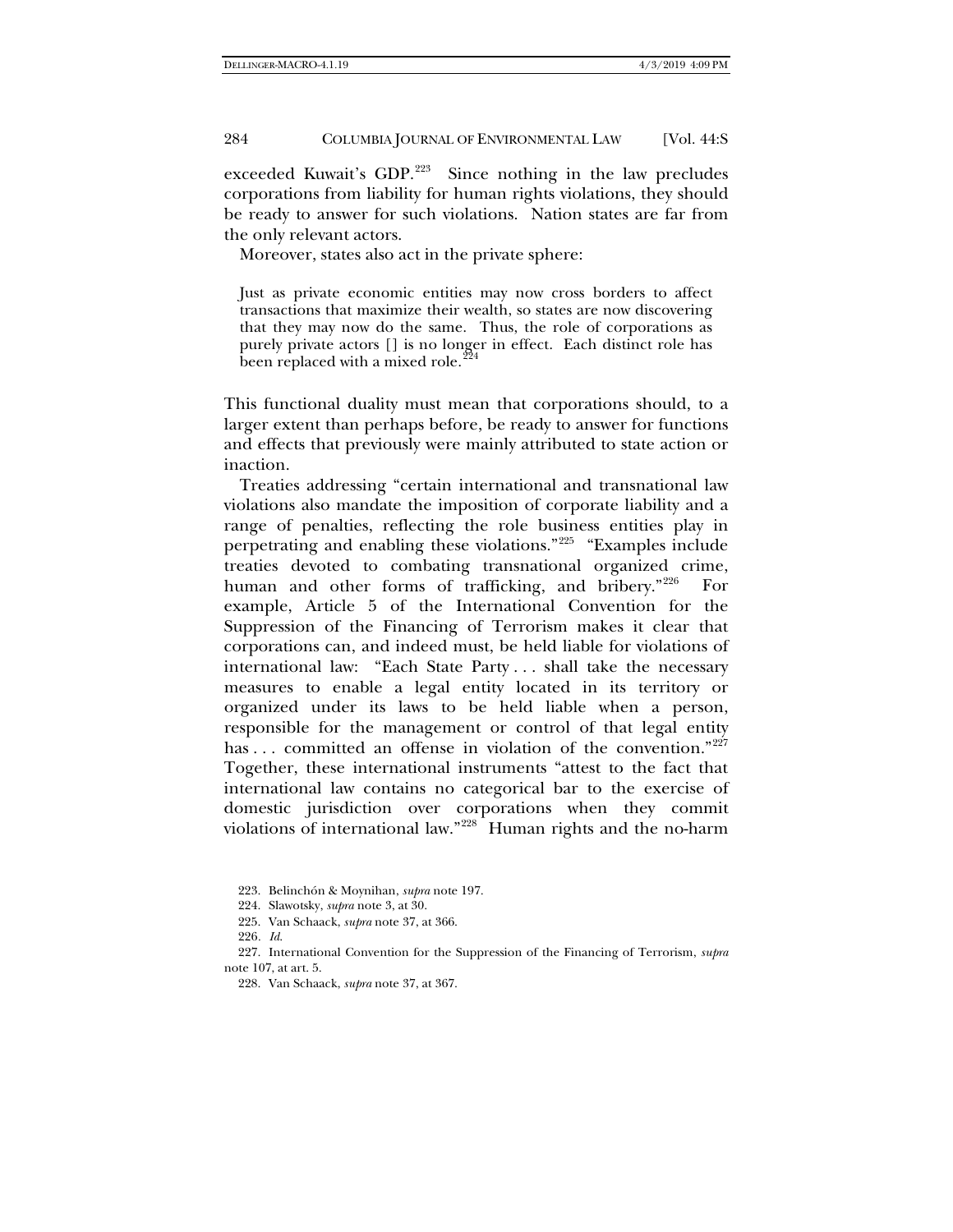principle are established notions of international law. For obvious reasons, violations of these ought not to be ignored simply because they are committed by corporations; quite the opposite. With the vast amount of wealth and influence exercised by modern transnational companies, it would be overly protective to hold them immune from civil liability.

Nations can, as mentioned, choose how to react to both individual and corporate malfeasance, including imposing criminal *or* corporate liability; but nations must assume their individual responsibilities by bringing violators to justice and compensating victims appropriately. This can be done by the judiciary. It stands to reason that corporations should be held liable in order to signal limits to acceptable corporate behavior. Continuing with climate change-causing activities should lead to liability just as tobacco companies eventually had to pay the price for their damaging activities. In fact, "[c]orporations have long been held liable in tort under the federal common law."<sup>229</sup> "From the earliest times to the present, corporations have been held liable for torts."[230](#page-44-1) This is as or more relevant now than when the ATS was enacted "to ensure a private damages remedy for incidents with the potential for serious diplomatic consequences."[231](#page-44-2) As will be explained below, climate change presents the risk of serious adverse consequences for the United States if it continues to refuse to act in this context. This refusal includes continually shielding corporations from liability for climate-altering activities and failing to enact relevant regulations.

Two key considerations remain. One is corporate attributability. A crucial aspect of potential corporate liability for human rights violations is to identify which potentially liable party is responsible for what culpable conduct.<sup>[232](#page-44-3)</sup> It is key to *not* treat defendants as if they are a "single bloc."[233](#page-44-4) Thus, suits against American energy companies for climate change-related problems must fairly and accurately identify the share of the overall problem that can be attributed to the particular defendants in the lawsuit. Doing so is entirely possible. For example, one study shows that more than a quarter of sea level rise and about half the warming from 1880 to

<sup>229.</sup> Jesner v. Arab Bank, PLC, 138 S. Ct. 1386, 1425 (2018) (Sotomayor, J., dissenting).

<span id="page-44-4"></span><span id="page-44-3"></span><span id="page-44-2"></span><span id="page-44-1"></span><span id="page-44-0"></span><sup>230</sup>*. Id*. (quoting Chestnut Hill & Spring House Turnpike. Co. v. Rutter, 4 Serg. & Rawle 6 (Pa. 1818)).

<sup>231</sup>*. Id*. at 1426. (quoting Brief for United States as Amicus Curiae, at 6).

<sup>232.</sup> Doe v. Nestle*,* 906 F.3d 1120, 1127 (9th Cir. 2018).

<sup>233</sup>*. Id*. at 1126.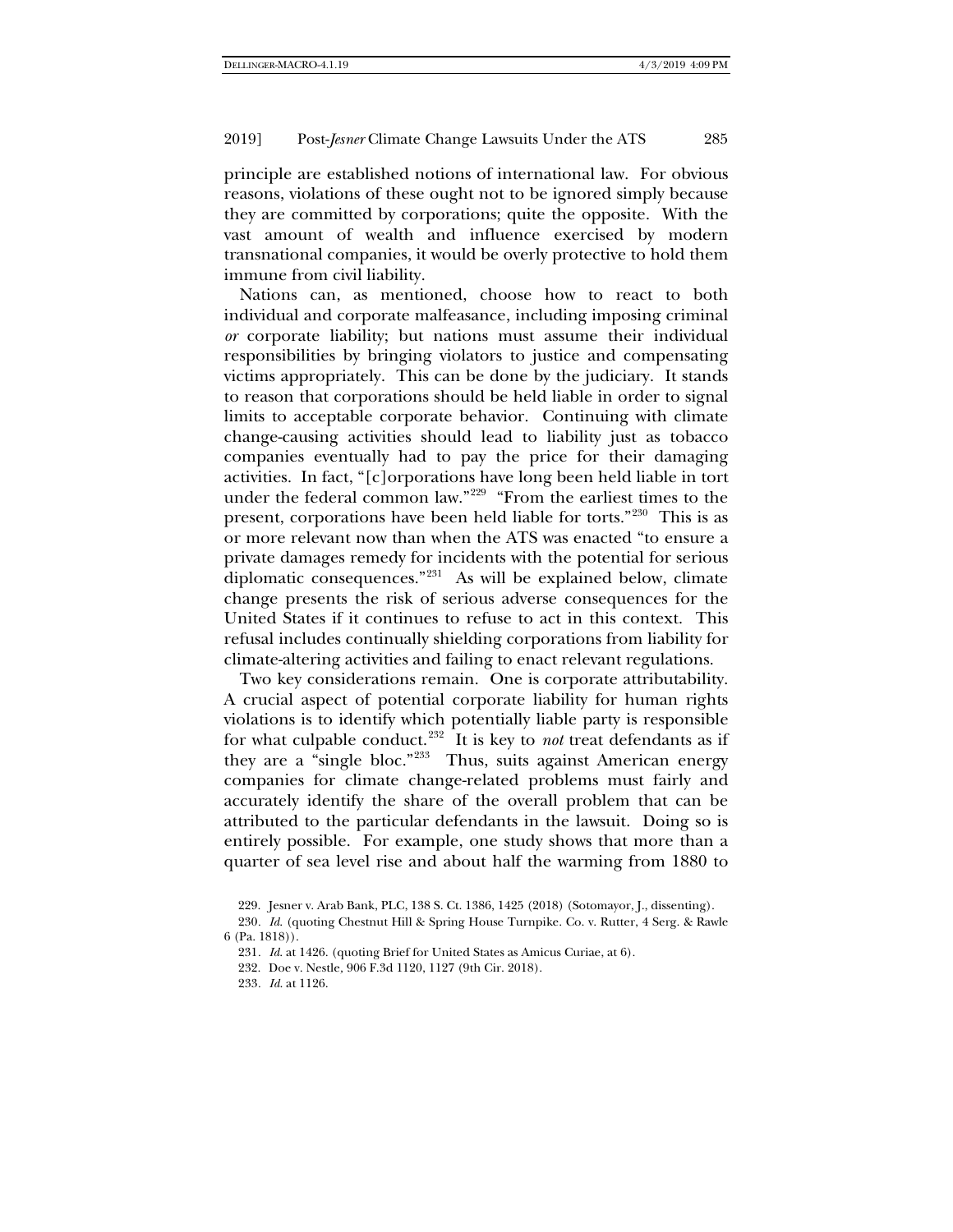2010 can be traced to just 90 corporations.<sup>[234](#page-45-0)</sup> The same study shows that nearly "two-thirds of historical GHG emissions came from the products and operations of just 90 companies—mostly fossil fuel producers, plus a few cement companies."[235](#page-45-1) While some of the companies are huge—Chevron, Saudi Aramco, ExxonMobil, Gazprom—that particular study did not attribute more than approximately  $1-3\%$  of the rising tides or temperatures to each.<sup>[236](#page-45-2)</sup> However, possible redress for even a relatively "small" percentage of a highly costly problem may still be worth the litigation risk for people in areas with dramatic effects caused by such attributable action. It might also be possible to join a few defendants for a larger total award so long as traceability and causation principles are not violated under the recent case law mentioned above. Obtaining such an award might very well be worth the signaling effect that would be created by holding some companies civilly liable for the effects of climate change.

Finally, *Kiobel*'s "touch and concern" test must still be satisfied. Since *Jesner* now prohibits suits against foreign corporations under the ATS, plaintiffs must file suits against American companies. In doing so, the nexus tests would be satisfied. As for climate change, many American corporations have created, processed, marketed, sold, and used numerous fossil fuel products and services in the United States and beyond, thereby "touching and concerning" U.S. territory even though the effects of these activities are also felt abroad. Thus, in the context of the ATS, aliens may bring suit.

# D. Political Question Doctrine

One of the greatest hurdles to be cleared in litigating against American energy companies for climate change-related damages is the political question doctrine. Under this doctrine, courts will refuse to hear cases if they consider the issue presented to be fundamentally political rather than having a predominantly legal nature.<sup>[237](#page-45-3)</sup> Several courts have recently refused to hear climate cases

<span id="page-45-0"></span><sup>234.</sup> Nicholas Kusnetz, *How 90 Big Companies Helped Fuel Climate Change: Study Breaks It Down*, INSIDE CLIMATE NEWS (Sept. 11, 2017), https://insideclimatenews.org/news/ 09112017/climate-change-sea-level-rise-fossil-fuel-exxon-chevron-bp-study [https://perma.cc/8RSZ-J5UN].

<sup>235</sup>*. Id*.

<sup>236</sup>*. Id*.

<span id="page-45-3"></span><span id="page-45-2"></span><span id="page-45-1"></span><sup>237</sup>*. See e.g.*, Louis Michael Seidman, *The Secret Life of the Political Question Doctrine*, 37 J. MARSHALL L. REV. 441 (2004); *Political Question Doctrine*, LEGAL INFO. INST.,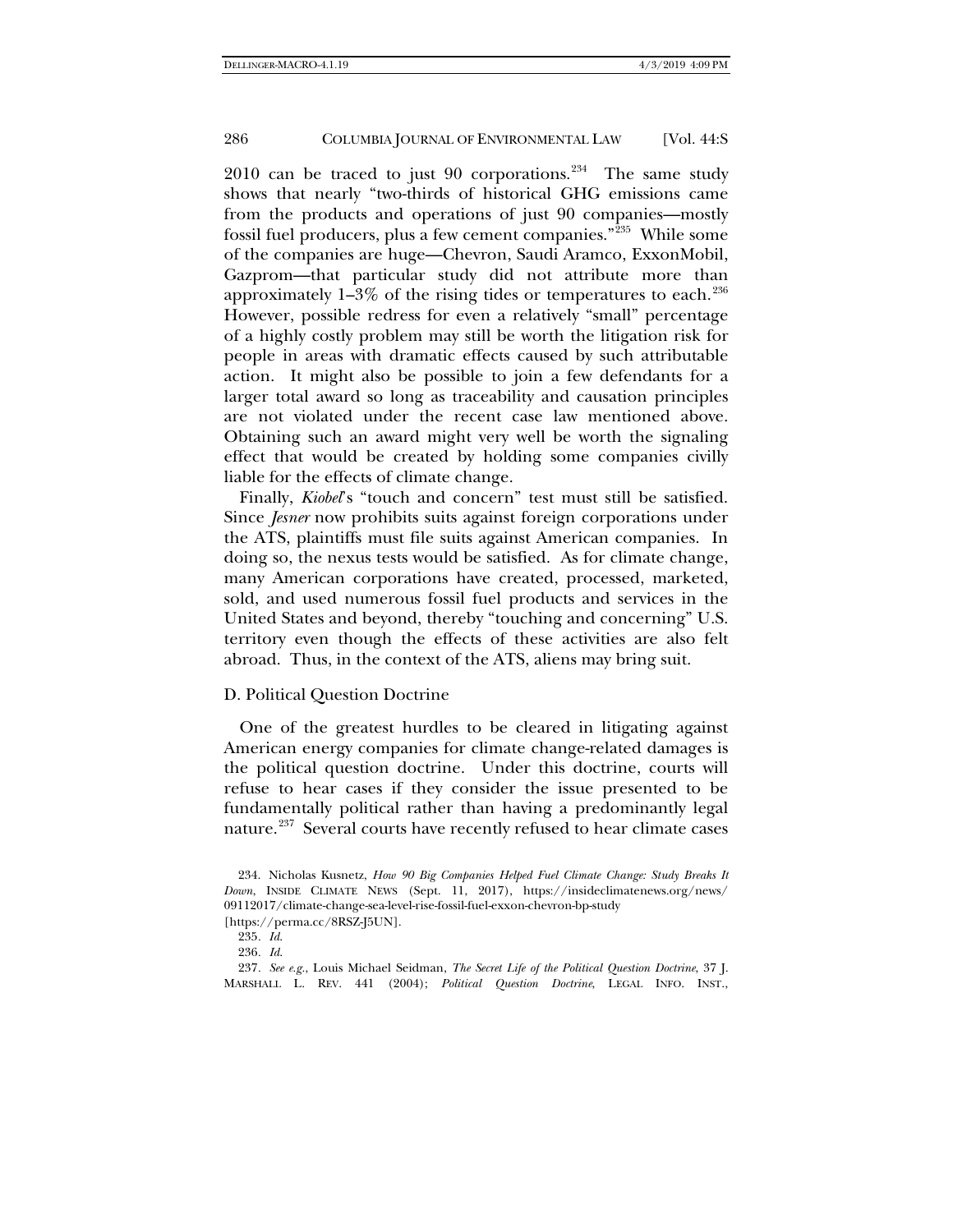because of the political question doctrine where plaintiffs sought damages caused by climate change even though such damages were attributable to the defending companies. Plaintiffs taking the position that energy companies should be held liable for at least part of the climate change problem will be frustrated by the judicial reluctance in holding corporations liable for their fair share. However, sound arguments exist that courts not only have authority to act, but that they indeed must do so.

For example, although *American Electric Power Co. v. Connecticut*<sup>[238](#page-46-0)</sup> confirmed the United States Environmental Protection Agency's ("EPA's") primacy as the regulator of GHGs, as initially established in *Massachusetts v. EPA*, [239](#page-46-1) and limited the possibility of claiming federal common law public nuisance for climate change litigation, both cases still stand for the proposition that courts can and do, when necessary, order other branches of government to take action. After all, this is precisely what happened in *Massachusetts v. EPA.*

Further, after *American Electric Power Co. v. Connecticut* foreclosed federal common law public nuisance torts for climate change damages, states instead brought *state* tort claims such as nuisance (public and private), negligence, trespass, failure to warn, and strict liability for failure to warn. $240$  These cases indicate the potential creativity in naming defendants and framing causes of action in the context of climate change. For instance, Rhode Island contends that the actions of defendant companies have violated its state Environmental Rights Act and impaired the state's public trust resources.[241](#page-46-3) Although it is still too early to predict the final outcome of these cases, they have "generated a flurry of notable tactical maneuvers, precedent-setting innovations in case management, and important substantive rulings."<sup>[242](#page-46-4)</sup> It will be exceedingly important to closely monitor these and similar cases in the near future for the rapid-fire development in American climate change litigation. In particular, these cases will help shed light on

- 238. Am. Elec. Power Co v. Connecticut*,* 564 U.S. 410 (2011).
- 239. Massachusetts v. EPA, 549 U.S. 497 (2007).
- 240. Tracy Hester, *Climate Tort Federalism*, 13 FIU L. REV. 79, 79, 81 (2018).
- 241*. Id*. at 81.
- <span id="page-46-4"></span>242*. Id*. at 81–82.

<span id="page-46-3"></span><span id="page-46-2"></span><span id="page-46-1"></span><span id="page-46-0"></span>https://www.law.cornell.edu/wex/political\_question\_doctrine [https://perma.cc/MDA9- PQQN] (last visited Mar. 27, 2019).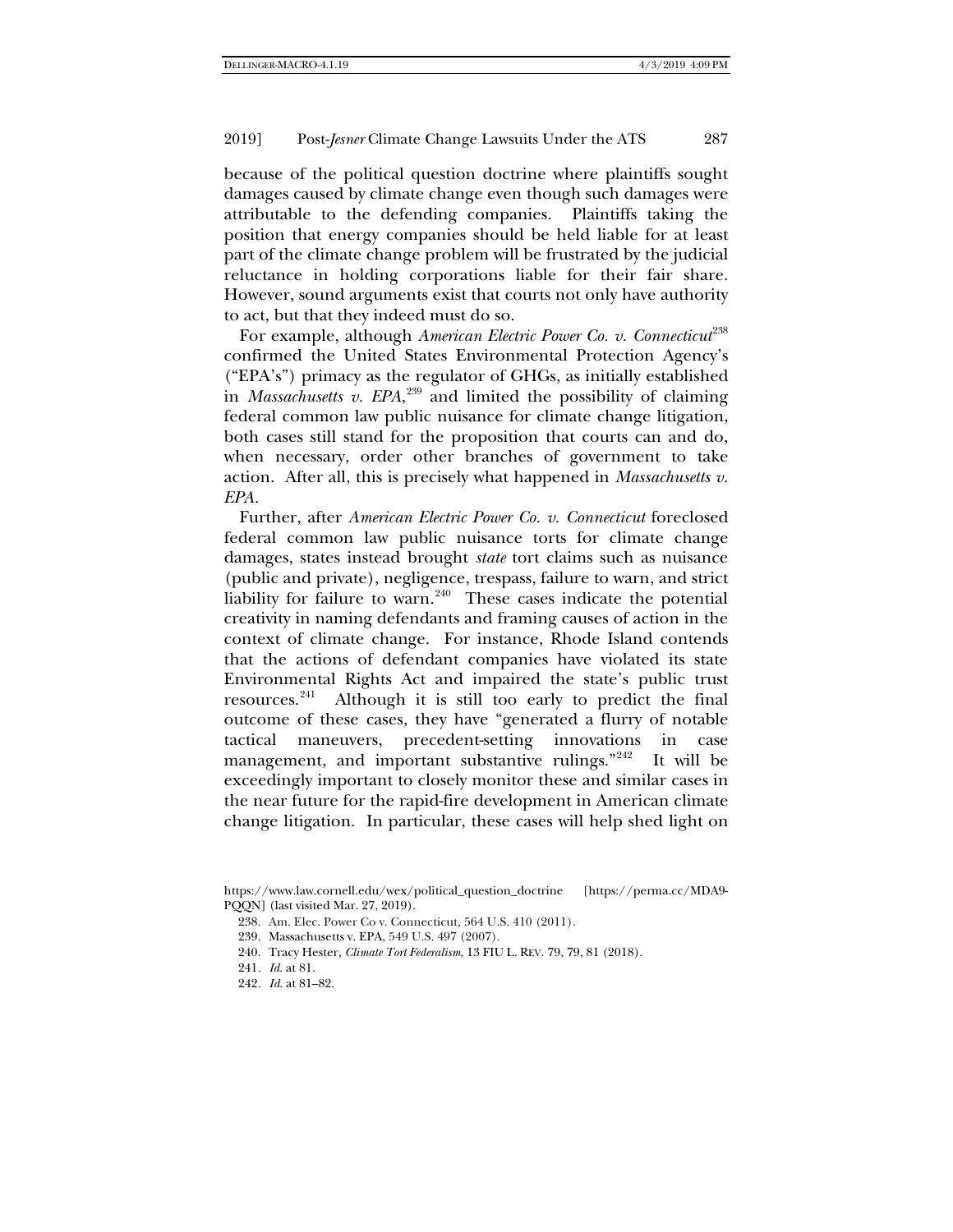the intersection between judicial action and the political question doctrine in the specialized climate change context.

<span id="page-47-0"></span>At a broader scale, the political question doctrine speaks to "whether the Constitution adopted the law of nations (or some subset of it) as the supreme law of the land. This fundamental question has profound implications for the proper role and status of customary international law in the U.S. federal [court] system."[243](#page-47-1) If customary international law—and thus not *just* treaties—forms part of the "supreme law of the land" cited to in the United States Constitution, $244$  courts in fact have an affirmative duty to hear cases involving questions of customary international law. Experts adopting this view take the "modern position that the Constitution adopted the law of nations as supreme federal law and thus assigned primary responsibility to courts, rather than the political branches, to comply with the law of nations."[245](#page-47-3) Under this view, "members of the founding generation understood the law of nations to form 'part of the law of the land' or 'part of the law of<br>the United States.'<sup>"246</sup> Accordingly, issues of customary Accordingly, issues of customary international law importance would fall on the judiciary and precisely *not* be political questions.

However, some criticism is levied at these experts for not presenting any evidence "that the founders understood the Constitution to adopt the law of nations as the '*supreme* Law of the Land,' enforceable by courts not only in preference to contrary state law, but also in preference to contrary executive action and possibly even acts of Congress."[247](#page-47-5) It is, of course, true that the text of the Supremacy Clause recognizes only three sources of law as "the supreme Law of the Land," namely the "Constitution," "Laws made in Pursuance thereof," and "Treaties."<sup>248</sup> However, it is equally true that constitutional law has developed much over the centuries since the founding days of the nation. While the Constitution and its history form a good starting point for analyses

<span id="page-47-1"></span><sup>243.</sup> Anthony J. Bellia Jr. & Bradford R. Clark, *Why Federal Courts Apply the Law of Nations Even Though It Is Not the Supreme Law of the Land*, 106 GEO. L.J. 1915, 1916 (2018).

<span id="page-47-2"></span><sup>244.</sup> "[A]ll Treaties made, or which shall be made, under the Authority of the United States, shall be the supreme Law of the Land." U.S. CONST. art. VI, cl. 2.

<sup>245.</sup> Bellia Jr. & Clark, *supra* not[e 243,](#page-47-0) at 1960.

<span id="page-47-6"></span><span id="page-47-5"></span><span id="page-47-4"></span><span id="page-47-3"></span><sup>246</sup>*. Id*. (citing David Golove & Daniel Hulsebosch, *The Law of Nations and the Constitution: An Early Modern Perspective*, 106 GEO. L.J. 1593, 1616–23 (2018)).

<sup>247</sup>*. Id*. (emphasis added).

<sup>248.</sup> U.S. CONST. art. VI, cl. 2.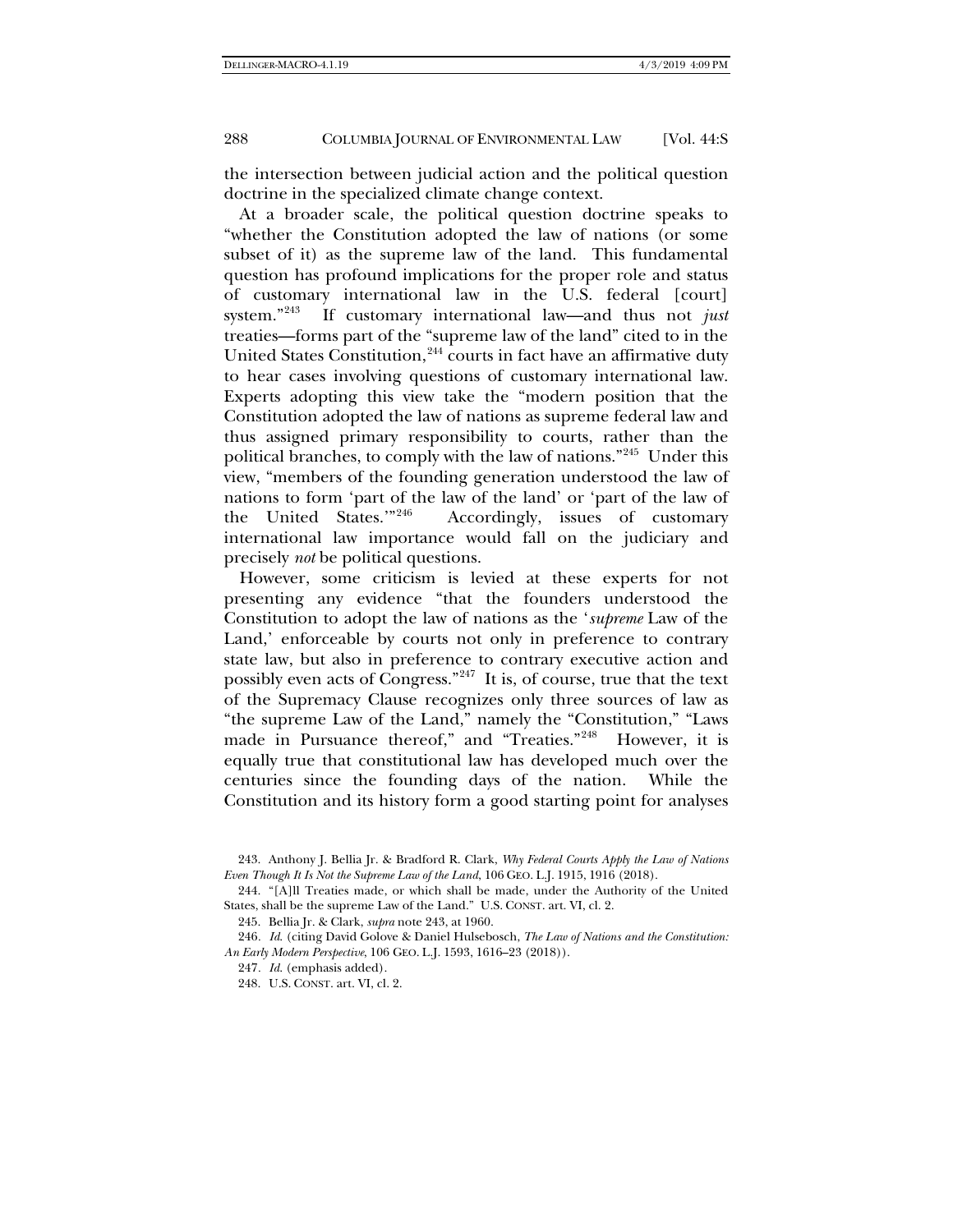of modern-day constitutional law, these are not and should not be the ending points for such discussions. Much can be said about whether customary international law is a source of the supreme law of the land in addition to treaties. It is outside the scope of this Article to analyze this further. Suffice it to say that the Constitution's allocation of certain powers to the political branches of the federal government has a clear bearing on the "power *or obligation* of federal courts to apply the law of nations.<sup>"249</sup> The textual view that the mere mention of "treaties" in the text of the Constitution means that other sources of international law cannot be seen as binding "law of the land" takes a dualist view of international and national law that this Article does not promote. Thus, although some courts may continue to reject suits for climate change-related causes of action under the political question doctrine, courts could, and arguably should, choose *not* to dismiss such lawsuits under the doctrine because, for other reasons, customary international law could legitimately be seen as the supreme law of the land. The judiciary is the branch of government that must address such issues.

# E. Foreign Relations and Comity Concerns

Climate change is by its very nature not solely a domestic concern. As *Jesner* and other cases have demonstrated, courts may reject cases out of comity and foreign relations concerns where American judicial action is seen to pose a risk of adversely interfering with our nation's foreign interests and cooperation with other nations. In other words, the fear is taking judicial action where this may cause problems for the United States as a nation and our interests—corporate and otherwise— in relation to other nations. Most recently, *Jesner* showed that the judiciary is averse to creating risks for American interests if non-American organizations were to be held liable for human rights violations. Conversely, *not* taking action against *American* actors contributing severely to climate change may precisely lead to harm to U.S. public or private interests if liability arose under human rights law, customary international law, or torts. In other words, not providing a remedy for or attempting to halt the American contribution to global climate change in times when regulatory action is sorely missing

<span id="page-48-0"></span><sup>249.</sup> Bellia Jr. & Clark, *supra* not[e 243,](#page-47-0) at 1916 (emphasis added).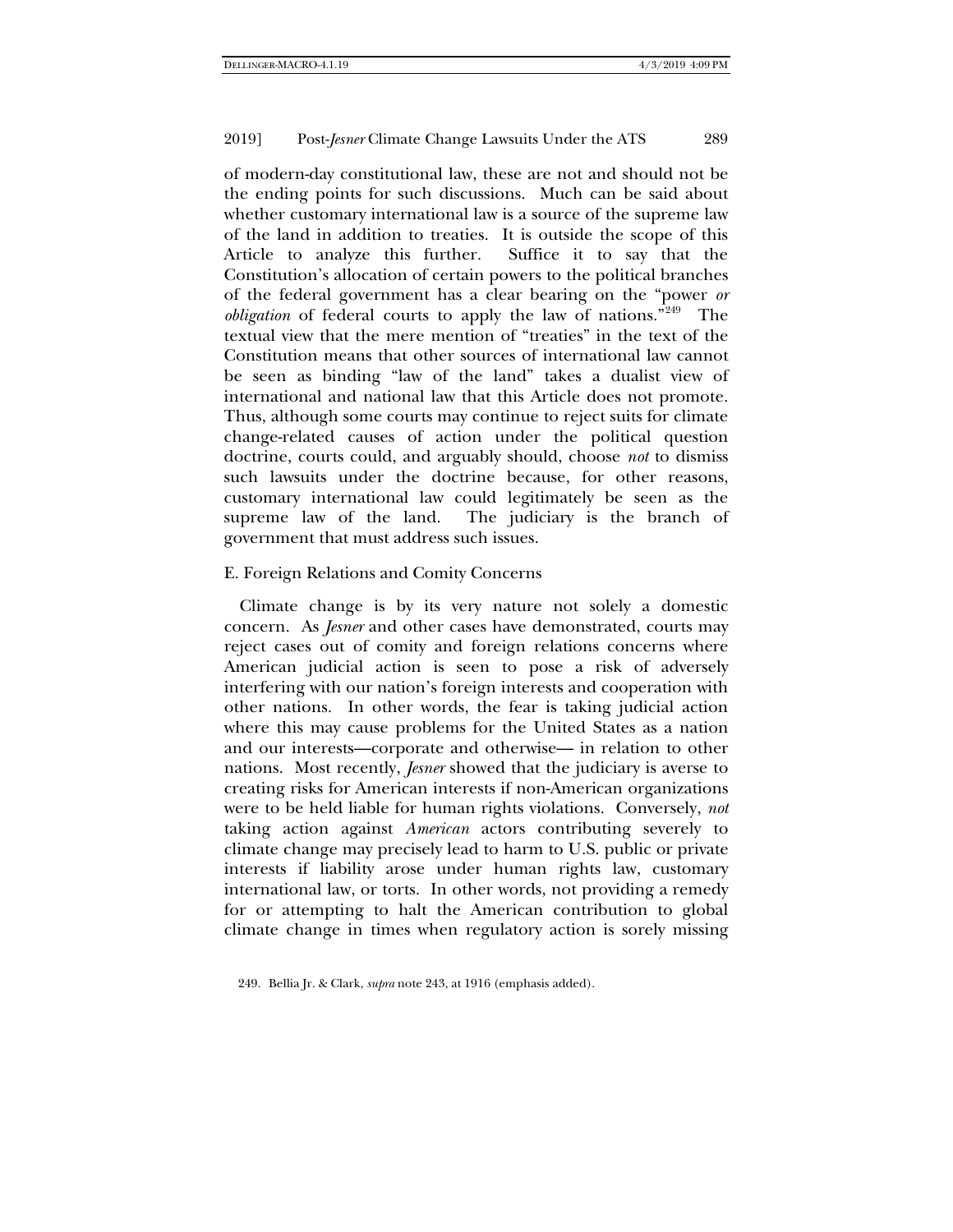may, for very good reason, be seen to be an unwarranted way of sticking one's head in the sand when there is a very severe problem requiring action from many angles, including judicial ones.

Granted, other nations have also contributed much to climate change, but as demonstrated, many legislatures and courts outside the United States are displaying a greater willingness to reverse action and, in the case of courts, require legislatures to bring about the reduction of GHG emissions sooner than first proposed. If the U.S. continues to ignore the action required by both legislatures and courts, it could one day cause the precise problems for the United States that the ATS was originally geared towards avoiding. Thus, the interests of other nations would not be impinged by American federal (or state) courts ruling against climate changecontributing corporations; quite the opposite. American interests would eventually be furthered by such rulings, although American energy corporations will not, of course, currently admit to this.

Most other developed nations are taking action—both regulatory and judicial—against climate change. Courts in nations as diverse as Pakistan and the Netherlands are granting relief to plaintiffs in climate change-related cases. American courts should, for foreign relations and comity concerns, do the same. In fact, the "breadth of the 'international comity abstention' stands in tension with the Supreme Court's rising recommitment to the federal judiciary's obligation to exercise congressionally granted jurisdiction. . . . [L]oose applications of the 'international comity abstention' risk undermining not only the expressed preferences of Congress, but the interests of the states as well."<sup>250</sup>

<span id="page-49-0"></span>In short, foreign relations and comity concerns call for American government entities, including the judiciary, to take relevant and appropriate action against climate change as a universal problem. The mandate for doing so exists. Abdicating our responsibility in this context could lead to greater national problems than what are currently, and perhaps erroneously, seen as foreign relations considerations standing in the way of action.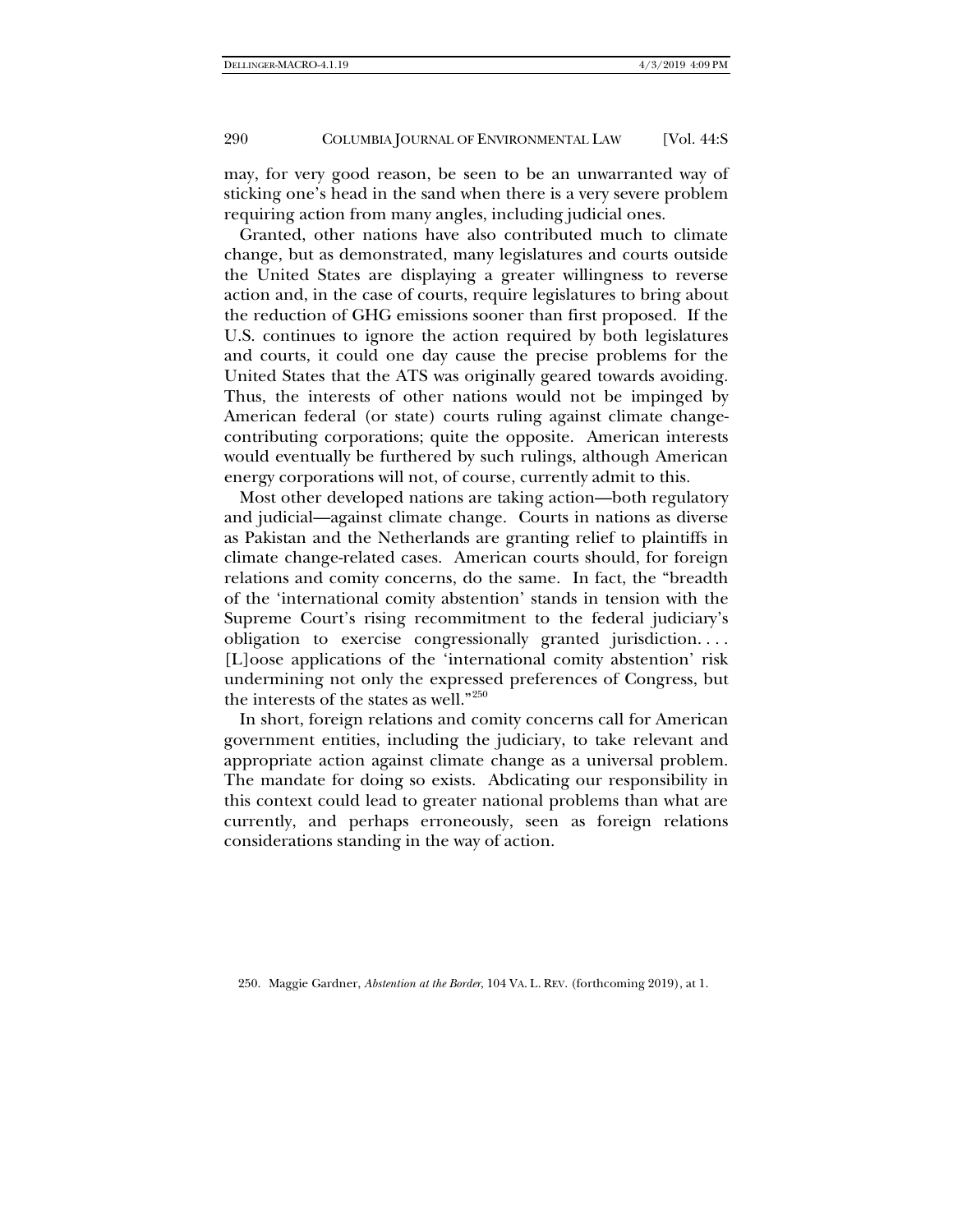# VI. NON-ATS LITIGATION AVENUES

For those seeking to bring suit against corporations for their relevant share of climate change liability, litigation in federal court under the ATS is only one avenue. Others may well exist even after the rejection of some lawsuits under the political question and foreign relations doctrines, as discussed above.

For example, if climate change liability is seen as an issue of international law, claims for damages may be brought under the federal question doctrine in federal court under 28 U.S.C. § 1331. Perhaps, the "near-closing of the ATS door" for cases arising on foreign soil will lead some plaintiffs to test the proposition that federal question jurisdiction encompasses human rights and other violations arising on foreign soil. $2^{51}$  And as mentioned above, climate change could equally well be said to have arisen not on foreign soil, but in large part on U.S. soil, as the United States historically is the greatest emitter of GHGs.

Could suits be seen as both civil and international law violations *outside* the ATS context? Maybe, but it is difficult to "hold out high hopes that the Supreme Court, at least as presently constituted, would see its way to accepting an asserted violation of the law of nations as both coming within the federal question jurisdiction and asserting a viable civil claim, unless perhaps in a case presenting a substantial US interest."<sup>[252](#page-50-1)</sup> However, climate change liability does present a substantial U.S. interest to both civil and government parties as analyzed above. But it is somewhat difficult to hope that courts—and especially the United States Supreme Court—will conduct an about-face and start hearing such cases instead of referring to them as mere political issues. *Juliana* and other cases will soon shed further light on this issue.

Another option might be to sue in state court. While federal courts are courts of limited jurisdiction, state courts enjoy general jurisdiction. A major function of the ATS was to provide jurisdiction to federal courts, but:

[State courts] have no need to rely on a special statute such as the ATS to have authority to hear a case. The state courts furthermore have broader jurisdiction to hear suits alleging violations of the Law of Nations than the federal courts enjoyed pre- *Kiobel* under the ATS.

<span id="page-50-1"></span><span id="page-50-0"></span>251. Leval, *supra* not[e 13,](#page-4-9) at 16. 252*. Id*.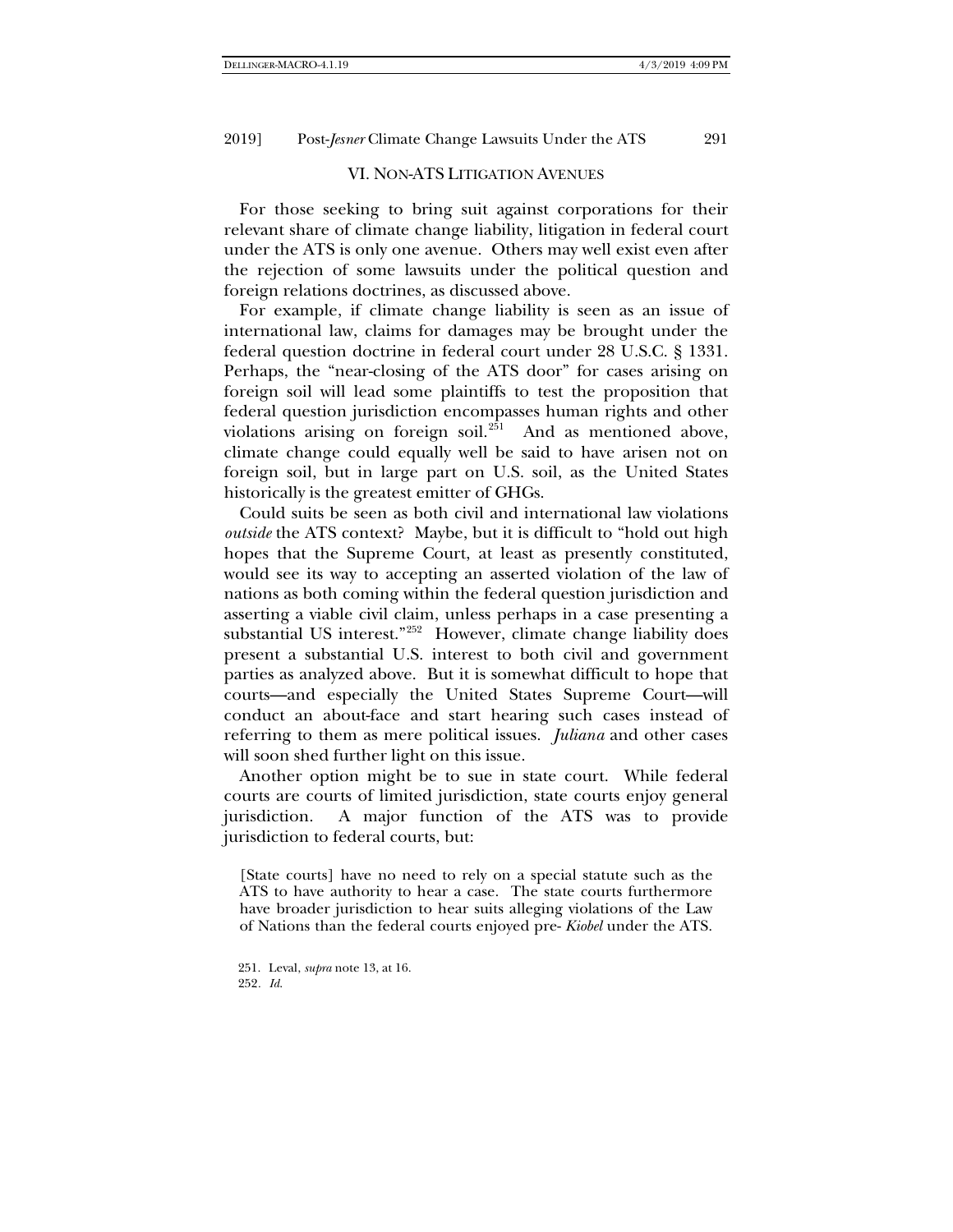The ATS provided for that jurisdiction only in suits brought by aliens. This would not be true in state court.<sup>[253](#page-51-0)</sup>

In state courts, American plaintiffs could thus bring suit for international law violations. Of course, in such cases, plaintiffs must still argue that contributions to climate change are a violation of international law, which may prove difficult.

The advantage of non-ATS-based suits in state court is that the United States Supreme Court would not have the final say as to the scope of the federal common law principle incorporating the law of nations.[254](#page-51-1) However, this reverts to the political question doctrine already used by several courts to reject hearing climate cases to begin with. There is no reason to think that state courts may not as readily do the same.

Plaintiffs may also file suit in state court under rules of *foreign* law. Much existing foreign law requires both private and public entities to observe new realities and national expectations regarding climate change-causing activities:

There is nothing unusual about a state court hearing a case where the liability of the defendant is predicated on foreign law. If a case is brought in contract or tort in the state court, based on a tort or contract in a foreign nation subject to that nation's laws, under the state's choice of law rules, *it will be the laws of the foreign nation that supply the basis for an award of relief*. [255](#page-51-2)

The advantage of this latter approach is that there would be no foreign policy or political question concerns as these are American jurisprudential concerns not necessarily shared by other nations. In fact, courts in other nations are increasingly finding for plaintiffs in climate cases just as legislatures are taking much more action against climate change compared to the U.S. federal government. Such suits could also be framed in terms of the law and activities in foreign territory. It is questionable whether:

[I]f a state's highest court rules that customary international law is a part of that state's common law, in the same fashion as the Supreme Court concluded in *Sosa* that the federal common law encompasses

<span id="page-51-2"></span><span id="page-51-1"></span><span id="page-51-0"></span>253*. Id*. at 17. 254*. Id*. 255*. Id*. (emphasis added).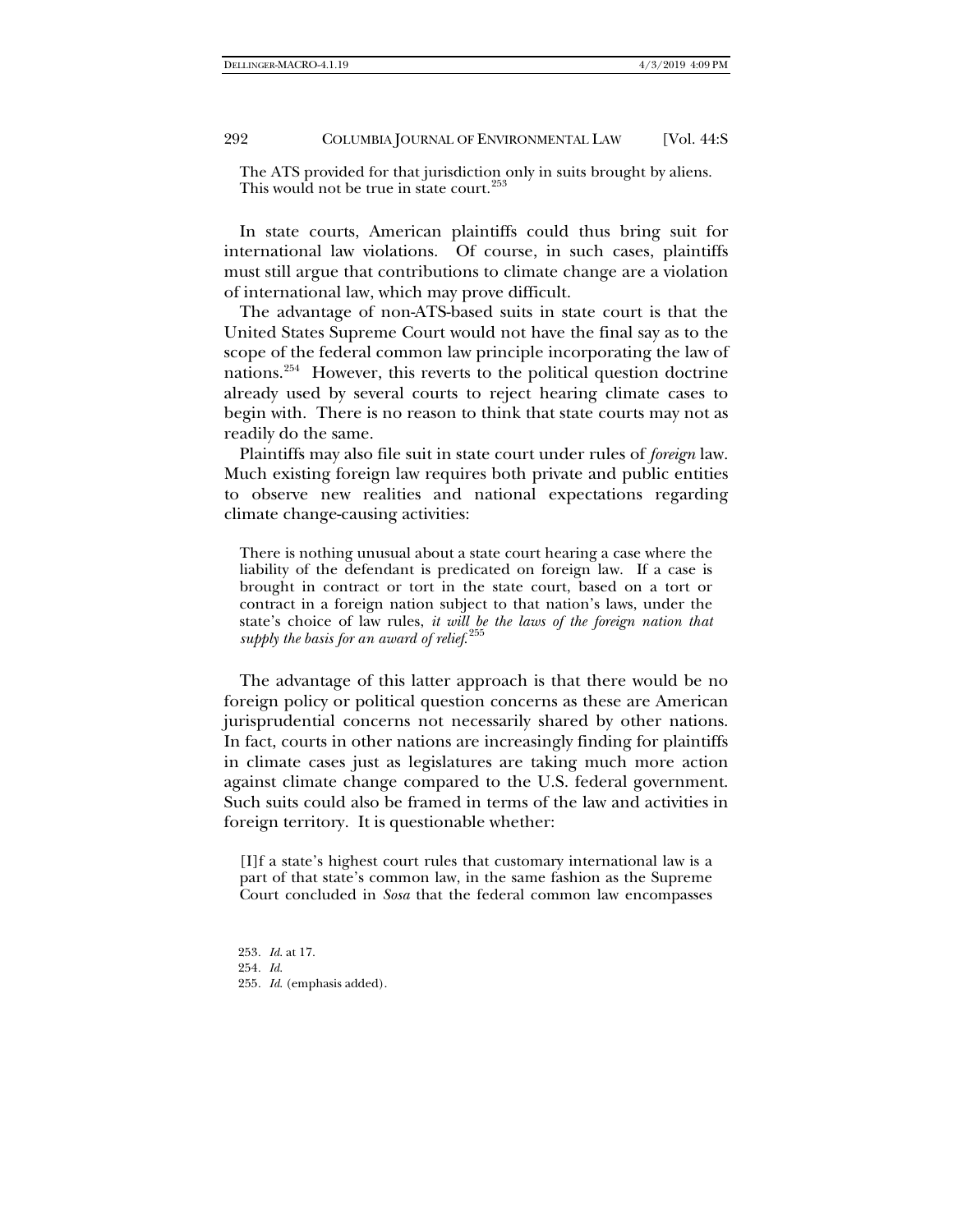the law of nations, [] the Supreme Court [would] have any legitimate say over a state court's adjudication of violations of the state's law in the territory of a foreign sovereign.<sup>[256](#page-52-0)</sup>

"The dominant view among courts and commentators, however, treats human rights remedies as a foreign relations function committed to the federal government. If the federal government decides not to provide these remedies, then, this view holds, states must not provide them either."[257](#page-52-1) But "states may provide remedies for international human rights, much as they do for torts and civil rights. States provide law and courts for the redress of wrongs as a matter of course, particularly the types of torts that most human rights litigation addresses."[258](#page-52-2) Thus, since climate change has been recognized to present human rights problems, plaintiffs may bring suit in state court by carefully framing the issue under these and related guidelines.

Some legal experts question whether the rules of professional conduct for lawyers should be modernized to reflect issues surrounding the representation of clients in the fossil fuel industries. For example, "[t]he ethical rules for lawyers encourage zealous advocacy on behalf of clients, but do not incentivize lawyers to take steps that could minimize harm to the environment." $259$ This ought to be the case. Further ideas encompass the "liberalization of confidentiality rules to permit disclosures in the case of imminent environmental harm, an expansion of lawyers' counseling duties, a reconceptualization of third-party harm, an enlarged scope of supervisory responsibility, and a redefinition of<br>probono service."<sup>260</sup> Perhaps most importantly to this Perhaps most importantly to this environmental law issue where standing is often difficult to obtain, "attorneys who aspire to represent nonhuman environmental interests, or who want to represent humans who would suffer future harm from climate change, often find that current law denies standing to such claimants. Perhaps an amendment to Rule 3.1 should clarify that arguments to extend standing in environmental cases are not frivolous, so long as the attorney is making a good-

<sup>256</sup>*. Id*.

<span id="page-52-4"></span><span id="page-52-3"></span><span id="page-52-2"></span><span id="page-52-1"></span><span id="page-52-0"></span><sup>257.</sup> Seth Davis & Christopher A. Whytock, *State Remedies for Human Rights*, 98 B.U. L. REV. 397, 398 (2018).

<sup>258</sup>*. Id*.

<sup>259.</sup> Tom Lininger, *Green Ethics for Lawyers*, 57 B.C.L. REV. 61, 61 (2016).

<sup>260</sup>*. Id*.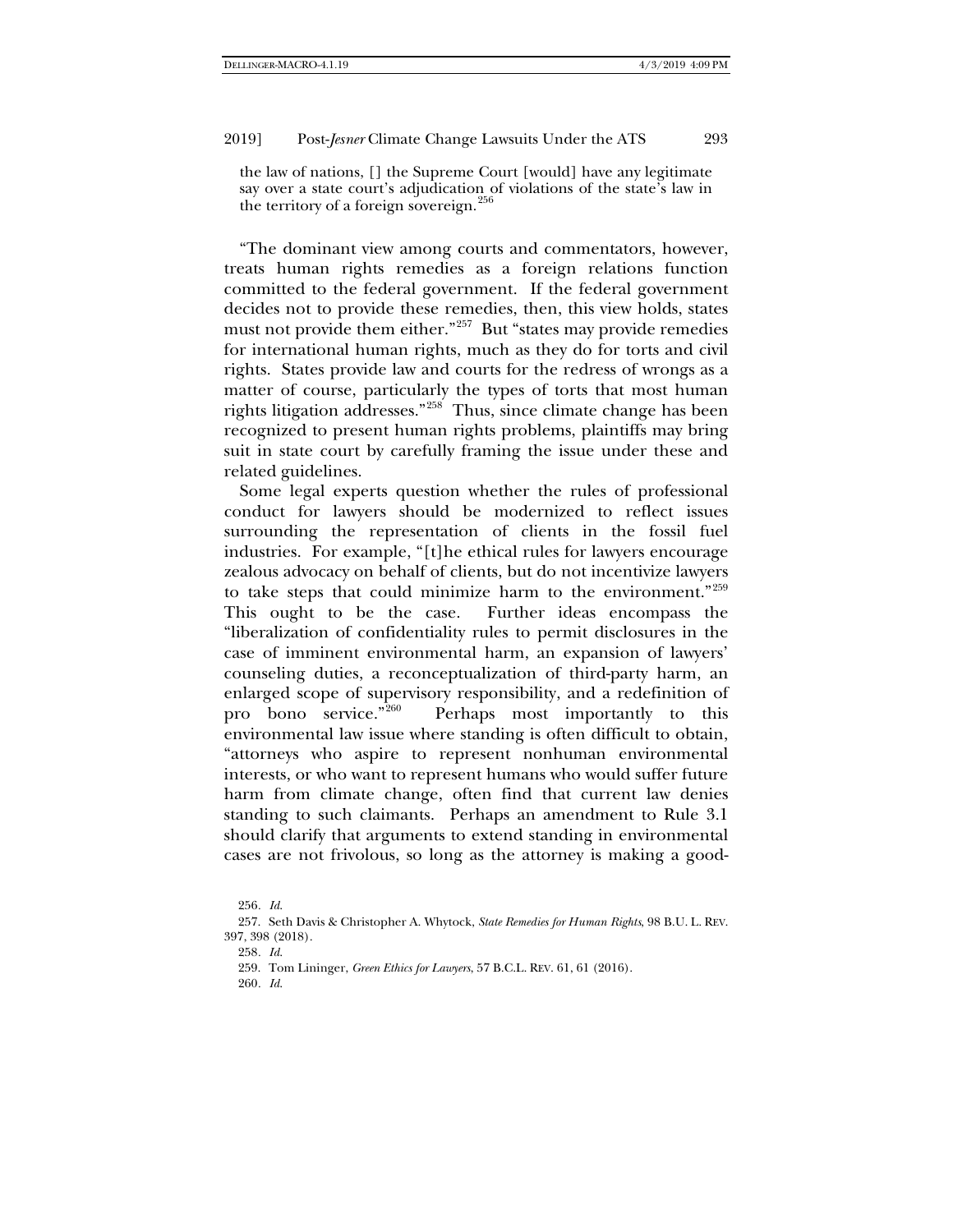faith argument."[261](#page-53-0) Others note that some corporations may have acted against their own Codes of Conduct and notions of Corporate Social Responsibility.<sup>[262](#page-53-1)</sup> It is outside the scope of this Article to go in any depth with such issues, but it seems that the latter may be a particularly ineffective approach, as Codes of Conduct and Corporate Social Responsibility are largely if not wholly ineffective and not considered viable from a legal angle, albeit maybe so from a corporate marketing point of view.

Finally, some recommend creating a particularized international forum for climate change and related responsibilities.<sup>[263](#page-53-2)</sup> For example, the Nuremberg tribunals were only established after a watershed moment for piercing the veil of the state and holding individuals to account. Time may have come to hold corporations accountable for continued climate-altering activities in new fora, using new powers in these dire times for humanity and our natural surroundings.

## **CONCLUSION**

As the effects of climate change become more and more pronounced, plaintiffs around the world will be increasingly likely to seek redress from responsible parties. Both government and corporate entities are to blame for their continued activities and nonaction in this context. Plaintiffs may bring suit under the ATS for the human rights-related effects of climate change or, as regulatory systems in other countries increasingly require the

<span id="page-53-0"></span>261*. Id*. at 99. The ABA's Model Rule 3.1 for Meritorious Claims and Contentions could be amended to read as follows (proposed amendment in italics):

A lawyer shall not bring or defend a proceeding, or assert or controvert an issue therein, unless there is a basis in law and fact for doing so that is not frivolous, which includes a good faith argument for an extension, modification or reversal of existing law. A lawyer for the defendant in a criminal proceeding, or the respondent in a proceeding that could result in incarceration, may nevertheless so defend the proceeding as to require that every element of the case be established. *A lawyer in an environmental proceeding does not violate this rule by asserting a claim on behalf of a nonhuman interest even though that interest presently lacks standing under the current procedural rules of the jurisdiction in which the lawyer asserts the claim, if the lawyer is arguing in good faith for modification of the standing rules*. *Id*. at 98.

<span id="page-53-1"></span>262. Lara Blecher, *Codes of Conduct: The Trojan Horse of International Human Rights Law?*, 38 COMP. LAB. L. & POL'Y J. 437 (2017).

<span id="page-53-2"></span>263. Rebecca Hamilton, Jesner v. Arab Bank, *138 S. Ct. 1386. United States Supreme Court, April 24, 2018*, 112 AM. J. INT'L L. 720, 726 (2018).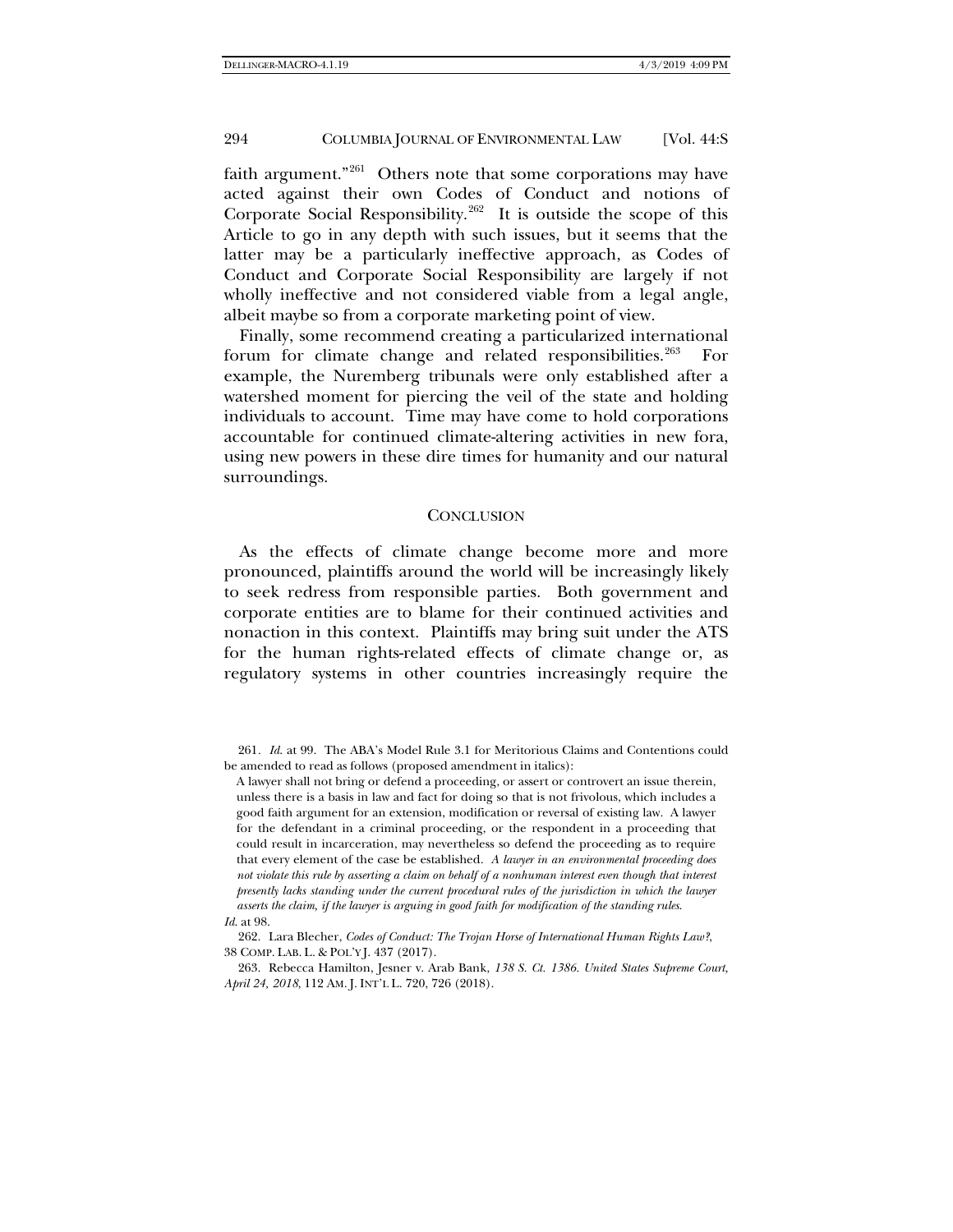phasing out of fossil fuel usage, for customary international law violations.

Just as commentators wrongly predicted the demise of ATS litigation after *Sosa*, so too may *Jesner* and its commentary prematurely predict the ultimate demise of ATS litigation.<sup>[264](#page-54-0)</sup> Possible litigation venues remain after both *Sosa* and *Jesner,*  although it does appear likely that with the current composition of the Supreme Court, it will be difficult to win on an argument for corporate liability for climate change. In *Jesner*, several members of the Supreme Court even suggested some receptiveness to reconsidering *Sosa* in a way that would likely go against the interests of ATS plaintiffs.[265](#page-54-1) For now, "the only certainty is that ATS litigation remains a ripe area for international human rights litigation."[266](#page-54-2) However, human rights litigation must, as always, run a "hostile gauntlet"<sup>[267](#page-54-3)</sup> whether under the ATS or other legal mechanisms. The considerations that would have to be addressed are as follows.

First, *Jesner* demonstrates that plaintiffs must clear both significant procedural and substantive hurdles to bring suit under the ATS in federal courts. Procedurally, the presumption against extraterritoriality under *Kiobel* is rebuttable. Plaintiffs may rebut the presumption by demonstrating that since the ATS makes use of phrases such as "alien," "the law of nations," and "treaty of the United States," extraterritoriality is not problematic. Congress has had ample opportunity to alter this language if it wished to prevent suit against conduct that had effects or took place abroad, but it has not done so. Extraterritoriality concerns regarding an Act that is precisely geared towards international aspects are exaggerated, if not misplaced. Further, *Jesner* did not foreclose action against American corporations, only foreign corporations. The fact that activities complained of also implicate non-American matters does not turn action under the ATS into a violation of the presumption against extraterritoriality.

The original purpose of the ATS was to serve as a jurisdictional bridge for non-U.S. citizens to bring a cause of action against parties residing in the United States who violated international law,

<span id="page-54-3"></span>267. Leval, *supra* not[e 13,](#page-4-9) at 18.

<sup>264.</sup> Rutledge & Baker, *supra* not[e 120.](#page-22-7)

<span id="page-54-1"></span><span id="page-54-0"></span><sup>265</sup>*. Id*.

<span id="page-54-2"></span><sup>266</sup>*. Id*.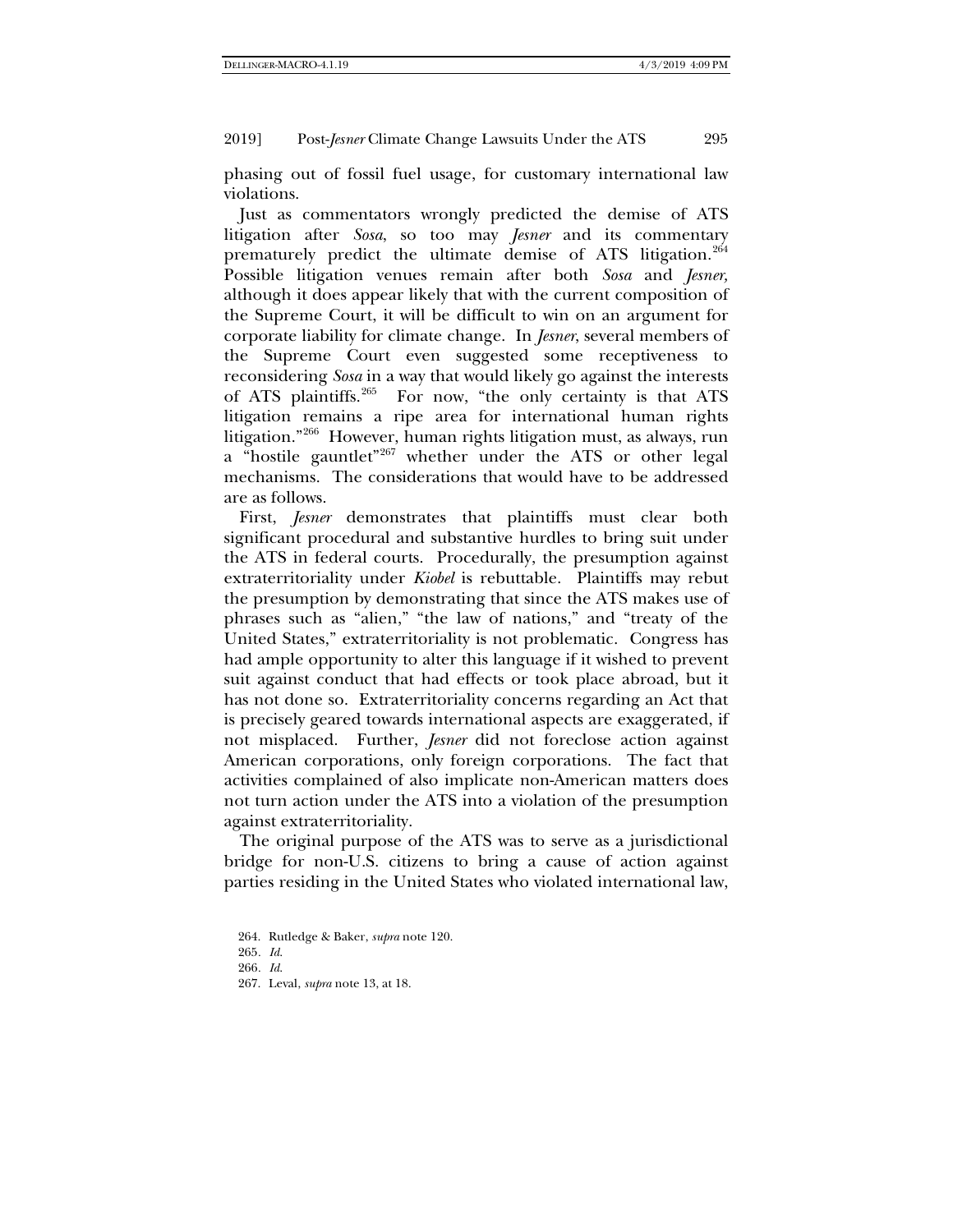where the absence of a remedy might cause nations to hold the U.S. liable or otherwise harm U.S. interests. In other words, a clear purpose of the Act was to avoid serious, but governmentally ignored, consequences of culpable private conduct to national and international affairs. This is the case with continued climatealtering activities by American corporations in times when many other developed nations are curbing their climate-changing activities.

In the modern context, humanitarian and practical considerations have combined to lead the nations of the world to recognize that respect for fundamental human rights is in their individual and collective interests. Although the U.S. Supreme Court called for great caution in adapting the law of nations to private rights in *Sosa*, the Court also noted that the door is still ajar, subject to vigilant doorkeeping. Issues heard under the ATS must be of universal concern. But climate change is, by definition, one such issue. Corporate climate-changing activities are virulent to life on the planet as we know it. *Jesner* showed that suit may lie against corporations for the conduct of its human agents, including highranking officials, so long as the case is brought against American corporations and not just their foreign subsidiaries. High-ranking officials of energy companies have known for decades just how dangerous fossil fuel usage is. Nonetheless, they hid, denied, and ignored these facts. This is the type of conduct that eventually brought tobacco companies to justice under, among others, tort law principles. Energy companies may come to face somewhat similar liability for their actions despite the current legality of fossil fuel usage and promotion seen from a national, regulatory point of view.

American courts have recently rejected hearing climate changerelated suits under the political question doctrine and out of foreign policy concerns. However, courts have the legal mandate and obligation to hear human rights cases. Climate change is inextricably linked to human rights and is increasingly recognized as such. Whereas federal courts may, of course, choose to reject hearing climate change causes of action pled under the ATS under the political question or related doctrines, they also have the mandate to *not* reject them. The judicial fear is taking action where such action may cause problems for the United States and its interests abroad. But since many non-American government and